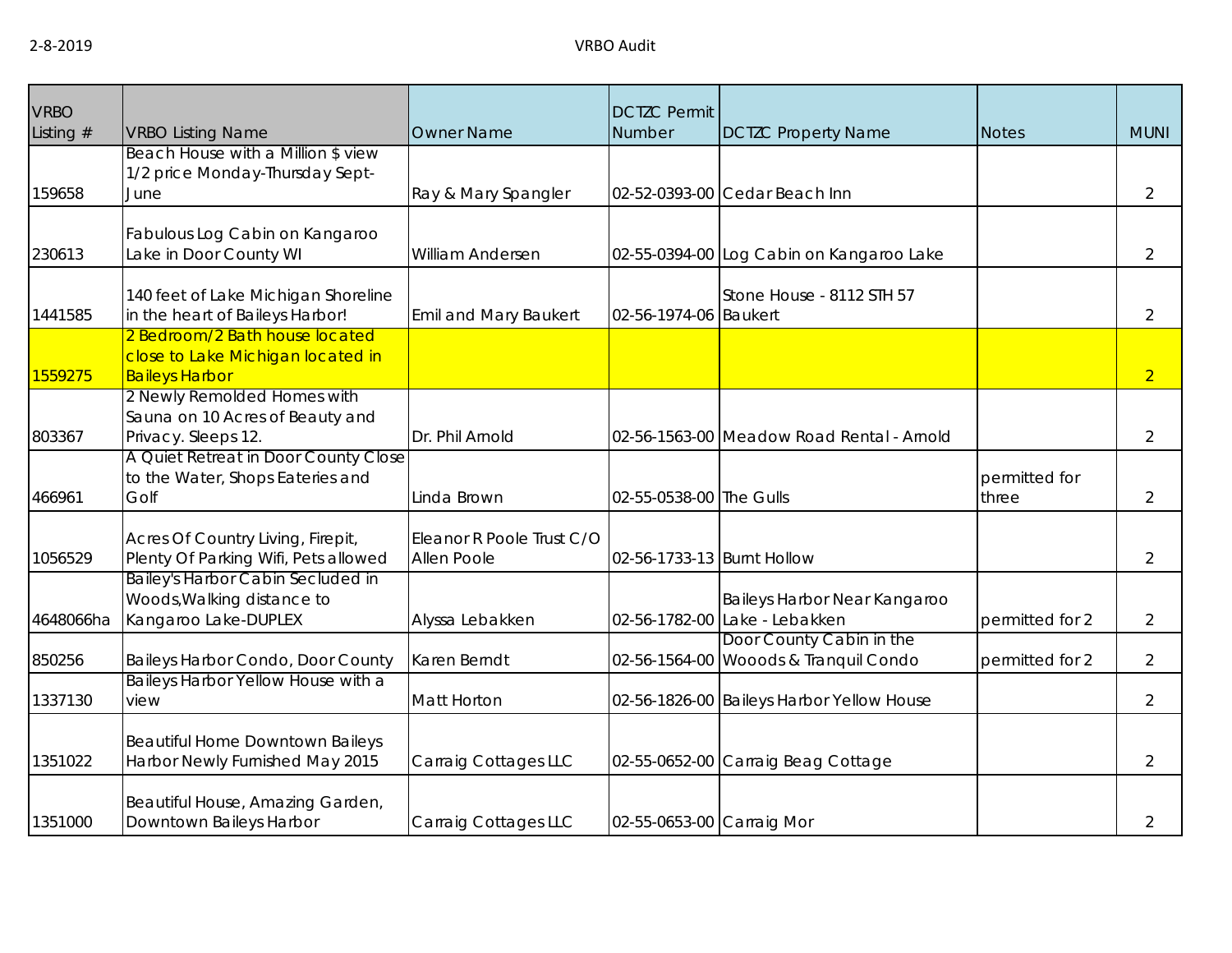|         | Beautiful Lakeside Cabin - Great                           |                                                     |                      |                                                 |                    |                |
|---------|------------------------------------------------------------|-----------------------------------------------------|----------------------|-------------------------------------------------|--------------------|----------------|
|         | Location & Amenities (Canoe,                               | Ryan and Maureen                                    |                      |                                                 |                    |                |
| 767152  | Kayak, Boat, etc)                                          | Sundeen                                             |                      | 02-56-1562-00 Sundeen Lakeside Retreat          |                    | $\overline{2}$ |
|         | Bella Villa Log Home, One of a Kind                        |                                                     |                      |                                                 |                    |                |
| 69122   | Secluded Retreat                                           | Saturnino Jauregui                                  |                      | 02-56-1058-00 Bella Villa Log Home              |                    | $\overline{2}$ |
|         | Century Old Door County in-Town                            |                                                     |                      |                                                 |                    |                |
| 294539  | Farmhouse with Shore Access                                | Joan Holliday                                       |                      | 02-56-0542-00 Orchard House                     |                    | $\overline{2}$ |
|         | Charming 100yr. log home with                              |                                                     |                      | Sunset Shores Resort - Kangaroo                 |                    |                |
| 510375  | upscale modern conveniences.                               | David Hass                                          |                      | 02-56-1953-00 Kabin Unit #6                     |                    | $\overline{2}$ |
|         | Cozy waterfront living at bargain                          | <b>Sunset Shores Resort</b>                         |                      |                                                 |                    |                |
| 663478  | price!                                                     | Condo Assoc                                         |                      | 02-56-1952-00 Sunset Shores Resort - Tiger Lily | permitted for five | $\overline{2}$ |
|         | Cute two bedroom Cabin in the                              |                                                     |                      |                                                 |                    |                |
| 421057  | Woods                                                      | Steve and Sarah Bell                                |                      | 02-56-1223-13 Door County Harbor House          |                    | $\overline{2}$ |
|         | Daisy Cottage is a quintessential                          |                                                     |                      |                                                 |                    |                |
| 1360726 | Door County two-bedroom lakefront<br>cottage               | Stephen & Michelle Hoke 02-56-1915-06 Daisy Cottage |                      |                                                 |                    | $\overline{2}$ |
|         | Door County Baileys Harbor Large                           |                                                     |                      | Baileys Large Home for Families -               |                    |                |
| 1436478 | Home for Families and Groups                               | Pelican Bay LLC                                     | 02-56-2016-00 Nguyen |                                                 |                    | $\overline{2}$ |
|         | Door County Cabin in the Woods,                            |                                                     |                      | Door County Cabin in the                        |                    |                |
| 824979  | <b>Baileys Harbor</b>                                      | Karen Berndt                                        |                      | 02-56-1564-00 Wooods & Tranquil Condo           | permitted for 2    | $\overline{2}$ |
| 1479408 | Door County Dreamin                                        | Kate & Robert Lindsley                              |                      | 02-56-1960-00 Door County Dreaming              |                    | $\overline{2}$ |
|         | Enjoy the Quiet Die of the Door                            |                                                     |                      |                                                 |                    |                |
|         | County Peninsula, 165' of Lake                             |                                                     |                      |                                                 |                    |                |
| 661048  | Michigan Shore                                             | Janet Batzli                                        |                      | 02-55-0557-00 The Haven on North Bay            |                    | $\overline{2}$ |
|         | Executive vacation home on                                 |                                                     |                      | Tretinyak - Blue on Roo-7571                    |                    |                |
| 1046385 | Kangaroo Lake                                              | Anne Tretinyak                                      |                      | 02-56-1829-00 South Kangaroo Lake Drive         |                    | $\overline{2}$ |
| 1351028 | Fabulous New Two Bed, Two Bath<br>Cottage On Kangaroo Lake |                                                     |                      |                                                 |                    | $\overline{2}$ |
|         | Kangaroo lake water frontage                               | Carraig Cottages LLC                                |                      | 02-56-1052-00 Carraigeen Cottage                |                    |                |
| 1270494 | opening June 2018                                          | Michael Servais                                     |                      | 02-56-1893-00 Island View Lake House            |                    | $\overline{2}$ |
|         | Lagom Lodge, a lovely three-                               |                                                     |                      |                                                 |                    |                |
|         | bedroom chalet style home that sits                        |                                                     |                      |                                                 |                    |                |
| 1360725 | on the lakefront                                           | Stephen & Michelle Hoke 02-56-1914-06 Lagom Lodge   |                      |                                                 |                    | $\overline{2}$ |
|         |                                                            | <b>Sunset Shores Resort</b>                         |                      | Sunset Shores Resort - Chalet Unit              |                    |                |
| 93251   | Lake Living at its best                                    | Condo Assn                                          | 02-56-1950-00 #3     |                                                 |                    | $\overline{2}$ |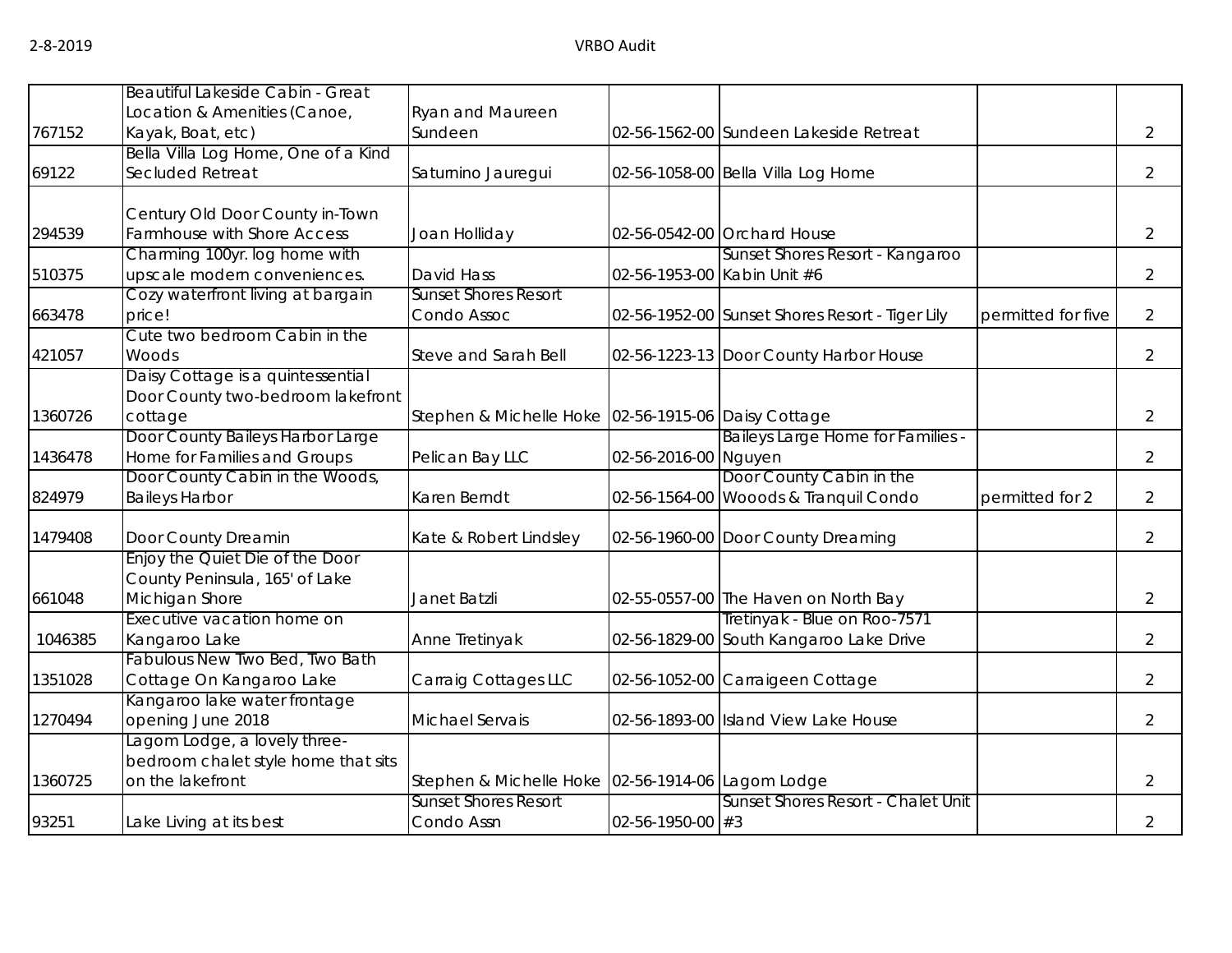|           | akefront home in Baileys Harbor        | Bues Point Road, LLC -      |                         |                                                                     |                   |                |
|-----------|----------------------------------------|-----------------------------|-------------------------|---------------------------------------------------------------------|-------------------|----------------|
| 1188298   | near Cana Lighthouse                   |                             |                         | William McAleer, Member 02-56-1803-00 Bues Point Road- McAleer      |                   | $\overline{2}$ |
|           | Lake-house With The Best View Of       |                             |                         |                                                                     |                   |                |
|           | Cana Island And It's Lighthouse You    |                             |                         |                                                                     |                   |                |
| 1190668   | Can Find!                              | Stephen Clemnti Jr.         |                         | 02-56-1820-00 Boreal Beach House                                    |                   | $\overline{2}$ |
|           | Lakeview Cottage in Downtown           |                             |                         |                                                                     |                   |                |
| 4924765ha | <b>Baileys Harbor</b>                  | Pamela Schmitz              |                         | 02-56-1876-00 Baileys Harbor Beach House                            |                   | $\overline{2}$ |
|           | Large Beautiful 6 bedroom home         |                             |                         |                                                                     |                   |                |
|           | right on the lake sleeps 30 in Baileys | Cana Cove LLC - Kevin       |                         |                                                                     |                   |                |
| 1368115   | Harbor, WI                             | Kleinert                    | 02-56-1694-00 Cana Cove |                                                                     |                   | $\overline{2}$ |
|           |                                        | William and Heather         |                         |                                                                     |                   |                |
| 723507    | Large Home on Kangaroo Lake            | Andersen                    |                         | 02-56-1543-06 Kangaroo Lake Retreat                                 |                   | $\overline{2}$ |
|           |                                        |                             |                         | Lakeside Cottage Sunset Shores                                      |                   |                |
| 82233     | Million Dollar View, Affordable Price  | <b>Judy Stang</b>           | 02-56-1949-00 Resort    |                                                                     |                   | $\overline{2}$ |
|           | NEW! Baileys Harbor Studio on Lake     |                             |                         |                                                                     |                   |                |
| 4840107ha | Michigan!                              | James Dillenburg            |                         | 02-56-1257-00 Shalom Stone                                          |                   | $\overline{2}$ |
|           | Newly remodeled, 2 Acres W/200'        |                             |                         |                                                                     |                   |                |
|           | Private Waterfront, Huge Deck, 5 Star  |                             |                         |                                                                     |                   |                |
| 467927    | Rating                                 | Chris Warecki               |                         | 02-56-1312-00 All Creatures Lane - Warecki                          | permitted for 3   | $\overline{2}$ |
|           | Newly renovated with over 250 feet     |                             |                         | Secluded Waterfront Home on                                         |                   |                |
| 1357038   | of Shoreline!                          | Eva McKee                   | 02-56-1850-06 North Bay |                                                                     |                   | $\overline{2}$ |
|           |                                        |                             |                         |                                                                     |                   |                |
|           | North Unit Cabin Bailey's Harbor Door  |                             |                         | Baileys Harbor Near Kangaroo                                        |                   |                |
| 4706534ha | County Near Kangaroo Lake              | Alyssa Lebakken             |                         | 02-56-1782-00 Lake - Lebakken                                       | permitted for 2   | $\overline{2}$ |
|           |                                        |                             |                         |                                                                     |                   |                |
| 460436    | Peace in the Pines                     | Ricardo M Ochoa             |                         | 02-56-1297-00 Peace in the Pines                                    |                   | $\overline{2}$ |
|           |                                        | <b>Sunset Shores Resort</b> |                         |                                                                     |                   |                |
| 160403    | Peak Season Weeks Still Available      | Condo Assn                  |                         | 02-56-1951-00 Sunset Shores Resort Sunflower                        |                   | $\overline{2}$ |
|           | Perfect-Get-Away! Wooded and           |                             |                         |                                                                     |                   |                |
| 582941    | close to lake                          | Kathleen Nelson             |                         | 02-56-1556-00 Perfect-Get-Away Nelson                               |                   | $\overline{2}$ |
|           | Private Cottages situated on a rock    |                             |                         |                                                                     |                   |                |
|           | bluff located in downtown baileys      |                             |                         |                                                                     |                   |                |
| 633251    | harbor                                 | Jessica and John Dennis     |                         | 02-55-1415-00 Baileys Harbor on the Rocks                           | Permitted for two | $\overline{2}$ |
|           | Private Cottages situated on a rock    |                             |                         |                                                                     |                   |                |
|           | bluff located in downtown baileys      |                             |                         |                                                                     |                   |                |
| 634804    | harbor                                 |                             |                         | Jessica and John Dennis   02-55-1415-00 Baileys Harbor on the Rocks | Permitted for two | 2              |
|           |                                        |                             |                         |                                                                     |                   |                |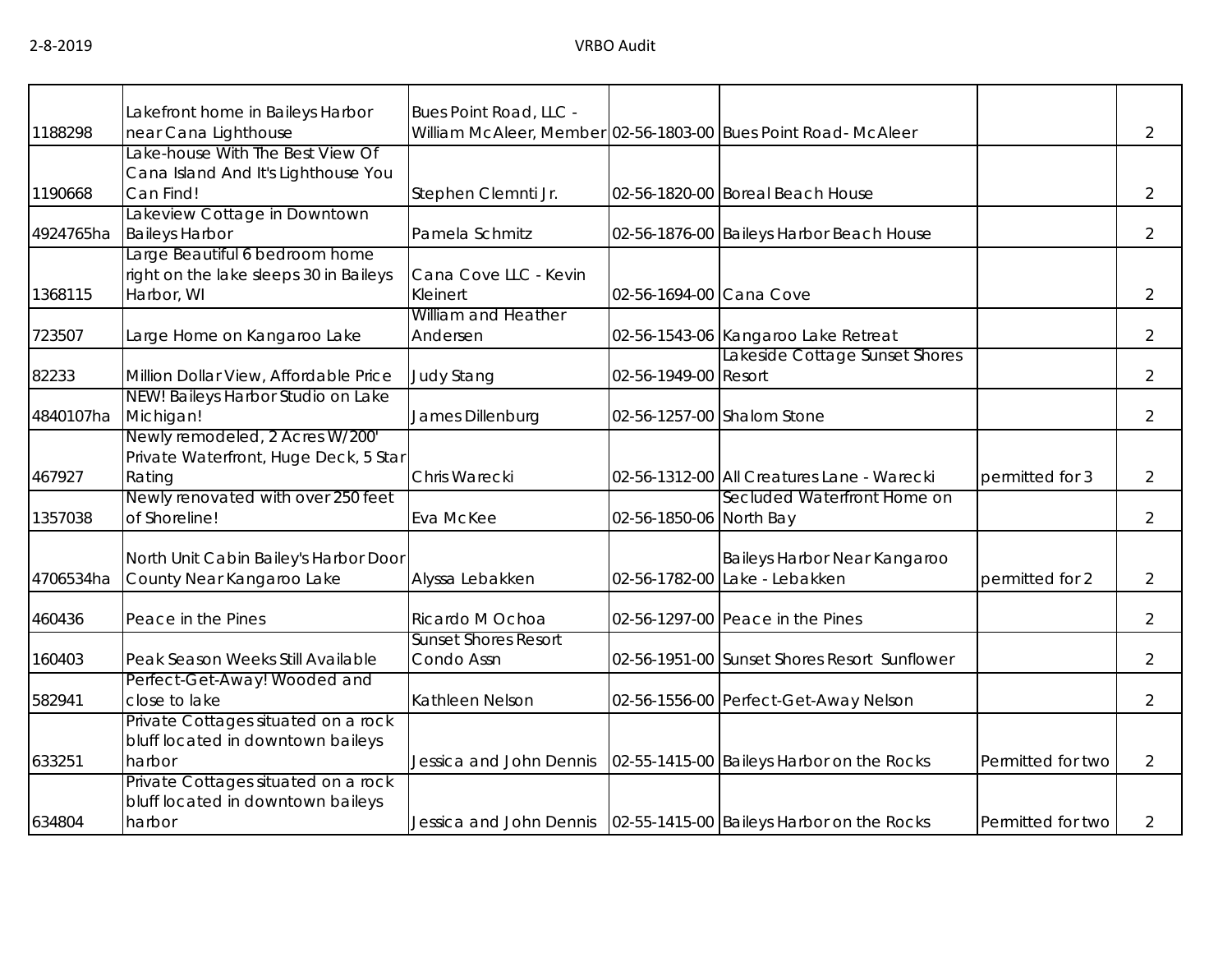| 220857  | Private Peninsula                                                                                 | Dennis & Jeff Hickey                   |                           | 02-56-0200-06 Heggland House                   |                                 | $\overline{2}$ |
|---------|---------------------------------------------------------------------------------------------------|----------------------------------------|---------------------------|------------------------------------------------|---------------------------------|----------------|
| 854909  | Private Water front estate!                                                                       | Cole Family LLC                        |                           | 02-56-1607-06 Schook Shack                     |                                 | $\overline{2}$ |
| 1077847 | Quintessential Door County cottage<br>just steps from the water!<br>Remodeled, 250' waterfrontm 6 | Jeffrey & Tamara Wiswell               |                           | 02-56-1696-06 Kangaroo Lake Road Cottage       |                                 | $\overline{2}$ |
| 699521  | wooded acres, huge deck with view<br>of Cana Island                                               | Chris Warecki                          |                           | 02-56-1312-00 All Creatures Lane - Warecki     | permitted for 3                 | $\overline{2}$ |
| 1279183 | Sand, Sand, and More Sand on Lake<br>Michigan!                                                    | Alexandra Pape                         | 02-56-1903-00 Lyons Woods |                                                |                                 | $\overline{2}$ |
| 1209428 | Stone Cottage, Nestled In The<br>Woods in Door County - Call for rates William & Lesley O'Kane    | Dennis & Tamara Zee/                   |                           | 02-56-1824-00 Stone Cottage                    |                                 | $\overline{2}$ |
| 791464  | Stone Ridge on 4.2 Wooded<br>Acres/Firepit, 4 Bedrooms, 2.5 Baths,<br>Sleeps 14 & Pets            | Stone Ridge                            | 02-56-0272-13 Mel Fogel   |                                                |                                 | $\overline{2}$ |
| 1435263 | The Oaks at Baileys Bluff                                                                         | Tom and Michele<br>Schaefer            |                           | 02-56-1983-00 Oaks at Baileys Bluff - Schaefer |                                 | $\overline{2}$ |
| 1248135 | This tree house is a perfect<br><b>COUPLES GETAWAY</b>                                            | Martha and Michael<br><b>Schulkins</b> |                           | 02-56-1835-00 The Treehouse - Schulkins        |                                 | $\overline{2}$ |
| 418647  | Three Bedroom Lake House with Boat Family Style Contractor<br><b>Dock</b>                         | <b>LLC</b>                             |                           | 02-56-0339-06 Our Place on Kangaroo Lake       |                                 | $\overline{2}$ |
| 400026  | Waterfront 2-Story Log Cottage,<br>Decks, Beach, Canoe & Firepit                                  | Donna & Peter Steffen                  |                           | 02-56-0899-00 Steffan Log House                |                                 | $\overline{2}$ |
| 221358  | Waterfront Log Cabin with Boat<br>House and Pier                                                  | Natalie & Terry McAllister             |                           | 02-56-0885-06 Rocky Bottom Ledge               |                                 | $\overline{2}$ |
| 309037  | Water's Edge Cottage                                                                              | <b>Tim Hodkiewicz</b>                  |                           | 02-55-0497-00 Water's Edge Cottage             | Part of Sunset<br><b>Shores</b> | $\overline{2}$ |
| 882335  | Wildwood Beach House Has A Large<br>Private Sandy Beach On The Shore<br>Of Lake Michig            | Laura Thometz                          |                           | 02-56-1640-06 Wildwood Beach Home              |                                 | $\overline{2}$ |
| 1102901 | You Won't Want To Leave -- +                                                                      | Deb Homan                              |                           | 02-56-1468-00 Merlin's Lake House - Homan      |                                 | $\overline{2}$ |
|         | Beautiful Lakefront Home in Southern                                                              |                                        |                           |                                                |                                 |                |
| 343303  | Door County                                                                                       | Robert & Mary O'Neil                   |                           | 06-56-1147-00 O'Neil - 290 Clar Lin            |                                 | 6              |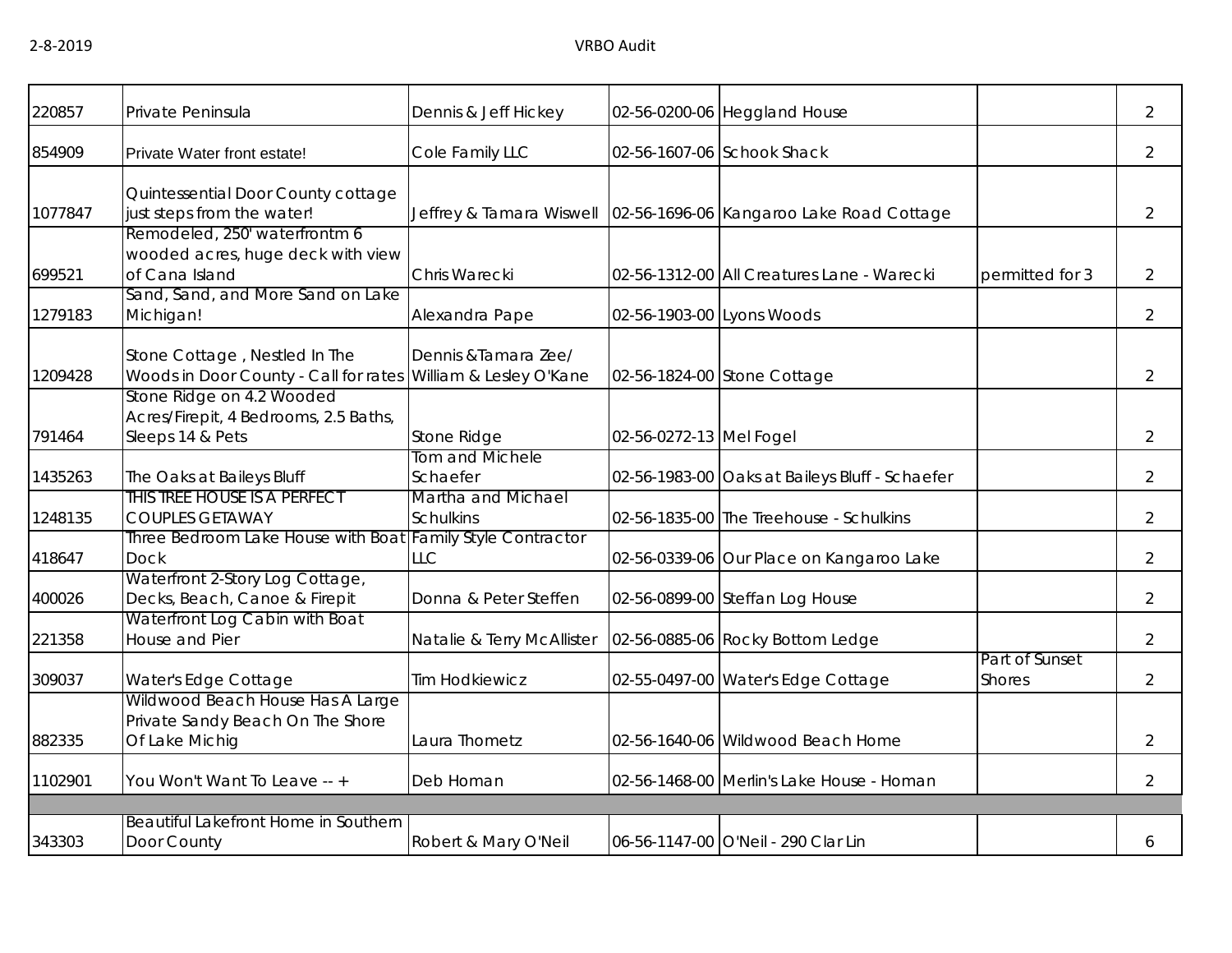|           | Clay Banks Retreat a Beautiful Quiet                                                      |                        |                      |                                                              |                 |   |
|-----------|-------------------------------------------------------------------------------------------|------------------------|----------------------|--------------------------------------------------------------|-----------------|---|
| 271777    | Home on Lake Michigan                                                                     | Dean & Corrine Zajac   |                      | 06-56-1002-00 Clay Banks Retreat                             |                 | 6 |
|           |                                                                                           | Door County Clay Banks |                      |                                                              |                 |   |
| 1244408   | Door County Retreat                                                                       | Retreat                |                      | 06-56-1866-00 Darelynn M Louscher                            |                 | 6 |
| 754723    | Enjoy your own secluded beach                                                             | Mark Ciepluch          |                      | 06-56-0901-00 White Sands Hideaway                           |                 | 6 |
|           | 2 Bedroom, 1 Bath Home Away From                                                          | Jonathon Pesek - Pesek |                      |                                                              |                 |   |
| 1206658   | Home - Overlooks the lake                                                                 | Realty                 |                      | 08-53-1856-00 Landmark Resort - Pesek                        |                 | 8 |
| 1400614   | <b>Bay View Bungalow</b>                                                                  | Dean Hellwing          |                      | 08-53-1984-00 Landmark Bay View Bungalow                     |                 | 8 |
| 1457421   | Bay View Escape In Door County                                                            | Zanky Properties LLC   |                      | 08-53-2007-00 Ladmark Zanky                                  |                 | 8 |
| 751221    | Breathtaking Water View Condo -<br>Almost Everything New!                                 | Michael & Leigh Dicks  |                      | 08-53-1554-00 Landmark Dick's Rental                         |                 | 8 |
| 963491    | Cozy 1br Woodview! Landmark<br>Resort                                                     | <b>Brian Wiegand</b>   | 08-53-1688-00        | Landmark Resort - Door County<br>Getaweays                   | permitted for 4 | 8 |
| 1050857   | COZY WOODVIEW! Landmark Resort<br>EGG HARBOR - Updated, Cozy, 1<br><b>Bdrm Woodview C</b> | <b>Brian Wiegand</b>   | 08-53-1688-00        | Landmark Resort - Door County<br>Getaweays                   | permitted for 4 | 8 |
| 1065393   | Gorgeous water view condo<br>overlooking Green Bay                                        | Matt Pidgeon           |                      | 08-53-1754-00 Landmark Pidgeon                               |                 | 8 |
| 423455    | Landmark 2-BR King Beds, 2-Bath                                                           | Curtis Rudy            |                      | Landmark - Rudy - Units 1303,<br>08-53-1346-00 4218 and 2332 | permitted for 2 | 8 |
| 3686164ha | Landmark Resort - 2 Bedroom, 1<br>Bath, Wood View - NEWLY AND FULLY<br>REMODELED!!!       | Curt Rudy              | 08-53-1346-00 & 2332 | Landmark Rudy - units 1303, 4218                             | permitted for 2 | 8 |
| 1067123   | Landmark Resort - Serene 1 Bed 1 Bath<br>Condo                                            | <b>Brian Wiegand</b>   | 08-53-1688-00        | Landmark Resort - Door County<br>Getaweays                   | permitted for 4 | 8 |
| 907077    | LANDMARK RESORT ~ Remodeled,<br>One Bedroom ADA Condo                                     | <b>Brian Wiegand</b>   | 08-53-1688-00        | Landmark Resort - Door County<br>Getaweays                   | permitted for 4 | 8 |
| 7083628ha | Landmark Resort, 2 bedroom, 1 bath<br>sleeps 6. Lowest rates.                             | Harry & Sharon Achino  |                      | 08-53-1140-00 Achino - Landmark                              |                 | 8 |
| 1000413   | Leaf House Door County, your home<br>at a beautiful Egg Harbor resort                     | Sean and Cami Wright   |                      | 08-53-1699-00 Landmark Resort - Leaf House                   |                 | 8 |
| 843029    | Magnificent Water View Condo-<br>Completely Remodeled!                                    | Jeffrey Petsinger      |                      | 08-53-1617-00 Landmark Resort - Petsinger                    |                 | 8 |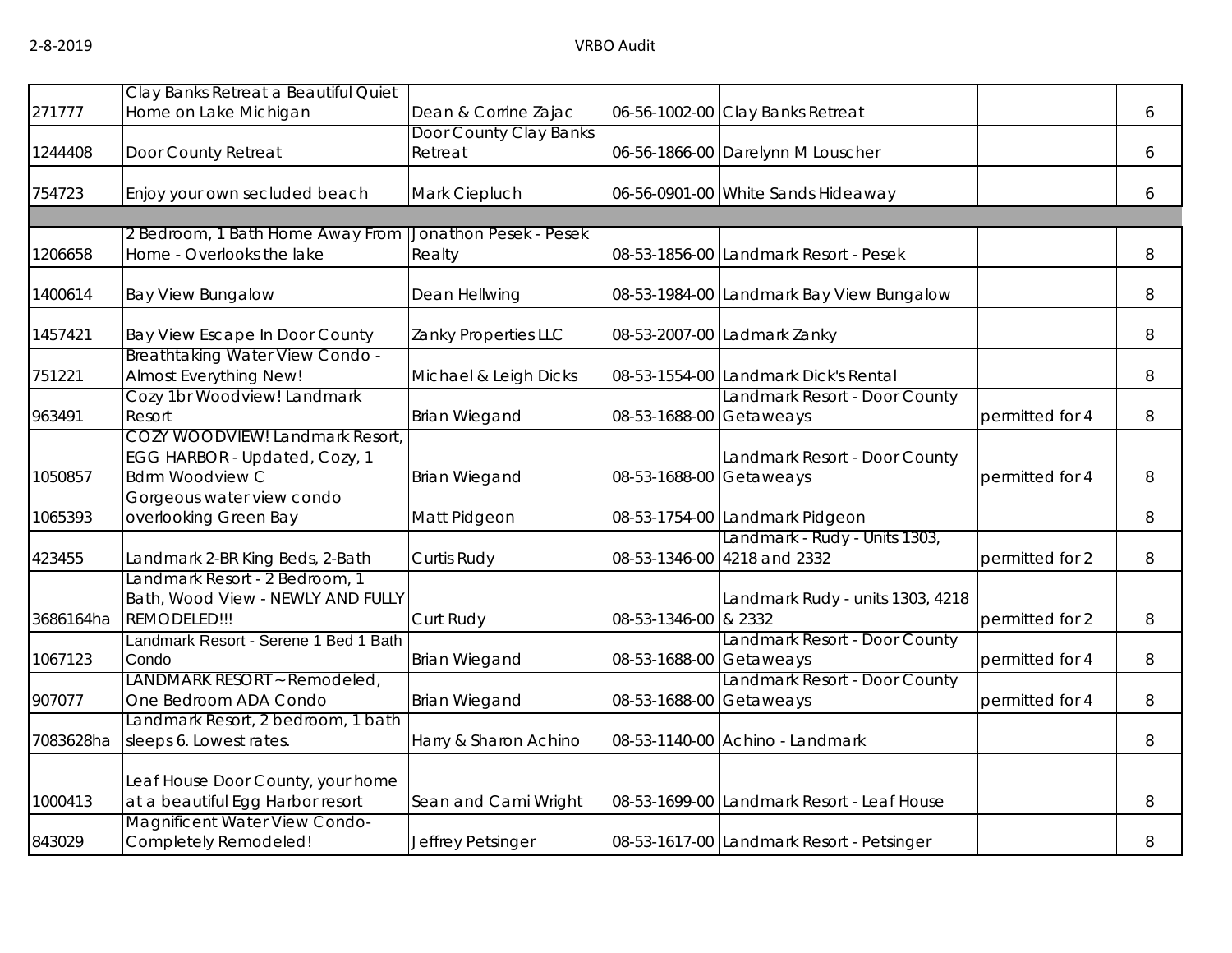| 1183567 | Modern, newly updated condo in<br>scenic Egg Harbor! Heart of Door<br>County           | David and Carrie<br>Counihan                | 08-53-1783-00 Counihan | Landmark Resort - #3202-                                    |         | 8 |
|---------|----------------------------------------------------------------------------------------|---------------------------------------------|------------------------|-------------------------------------------------------------|---------|---|
| 1452844 | NEW LISTING! Gorgeous Waterview<br>Condo in Egg Harbor, WI                             | Tod & Kathleen Kerscher                     |                        | 08-53-2013-00 Landmark Resort - Kerscher                    |         | 8 |
| 809045  | OFFSEASON special Nov to mid-May<br>book 2 get 1; book 3 get 2.                        | Landmark Resort- Callen                     |                        | 08-53-1623-00 John and Sue Callen                           |         | 8 |
| 1281266 | Quaint Door County Haven at The<br>Landmark Resort (Family-friendly<br>Condo)          | Mark Lorenzo                                |                        | Quaint Door County Haven-<br>08-53-1832-00 Landmark Lorenzo |         | 8 |
| 513963  | Stunning waterview condo at the<br>Landmark Resort in Egg Harbor                       | <b>Curtis &amp; Carrie Downes</b>           |                        | 08-53-1344-00 Landmark Downes #2207                         |         | 8 |
| 1010162 | <b>TASTEFULLY RENOVATED 2 BEDROOM</b><br><b>WATERVIEW CONDO!</b>                       | Penny Albers                                |                        | 08-53-1735-00 Landmark Resort - Albers                      | 1010074 | 8 |
| 1372707 | Treat yourself staying at this romantic<br>retreat!                                    | Natalia Luque                               |                        | 08-53-1929-00 Landmark Luque #1232                          |         | 8 |
| 476628  | Updated 1 bedroom king, book now<br>for winter fun in door county                      | <b>Michael Kostiuk</b>                      |                        | 08-53-0676-00 Landmark Resort -MJK Rentals                  |         | 8 |
| 1497704 | Winter Getaway! Stay 2 nights, get<br>one free! Seas the Bay!                          | Michael White                               | 08-53-1834-07 1102     | Landmark Resort - White - Unit                              |         | 8 |
| 1400318 | <b>WINTER SPECIAL -Book Latitude</b><br>Adjustment for 2 nights get one night<br>Free! | <b>Good Faith Financial</b>                 | 8-53-1970-07           | Landmark Resort Good Faith<br>Financial Unit #2324          |         | 8 |
| 1497706 | <b>WINTER SPECIAL -Book Pelican Bay</b><br>for 2 nights get one night Free!            | Christopher & Sara<br>Spencer               |                        | Landmark Resort - Units<br>08-53-1686-07 1225/1220- Spencer |         | 8 |
| 1497708 | <b>WINTER SPECIAL -Book Sand Castle</b><br>for 2 nights get one night Free!            | Will A Pflum                                | 08-53-1684-07 Pflum    | Landmark Resort Unit #4213                                  |         | 8 |
| 1507339 | WINTER SPECIAL -Book Tranquility Bay<br>for 2 nights get one night Free!               | Christopher & Sara<br>Spencer               |                        | Landmark Resort - Units<br>08-53-1686-07 1225/1220- Spencer |         | 8 |
| 1212725 | Wonderful place to relax for your<br>family in the heart of Door County                | Ditched LLC -Izabela<br><b>Ditchen Sims</b> |                        | 08-53-1822-00 LandmarkDitched                               |         | 8 |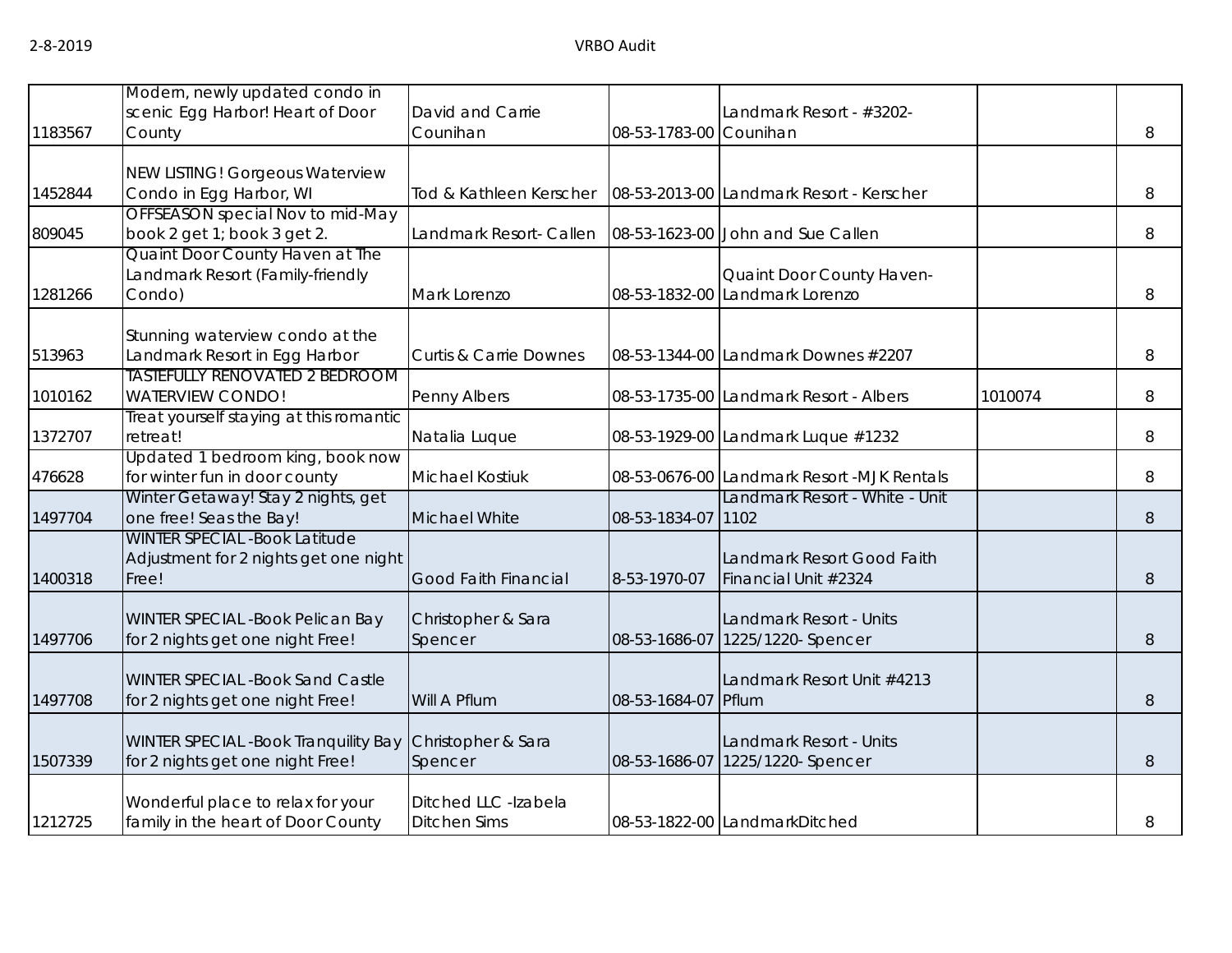|           | The Feathered Star Bed and                                            |                                                 |                             |                                                 |   |
|-----------|-----------------------------------------------------------------------|-------------------------------------------------|-----------------------------|-------------------------------------------------|---|
| 4733687ha | Breakfast - Room, 2 Twin Beds                                         | Sandy Chlubna                                   |                             | 08-54-0678-00 Feathered Star                    | 8 |
|           |                                                                       | <b>Aymee and David Balison</b>                  |                             |                                                 |   |
|           | 5 bedroom waterfront home with                                        | <b>Balison Joint Revocable</b>                  |                             |                                                 |   |
| 1507889   | stunning views!                                                       | Trust                                           |                             | 08-56-2034-06 White Cliff Landing               | 8 |
|           | A newly renovated cottage on the                                      |                                                 |                             |                                                 |   |
| 822530    | green bay waters                                                      | Daniel & Wanda Kupsco                           |                             | 08-56-1566-06 Sunset Sanctuary                  | 8 |
|           | Amazing views from peaceful home                                      |                                                 |                             |                                                 |   |
|           | overlooking green bay close to                                        |                                                 |                             |                                                 |   |
| 375676    | beach                                                                 | Tim & Mary Kelley                               | 08-56-0305-00 Kelley House  |                                                 | 8 |
|           |                                                                       |                                                 |                             |                                                 |   |
|           | Bayside Log Home Waterfront, WiFi, 3                                  |                                                 |                             |                                                 |   |
| 403451    | bedrooms, Direct TV, Fire Pit<br><b>BRAND NEW CUSTOM BUILT HOME -</b> | Laurel Key                                      |                             | 08-56-1037-13 Bayside Log Home                  | 8 |
| 1518746   |                                                                       | John and Susie Plumb                            |                             | 08-56-1895-00 Secret Meadow                     |   |
|           | Egg Harbor Retreat<br>Contemporary 3 Bed 2.5 Bath Hand-               |                                                 |                             |                                                 | 8 |
|           | Hewn Log Cabin in Wooded Setting                                      |                                                 |                             |                                                 |   |
| 1024755   | of Egg Harbor                                                         |                                                 |                             |                                                 | 8 |
|           | Cottage on the Bay - Waterfront,                                      | Patrick and Shari Hayes                         |                             | 08-56-1711-00 Hazy Hideaway                     |   |
|           | 100' Beach, 50ft pier, Sunsets,                                       | Cottage on the Bay                              |                             | Elizabeth & Mario                               |   |
| 224851    | Secluded, Wi-Fi                                                       | Bernardi                                        |                             | 08-56-0841-00 Bernardi/Bernardi Enterprises LLC | 8 |
|           |                                                                       |                                                 |                             |                                                 |   |
| 1276892   | Diamond in the Wooods                                                 | Elaine DeMarb                                   | 08-56-1860-00               | Diamond in the Woods                            | 8 |
|           |                                                                       |                                                 |                             |                                                 |   |
|           | Door County Egg Harbor Private                                        |                                                 |                             |                                                 |   |
| 677495    | waterfront beautiful sunsets, sleeps 6                                | Ricky & Susan Kwaterski                         |                             | 08-56-0806-13 Ski Shore Retreat                 | 8 |
|           | Door County Log Cabin - Egg Harbor Blue Chair Capital, Mike           |                                                 |                             |                                                 |   |
| 1214889   | on 40 Acres; July 4th week still open!                                | and Becky Boyer                                 |                             | 08-56-1821-00 Boyer Log Home                    | 8 |
|           | Door County Luxurious                                                 | Kelly Tolomeo / Robert                          |                             |                                                 |   |
| /249533   | Accommodati                                                           | Tole                                            |                             | 08-56-0474-00 Door County Bluff House           | 8 |
|           |                                                                       |                                                 |                             |                                                 |   |
| 7080871ha | Gray Gull Cottage-Waterfront Home                                     | Monument Point Lane LLP 08-55-0797-00 Grey Gull |                             |                                                 | 8 |
|           | <b>JUST LISTED! Renovated Bay home</b>                                |                                                 |                             |                                                 |   |
|           | w/200 feet of waterfront - 3.3 acres.                                 |                                                 |                             |                                                 |   |
| 1453926   | Sleeps 10!                                                            | Kurt Schmelter                                  | 08-56-2033-00 Lulus Bayside |                                                 | 8 |
|           | Luxury Home in Magnificient Door                                      |                                                 |                             | A luxury Log Home - Door County                 |   |
| 189273    | County, WI                                                            | Carol Trimberger                                | 08-56-0088-00 Market        |                                                 | 8 |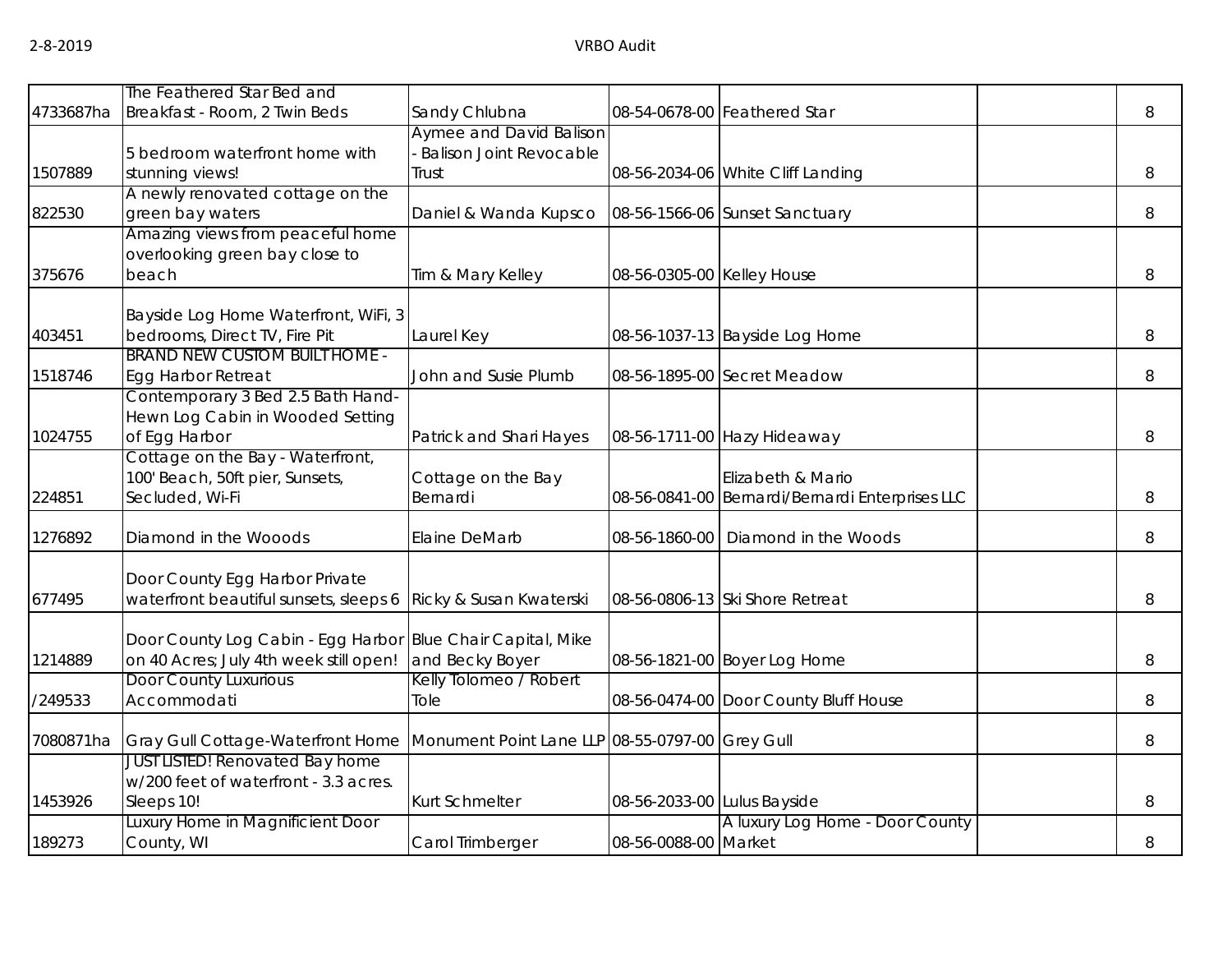|           | Luxury Log Cabin in Egg Harbor Door    |                                                        |                            |                                            |   |
|-----------|----------------------------------------|--------------------------------------------------------|----------------------------|--------------------------------------------|---|
| 404293    | County                                 | Susan Mullarkey                                        |                            | 08-56-0647-00 Birch Lane Log Cabin         | 8 |
|           |                                        |                                                        |                            |                                            |   |
|           | NEW LISTING! Charming Door County      |                                                        |                            |                                            |   |
| 1454913   | Cabin on the Shores of Green Bay!      | Jeff Garber                                            | 08-56-1396-01 Stones Throw |                                            | 8 |
|           | NEW LISTING! Go back in time to        |                                                        |                            |                                            |   |
|           | Grandmas cottage! Quaint Door          |                                                        |                            |                                            |   |
|           | County Cabin with sunset views over    |                                                        |                            |                                            |   |
| 1454914   | the shores of Green Bay!               | Jeff Garber                                            | 08-56-1395-01 Stoney Shore |                                            | 8 |
|           | NEW! 2BR Egg Harbor House on 2         |                                                        |                            |                                            |   |
| 4647662ha | Acres!                                 | Kerri Zergoski                                         | 08-56-1768-00 Lodge 42     |                                            | 8 |
|           | Panorama Waterfront Guest House        |                                                        |                            |                                            |   |
| 57138     | North of Sturgeon Bay                  | Margaret Koenen                                        |                            | 08-55-0155-00 Koenens Panorama Guest House | 8 |
|           |                                        |                                                        |                            |                                            |   |
|           | Pet Friendly Private Cottage on 10     | Applewood Cottage                                      |                            |                                            |   |
| 78867     | Acre Farm in Fish Creek                | Property Managment LLC 08-55-0093-00 Applewood Cottage |                            |                                            | 8 |
|           | Privacy In The Woods, Yet Close To     |                                                        |                            |                                            |   |
| 655760    | All The Fun!                           | <b>Butterfly House - Blosser</b>                       |                            | 08-56-1580-00 Robert Blosser               | 8 |
|           | Relax In Our Nostalgic Log Home        |                                                        |                            |                                            |   |
| 1001072   | (3BR/2ba)                              | Patricia Culliton                                      |                            | 08-56-1715-00 Green Apple Lodge            | 8 |
|           |                                        |                                                        |                            |                                            |   |
| 456464    | Secluded Waterfront Cottage            | <b>Robert Cowles</b>                                   |                            | 08-56-1375-00 Cherry Lodge                 | 8 |
|           | Stunning Door County Cabin in the      |                                                        |                            |                                            |   |
|           | Woods, Wi-Fi, firepit, fireplace, game |                                                        |                            |                                            |   |
| 230079    | room                                   | Charles Ireland                                        |                            | 08-56-0925-00 Hidden Bear Cabin            | 8 |
|           | <b>SUNSETS ON THE BLUFF! NEW</b>       |                                                        |                            |                                            |   |
| 1319701   | <b>CONSTRUCTION! WATERVIEW!</b>        | Gail Bergman                                           |                            | 08-56-1874-00 Bluff Cottage Sunset LLC     | 8 |
|           |                                        |                                                        |                            |                                            |   |
| 1445907   | The Cabin at Shady Grove               | Maureen Gribble                                        |                            | 08-56-1925-00 Shady Grove - Gribble        | 8 |
|           |                                        |                                                        |                            |                                            |   |
|           | The Gull Cottage: New Construction,    |                                                        |                            |                                            |   |
| 1115406   | Waterfront Home With Private Pier      | <b>Anne Neuhaus</b>                                    | 08-56-1773-00 Gull Cottage |                                            | 8 |
|           | The Honey Dew Lodge at Egg Harbor      |                                                        |                            |                                            |   |
| 341406    | Door County WI                         | <b>WDL Trust</b>                                       |                            | 08-56-0702-00 Honey Dew Lodge              | 8 |
|           | Unique Distinctive Cottage on the      | Sara Steinharted/Jon                                   |                            |                                            |   |
| 595501    | Shores of Green Bay                    | Chapman                                                |                            | 08-56-1316-06 Whitestone at the Water      | 8 |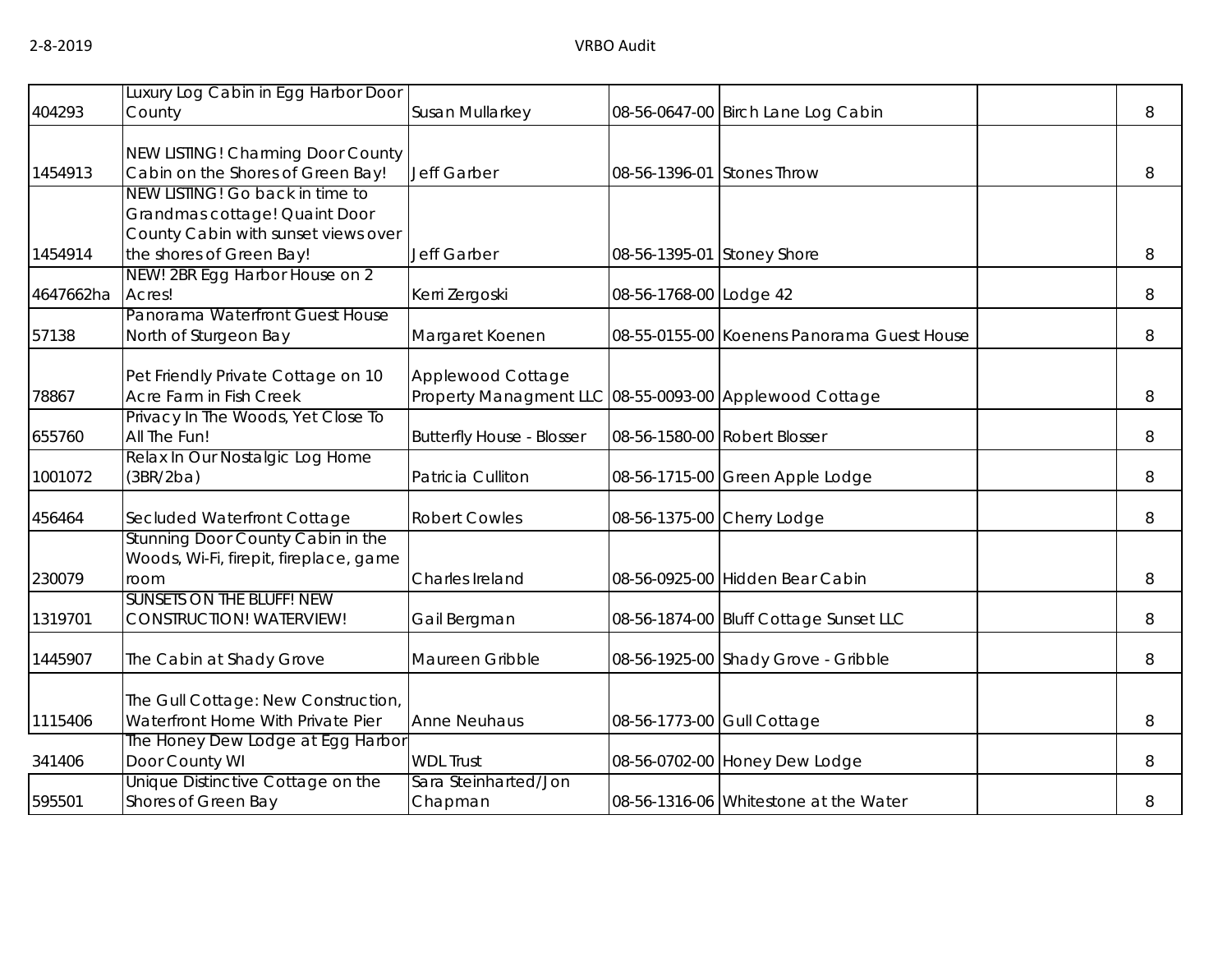|           | Vacation in Door County, Wisconsin -                                                   |                                   |                           |                                                  |                 |   |
|-----------|----------------------------------------------------------------------------------------|-----------------------------------|---------------------------|--------------------------------------------------|-----------------|---|
| 288910    | Cape Cod of the Midwest                                                                | Landmark Carson                   | 08-53-0945-00 Fred Carson |                                                  |                 | 8 |
| 566840    | Views of Green Bay and Egg Harbor                                                      | David Ohlson/ Charles<br>Chilcote |                           | 08-56-0729-06 Ohlson Chateau2                    |                 | 8 |
| 7045122ha | Villa Royer - Waterfront home                                                          | Villa Royer                       |                           | 08-56-1029-00 Barbara-Widder Lowry               |                 | 8 |
| 456458    | Wooded Beach Front Property that<br>sleeps 12                                          | <b>Robert Cowles</b>              | 08-56-1376-00 The Annex   |                                                  |                 | 8 |
| 468335    | Your key to the door                                                                   | Bryan Troutman                    | 08-56-1322-00 Door        | Cousins Cottage - Your key to the                |                 | 8 |
|           |                                                                                        |                                   |                           |                                                  |                 |   |
| 4595946ha | Newport Resort - Near Alpine Beach -<br>Standard Room, 2 Bedrooms                      | <b>Newport Resort</b>             |                           | 09-51-0410-00 Newport Resort Condo Ass'n Inc     |                 | 9 |
| 22662     | Awesome Bluff Views of Green Bay in<br>Egg Harbor from your private 2nd<br>floor deck  | Robert Baudo                      |                           | 09-53-0253-00 Baudo - 7810 Ridgewood Bluff       |                 | 9 |
| 114019    | Luxurios Large Condo - Great Water<br>Views Ac & WI FI                                 | Angie Vandenavond                 |                           | 09-53-0637-00 Eames Farm m6                      |                 | 9 |
| 56038     | Newly furnished condo w/exquisite<br>sunset/water view from balcony. Wifi<br>included. | Angie Vandenavond                 |                           | 09-53-0640-00 Ridgewood Condo 2-B                | permitted for 2 | 9 |
| 309573    | Summer of 2018 rentals-\$1350 per<br>week off season 140 per night                     | Thomasan Christensen<br>Harnack   |                           | 09-53-0498-00 Eames Farm, #S-3 - Christensen     |                 | 9 |
| 429685    | Waterfront Town Home in Egg Harbor Arthur R. Derse                                     |                                   |                           | 09-53-1100-05 Derse's White Cliff Condo - Unit 5 |                 | 9 |
| 705682    | 'YOUR PLACE" 3-bedroom, 2-bath<br>ranch style home in the village of<br>Egg Harbor     | Joe Nimmer                        | 09-56-1537-00 Your Place  |                                                  |                 | 9 |
| 1008132   | 3 Bedroom Cape Cod-style Cottage<br>in Egg Harbor, WI                                  | Bertschinger LLC                  |                           | 09-55-0316-00 Bertschinger LLC                   | permitted for 8 | 9 |
| 647346    | 3 Bedroom, 2 Bath Ranch Home With<br>A Great Egg Harbor Location.                      | <b>Shallows Resort</b>            | 09-56-1453-00 Falun House |                                                  |                 | 9 |
| 1357071   | Breathtaking views of the bay<br>walking distance to town!                             | Massoud Maleki                    |                           | 09-56-1086-06 Scenic Home in Egg Harbor          |                 | 9 |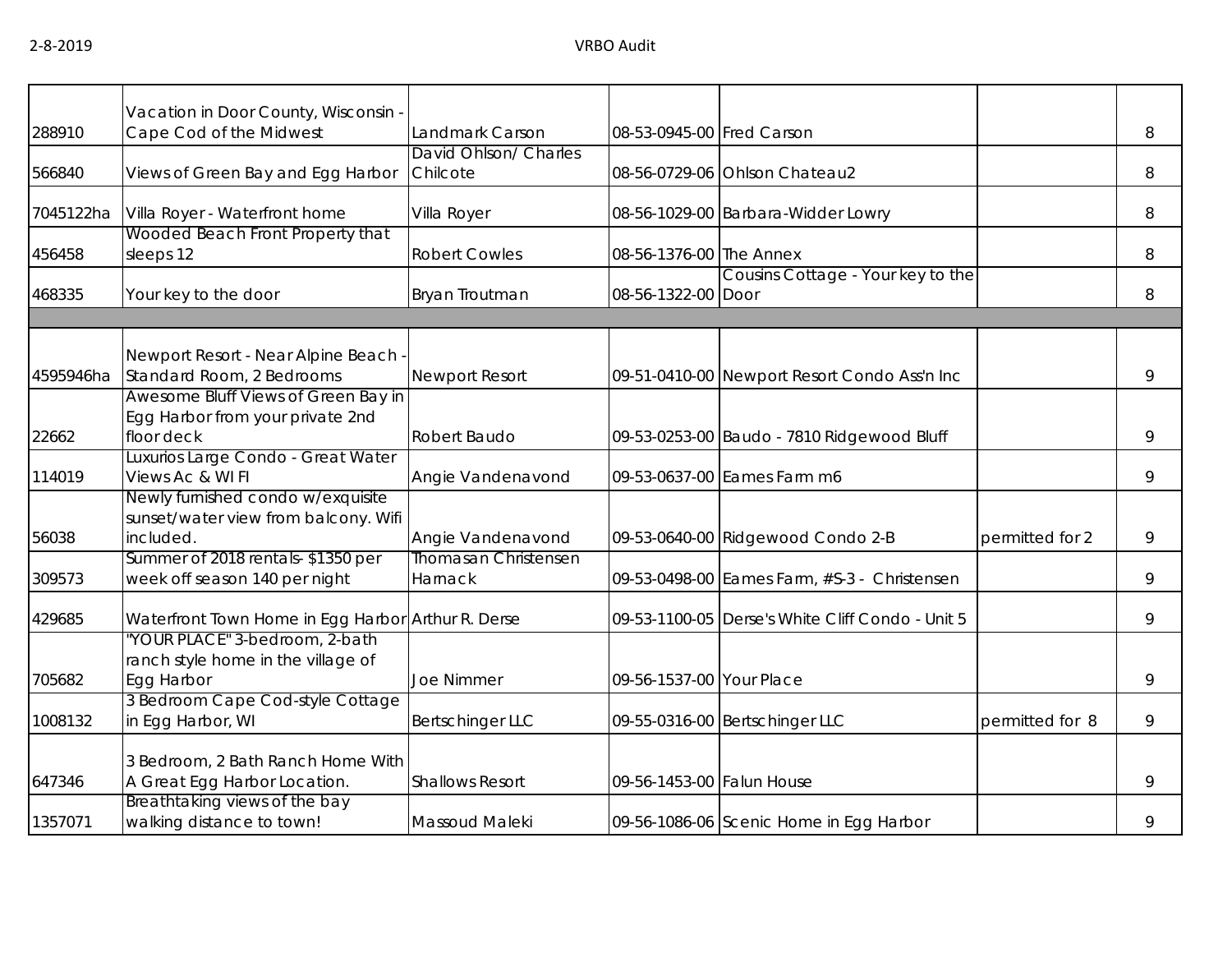|           | Door County three bedroom                         |                                                                     |                          |                                              |                 |   |
|-----------|---------------------------------------------------|---------------------------------------------------------------------|--------------------------|----------------------------------------------|-----------------|---|
| 449353    | vacation home                                     | Shallows, Inc                                                       | 09-56-0361-00 Bluffside  |                                              |                 | 9 |
|           | Door County Waterfront Home with                  |                                                                     |                          |                                              |                 |   |
| 626232    | Private Beach                                     | <b>RPO Holdings</b>                                                 | 09-56-1460-00 Mariner II |                                              |                 | 9 |
|           |                                                   |                                                                     |                          |                                              |                 |   |
| 881025    | Egg Harbor Log Cabin, Door County                 | Karen Berndt                                                        |                          | 09-56-1646-00 Egg Harbor Log Cabin           |                 | 9 |
|           | Large Five Bedroom on the Water in                |                                                                     |                          |                                              |                 |   |
| 672228    | Egg Harbor.                                       | Bertschinger Investments                                            |                          | 09-55-0317-00 Bertschinger Investments       | permitted for 8 | 9 |
|           | arsen Log Cabin in the beautiful                  |                                                                     |                          |                                              |                 |   |
| 427036    | Village of Egg Harbor                             | Paul Larsen                                                         |                          | 09-55-0381-00 Larsen Log Cabin               | permitted for 2 | 9 |
|           | ighthouse Place is the perfect place              |                                                                     |                          |                                              |                 |   |
|           | to enjoy Egg Harbor and all of Door               |                                                                     |                          |                                              |                 |   |
| 1341621   | County                                            | Claire Murphy                                                       |                          | 09-56-1830-16 Lighthouse Place               |                 | 9 |
|           |                                                   |                                                                     |                          |                                              |                 |   |
|           | Luxurious Door County Waterfront                  |                                                                     |                          |                                              |                 |   |
| 591007    | Home with Private Beach                           | <b>RPO Holdings</b>                                                 | 09-56-1417-00 Mariner    |                                              |                 | 9 |
|           | Luxury Craftsman in the Heart of Egg              | Robert and Suzanne                                                  |                          |                                              |                 |   |
| 1503315   | Harbor                                            | Esposito                                                            |                          | 09-56-1780-00 Egg Harbor Hideaway - Esposito | permitted for 2 | 9 |
| 4916534ha | Majestic Sunsets and Incredible<br>Views          | <b>Trevor Farell</b>                                                |                          | 09-56-1897-00 Majestic Sunsets               |                 | 9 |
|           | NEW on the VRBO Market 6/21/14,                   |                                                                     |                          |                                              |                 |   |
| 427037    | The Larsen House                                  | Paul Larsen                                                         |                          | 09-55-0381-00 Larson Log Cabin               |                 | 9 |
|           | One Bedroom Cottage Near Central                  |                                                                     |                          |                                              |                 |   |
| 827152    | Egg Harbor                                        | Bertschinger Investments                                            |                          | 09-55-0317-00 Bertschinger Investments       | permitted for 8 | 9 |
|           |                                                   |                                                                     |                          |                                              |                 |   |
| 672229    | One Bedroom Cottage on the Water Bertschinger LLC |                                                                     |                          | 09-55-0316-00 Bertschinger LLC               | permitted for 8 | 9 |
|           | Roomy Two Bedroom House Near                      |                                                                     |                          |                                              |                 |   |
| 1221143   | Central Egg Harbor                                | <b>Bertschinger LLC</b>                                             |                          | 09-55-0316-00 Bertschinger LLC               | permitted for 8 | 9 |
|           | Roomy Two Bedroom House Near                      |                                                                     |                          |                                              |                 |   |
| 562683    | Egg Harbor Marina                                 | <b>Bertschinger LLC</b>                                             |                          | 09-55-0316-00 Bertschinger LLC               | permitted for 8 | 9 |
|           | Roomy Two Bedroom House Near                      |                                                                     |                          |                                              |                 |   |
| 1221144   | Egg Harbor Marina                                 | <b>Bertschinger LLC</b>                                             |                          | 09-55-0316-00 Bertschinger LLC               | permitted for 8 | 9 |
|           | Secluded, water front home on the                 |                                                                     |                          | Secluded Waterfront Home on                  |                 |   |
| 1005094   | Bay in Egg Harbor                                 | Julie Kowalkowski                                                   |                          | 09-56-1738-00 the Bay in Egg Harbor          |                 | 9 |
|           | Spacious four bedroom house near                  |                                                                     |                          |                                              |                 |   |
|           | Alpine Golf Course and Egg Harbor                 |                                                                     |                          |                                              |                 |   |
| 452105    | beach.                                            | Bertschinger Investments   09-55-0317-00   Bertschinger Investments |                          |                                              | permitted for 8 | 9 |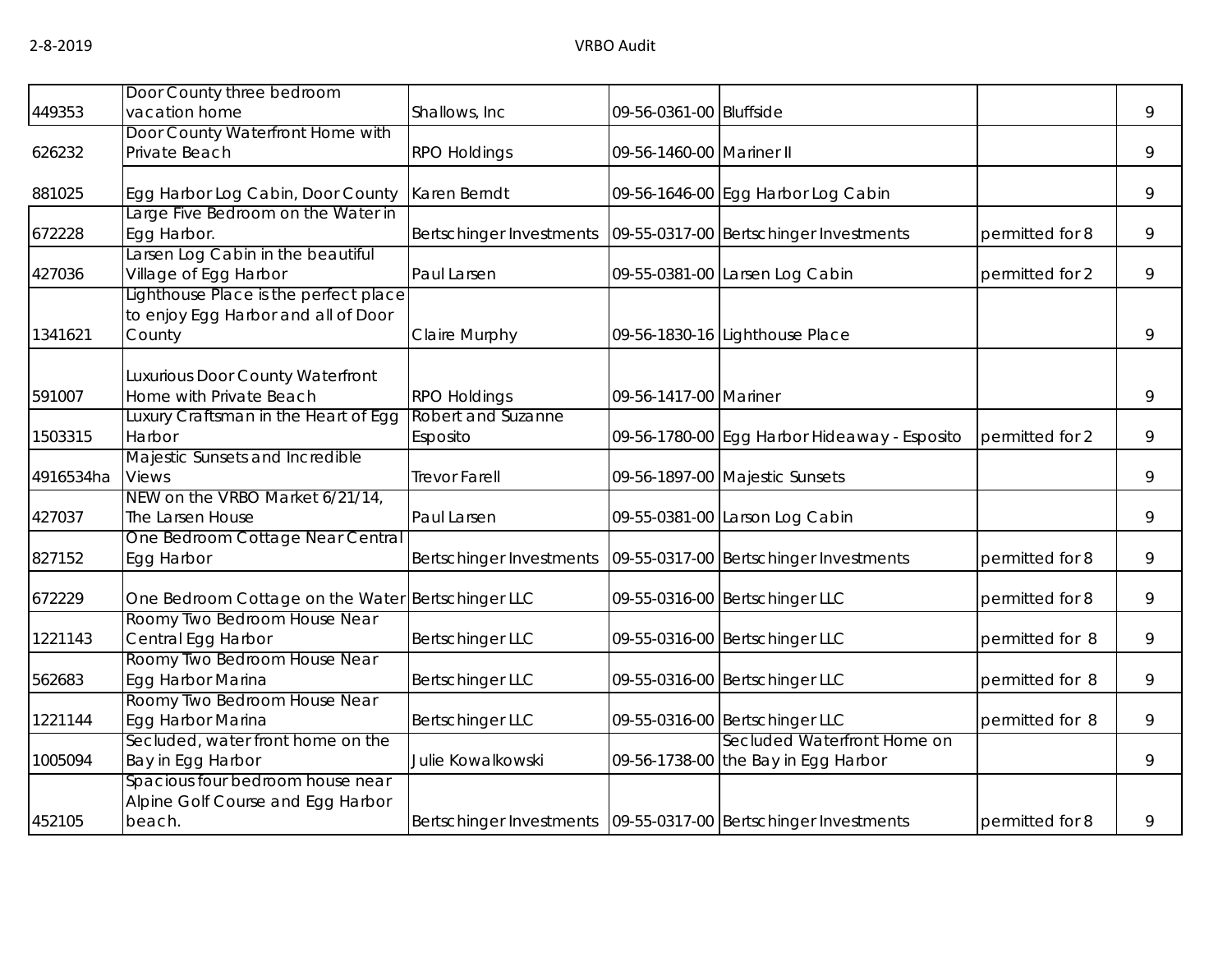|           | Spacious four bedroom house near                  |                                                         |                              |                                                |                 |   |
|-----------|---------------------------------------------------|---------------------------------------------------------|------------------------------|------------------------------------------------|-----------------|---|
|           | Alpine Golf Course and Egg Harbor                 |                                                         |                              |                                                |                 |   |
| 1221145   | beach.                                            | <b>Bertschinger LLC</b>                                 |                              | 09-55-0316-00 Bertschinger LLC                 | permitted for 8 | 9 |
|           | Spacious four bedroom house on the                |                                                         |                              |                                                |                 |   |
| 899706    | bay of Green Bay.                                 | <b>Bertschinger LLC</b>                                 |                              | 09-55-0316-00 Bertschinger LLC                 | permitted for 8 | 9 |
|           | Sleepy Hollow Cottage, the Perfect                |                                                         |                              |                                                |                 |   |
| 571420    | Location                                          | Paula W Peterson                                        |                              | 09-56-1349-00 Sleepy Hollow Cottage - Peterson |                 | 9 |
| 1357675   | Sounds of the Bay                                 | <b>Brian Fecteau</b>                                    |                              | 09-56-1725-06 Sounds of the Bay                |                 | 9 |
|           | Spacious waterfront home in Egg                   |                                                         |                              |                                                |                 |   |
| 4728373ha | Harbor                                            | Mary Zeller                                             |                              | 09-56-1882-00 Point Beach House                |                 | 9 |
|           | The 5th Hole- On a 36 hole golf                   |                                                         |                              |                                                |                 |   |
| 7081743ha | course                                            | Kevin Murphy                                            | 09-55-0753-00 The Fifth Hole |                                                |                 | 9 |
|           | The Yellow House in Egg Harbor -                  |                                                         |                              |                                                |                 |   |
|           | beautifully remodeled & ready for                 |                                                         |                              |                                                |                 |   |
| 570970    | you!                                              | R Lynn & Sandi Rowe                                     |                              | 09-56-1404-00 The Yellow House                 |                 | 9 |
|           | Three bedroom cottage in Point                    |                                                         |                              |                                                |                 |   |
| 827151    | Beach area of Egg Harbor                          | Bertschinger Investments                                |                              | 09-55-0317-00 Bertschinger Investments         | permitted for 8 | 9 |
|           | Trillium Gap Cottage - Woodland                   | Trillium Gap, LLC - Rick &                              |                              |                                                |                 |   |
| 401618    | Retreat - Walk to Beach                           | Susie Julison                                           |                              | 09-56-1182-00 Trillium Gap Cottage             |                 | 9 |
| 660427    | Water Front Home With Spectacular<br>Sunset View! | Jan and Craig Bilgen                                    |                              | 09-55-0817-06 On the Water Escape              |                 | 9 |
|           | We offer "country-quiet" a short walk             |                                                         |                              |                                                |                 |   |
|           | from the village center and town                  |                                                         |                              |                                                |                 |   |
| 889272    | dock.                                             | <b>Richard Woldt</b>                                    |                              | 09-55-0365-00 Woldts Intowm Farmette           |                 | 9 |
|           | White Cliff Water Front Home, the                 |                                                         |                              |                                                |                 |   |
| 236719    | Finest in Door County!                            | Michael & Dawn McCole 09-56-0894-06 White Cliff Cottage |                              |                                                |                 | 9 |
|           | Best Waterview of Egg Harbor -                    |                                                         |                              |                                                |                 |   |
|           | Beautiful, Fully Appointed Ground                 |                                                         |                              |                                                |                 |   |
| 515418    | Level Condo                                       | JRCH, LLC                                               |                              | 09-59-1345-00 Eames Farm Condo - #M5 - JRCH    |                 | 9 |
|           | <b>DOOR COUNTY THREE BEDROOM</b>                  |                                                         |                              |                                                |                 |   |
|           | CONDO FOR RENT IN QUAINT EGG                      | Meadow Ridge                                            |                              |                                                |                 |   |
| 662409    | HARBOR, WIS. SLEEPS 12!                           | Timeshare- Vander Wyst                                  |                              | 09-59-1508-00 Guy & Ann Vander Wyst            |                 | 9 |
|           | Meadow Ridge of Door County                       |                                                         |                              |                                                |                 |   |
| 1015419   | Resort                                            | Peri Brown                                              |                              | 09-59-1717-00 Peri Jackson - Meadow Ridge      |                 | 9 |
|           |                                                   |                                                         |                              |                                                |                 |   |
| 1546893   | <b>The Flats on Church Street - Door</b>          |                                                         |                              |                                                |                 |   |
|           | <b>County's Modern Vacation Rental</b>            |                                                         |                              |                                                |                 | 9 |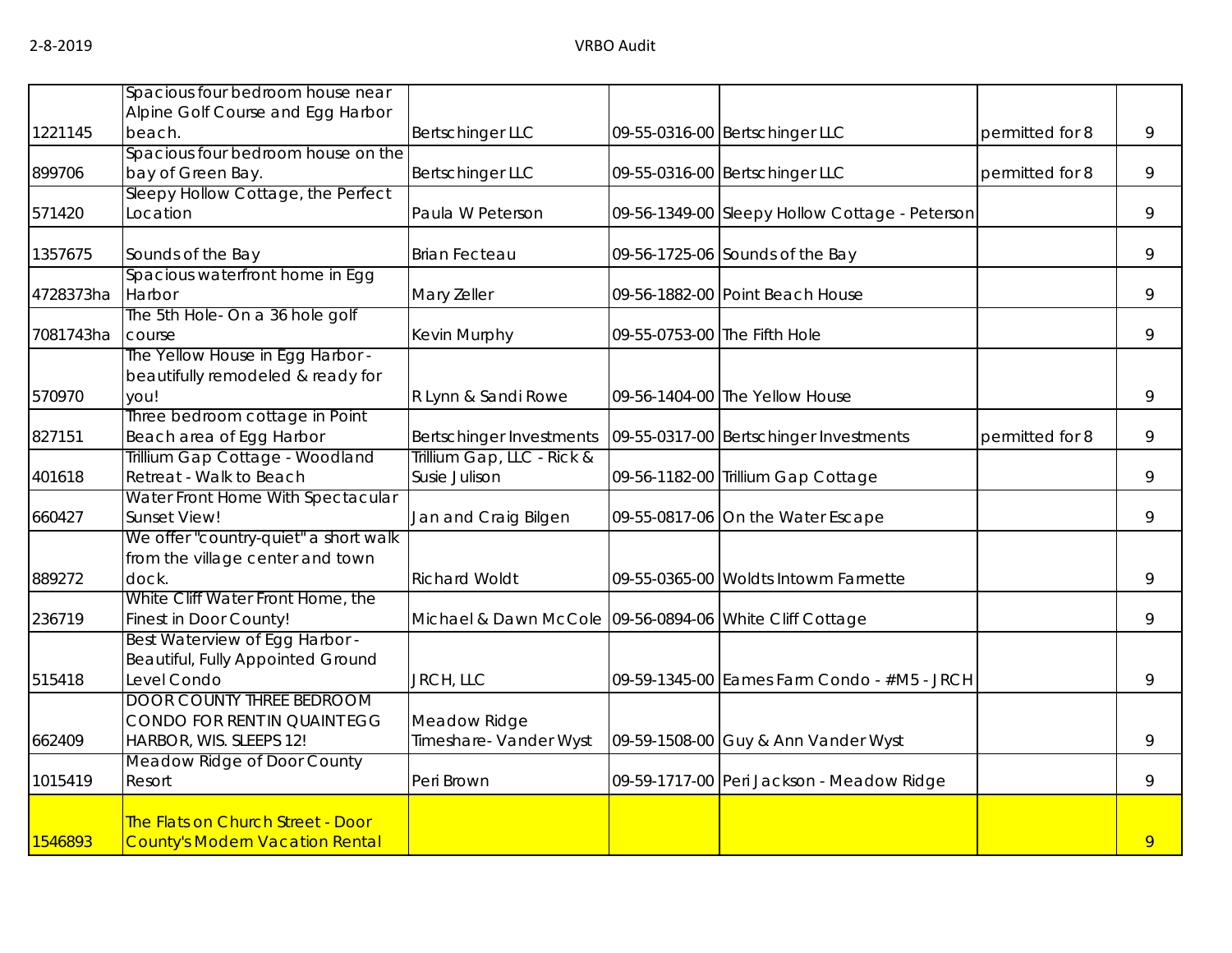| 471850  | 2 Bedroom Cottage                                                                      | Robert Evanson Trust                                              | 11-56-1295-10 Beach View Cottage           |                 | 11 |
|---------|----------------------------------------------------------------------------------------|-------------------------------------------------------------------|--------------------------------------------|-----------------|----|
| 1050003 | 4 bedroom home on the water with<br>westerly views of sunset                           | <b>Windsor McCutcheon</b>                                         | 11-56-1724-06 Harbor View on Northshore    |                 | 11 |
| 309251  | 5 Star Rating! Check Out Our<br>Reviews! Pet Friendly, Too!                            | Kevin & Janell Hoey                                               | 11-56-1381-00 mingary Cottage              |                 | 11 |
| 795001  | Adorable Cottage in the heart of<br>Ephraim!                                           | Kim Cassidy                                                       | 11-56-1574-00 Cassidy's Cottages           |                 | 11 |
| 982888  | Beach Access /2BR/ Harbor House<br><b>Guest Cottage</b>                                | Randal and Elizabeth<br>Frink                                     | 11-56-1383-00 Harbor House & Guest Cottage | permitted for 2 | 11 |
| 555709  | Beautiful Private, Modern Home,<br>Sleeps 12                                           | Patricia Sexton                                                   | 11-56-1448-00 Coral Hill Sexton            |                 | 11 |
| 1025601 | Beautifully Appointed 4+ Bedroom,<br>Waterfront Home - Sleeps 12                       | Parks Edge Lakeshore LLC 11-55-0411-06 Park's Edge Cottages       |                                            |                 | 11 |
| 185458  | Cedar Glen, a fresh, ephraim<br>cottage, one block from water and<br>sunset            | John & Rachel Rothschild 11-55-0758-06 Cedar Glen                 |                                            |                 | 11 |
| 926758  | Charming and Historic Log Home                                                         | Thomas & Donna Moretti   11-56-1677-00   Moretti - 10438 Water St |                                            |                 | 11 |
| 617107  | Comfy Remodeled House a mile<br>north of downtown Ephraim on Hwy<br>42. Great Location | Fran Richter                                                      | 11-56-1386-00 Tuckaway Cottage             |                 | 11 |
| 249849  | Door County Log Cabin in Ephraim,<br>#1 Small Town in Midwest                          | Steve & Susan Schroeder   11-56-1993-00 Log Cabin Place           |                                            | permitted for 2 | 11 |
| 424825  | Door County Log Cabin in Ephraim,<br>#1 Small Town in Midwest                          | Steve & Susan Schroeder   11-56-1993-00 Log Cabin Place           |                                            | permitted for 2 | 11 |
| 442496  | Enjoy Door County at its finest!!                                                      | PKJ2 LLC - Jim Blair                                              | 11-56-1373-00 Evans Woods                  |                 | 11 |
| 710960  | Enjoy Views Of Ephraim And Eagle<br>Harbor While Sitting On The Porch Of<br>Bayview    | Parks Edge Lakeshore LLC 11-55-0411-06 Park's Edge Cottages       |                                            |                 | 11 |
| 677492  | Ephraim Home Away from Home                                                            | John Maher                                                        | 11-56-1528-00 Ephraim Lodge                |                 | 11 |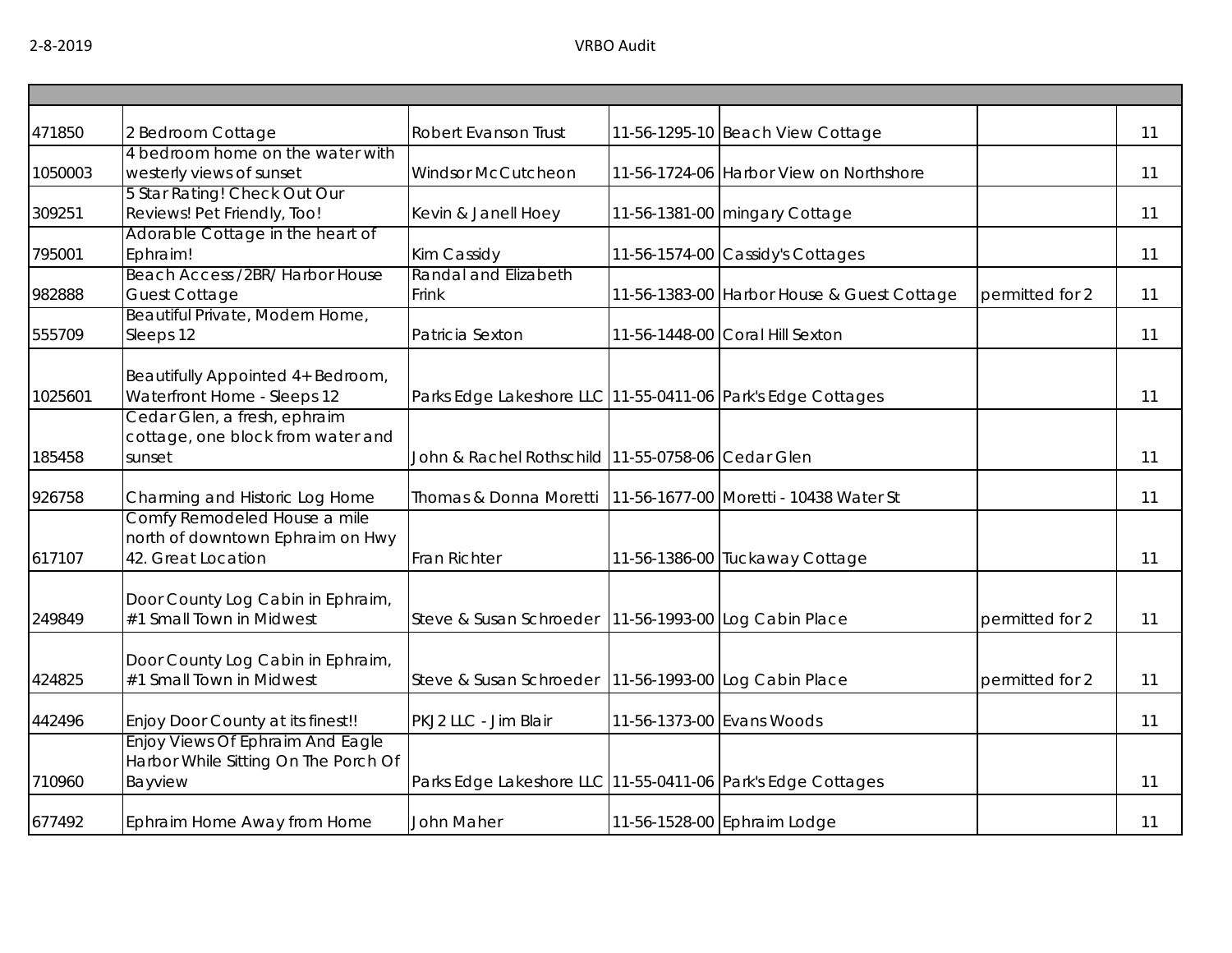|           | Ephraim Waterfront Cottage With                  |                                                        |                       |                                           |                 |    |
|-----------|--------------------------------------------------|--------------------------------------------------------|-----------------------|-------------------------------------------|-----------------|----|
| 894251    | Private Dock On Green Bay                        | Jaco Mgmt                                              |                       | 11-56-1662-00 The Shore - Schmeltz        |                 | 11 |
|           |                                                  |                                                        |                       | <b>Blue Shutter and Mooring</b>           |                 |    |
| 1003855   | Ephraim waterfront with sand beach Tony Schmeltz |                                                        | 11-56-1718-00 Cottage |                                           |                 | 11 |
|           | Experience the feel of staying in a              |                                                        |                       |                                           |                 |    |
|           | century old farm house with modern               |                                                        |                       |                                           |                 |    |
| 1371859   | amenities                                        | <b>Roy Elquist</b>                                     |                       | 11-56-1069-06 Townline - 9895 Townline Rd |                 | 11 |
| 485111    | Experience True Door County Charm BD Thorp       |                                                        | 11-56-0809-06 Thorp   |                                           |                 | 11 |
|           | Family getaway by the beach in                   |                                                        |                       |                                           |                 |    |
| 349721    | beautiful Ephraim                                | Kathy & Glenn Pentler                                  |                       | 11-56-1119-00 Larson Lane LLC             |                 | 11 |
|           | Family Retreat in Heart of Door                  |                                                        |                       |                                           |                 |    |
| 7339901ha | County - Norra Skogen                            | Brian & Amanda Jenkins                                 | 11-56-1407-0          | Norra Skogen                              |                 | 11 |
|           | Historic - Waterfront - Family/Pet               |                                                        |                       |                                           |                 |    |
| 307617    | Friendly                                         | Brad & Amy Russell                                     |                       | 11-56-1265-00 Arbor Cottage               |                 | 11 |
|           | Ideally located between the towns                | Leslee and Morrie                                      |                       |                                           |                 |    |
| 836338    | of Ephraim and Sister Ba                         | Goldman                                                |                       | 11-56-1258-06 Coral Hill Cottage          |                 | 11 |
|           |                                                  |                                                        |                       |                                           |                 |    |
|           | Kulma Cottage in the Heart of                    |                                                        |                       |                                           |                 |    |
| 177706    | Ephraim, blocks away from beach                  | Gregg & Janice Kulma                                   |                       | 11-55-0279-06 Kulma Cottages              | permitted for 3 | 11 |
|           | Location Location Location between               |                                                        |                       |                                           |                 |    |
| 711105    | Sister Bay and Ephraim                           | Cynthia Bungert                                        |                       | 11-56-1515-00 Bungert Haven               |                 | 11 |
|           | Modern Log Home In The Heart Of                  |                                                        |                       |                                           |                 |    |
| 794986    | Ephraim                                          | Kim Cassidy                                            |                       | 11-56-1574-00 Cassidy's Cottages          |                 | 11 |
|           |                                                  |                                                        |                       | <b>Blue Shutter and Mooring</b>           |                 |    |
| 1003860   | Mooring Cottage                                  | <b>Tony Schmeltz</b>                                   | 11-56-1718-00 Cottage |                                           |                 | 11 |
| 1323313   | <b>Natures Window</b>                            | Bill and Heather Anderson 11-56-1958-00 Natures Window |                       |                                           |                 | 11 |
|           | New Listing: Unequaled Door County               |                                                        |                       |                                           |                 |    |
|           | Harborview Location For Family Or                |                                                        |                       |                                           |                 |    |
| 1221684   | Couples                                          | Tim Christofferson                                     |                       | 11-56-1595-00 Heritage House              |                 | 11 |
|           | NEW 'The Carriage House' Walk to                 |                                                        |                       |                                           |                 |    |
| 7181525ha | Peninsula St Park                                | Deborah Eckert                                         |                       | 11-55-0680-00 Park's Place Cottages       | permitted for 5 | 11 |
|           | NEW! 'Butternut Cottage' in Central              |                                                        |                       |                                           |                 |    |
| 7181473ha | Door County!                                     | Deborah Eckert                                         |                       | 11-55-0680-00 Park's Place Cottages       | permitted for 5 | 11 |
|           | NEW! 'Cherry Cottage' near                       |                                                        |                       |                                           |                 |    |
| 7181482ha | Peninsula State Park!                            | Deborah Eckert                                         |                       | 11-55-0680-00 Park's Place Cottages       | permitted for 5 | 11 |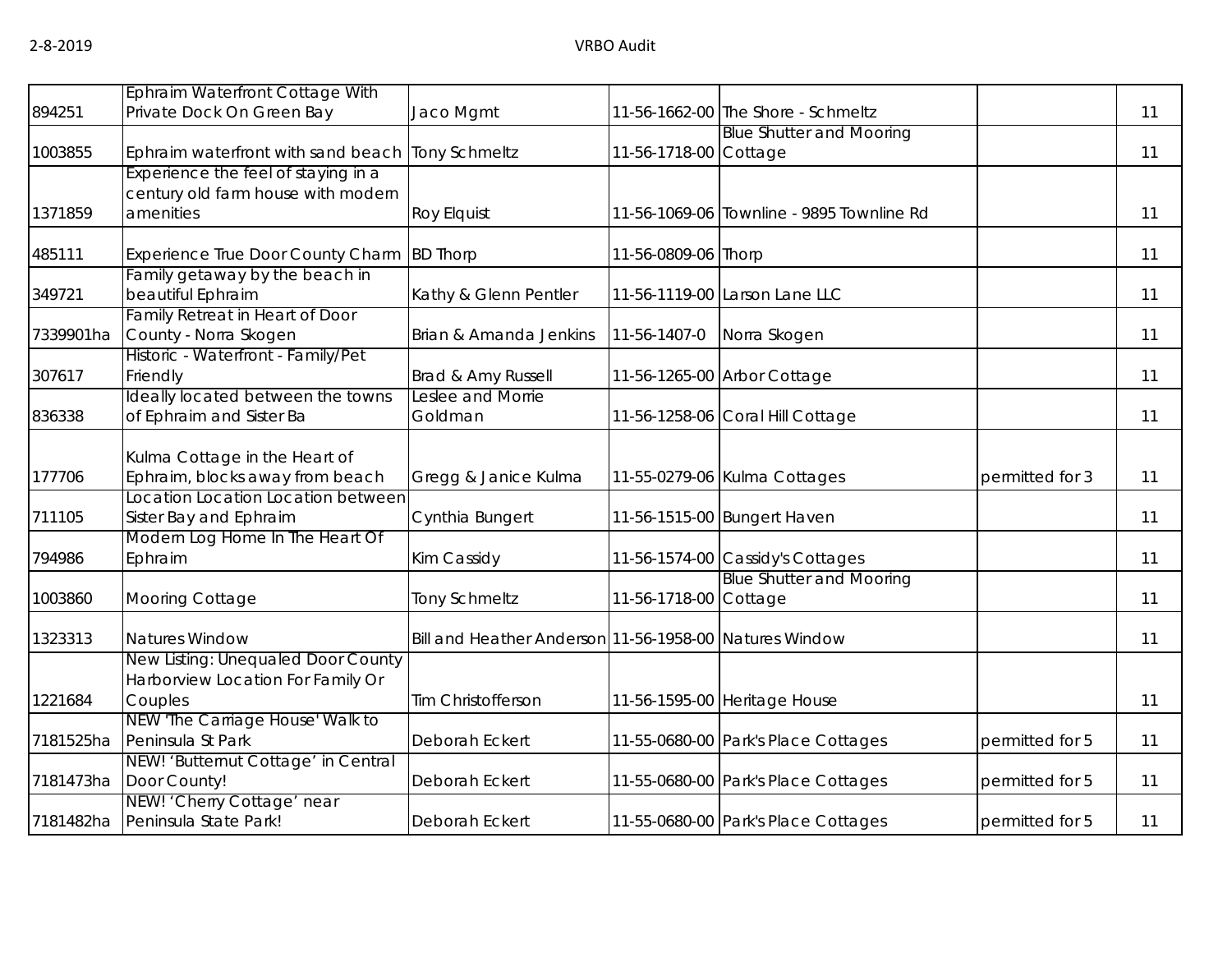|           | NEW! 3BR Ephraim House w/ Harbor     |                                |                           |                                             |                    |    |
|-----------|--------------------------------------|--------------------------------|---------------------------|---------------------------------------------|--------------------|----|
| 4712540ha | Views!                               | Carol Corbet                   |                           | 11-56-1806-00 Harbor View Ephraim - Corbett |                    | 11 |
|           | NEW! Cozy Ephraim 'Cedar Cottage'    |                                |                           |                                             |                    |    |
| 7181476ha | w/Private Deck!                      | Deborah Eckert                 |                           | 11-55-0680-00 Park's Place Cottages         | permitted for 5    | 11 |
|           | NEW! Ephraim Cottage w/Green Bay     |                                |                           | <b>Blue Shutter and Mooring</b>             |                    |    |
| 7353778ha | View - Near Beach                    | Tony Schmeltz                  | 11-56-1718-00 Cottage     |                                             | new evolve listing | 11 |
|           | NEW! Lakefront Ephraim Cottage -     |                                |                           | <b>Blue Shutter and Mooring</b>             |                    |    |
| 7353874ha | Walk to Beach!                       | Tony Schmeltz                  | 11-56-1718-00 Cottage     |                                             | new evolve listing | 11 |
|           | NEW! Updated Ephraim 'Pine           |                                |                           |                                             |                    |    |
| 7181486ha | Cottage' w/ Deck!                    | Deborah Eckert                 |                           | 11-55-0680-00 Park's Place Cottages         | permitted for 5    | 11 |
|           | Newly Remodeled And Only Blocks      |                                |                           |                                             |                    |    |
| 879597    | From Public Beach And Town!          | Jennifer & Bjorn Larson        |                           | 11-56-1635-06 Cedar Barn Rental             |                    | 11 |
|           | Newly renovated in the heart of      |                                |                           |                                             |                    |    |
| 1427259   | Ephraim, one block from water!       | Robert & Nicole Collins        |                           | 11-56-1708-06 Ephraim Boat House, The       |                    | 11 |
| 690840    | Pine Cone Cottage, Ideal Location!   | Pam Mache                      |                           | 11-56-1517-00 Pine Cone Cottage             |                    | 11 |
|           | Private Sand Beach /5 Bedroom.       |                                |                           | <b>Harbor House and Guest</b>               |                    |    |
| 514956    | Harbor House & Guest Cottage         | Randall & Elizabeth Frink      | 11-56-1383-00 Cottage     |                                             | permitted for 2    | 11 |
|           | Private Waterfront Property in the   | Robert Beart/Beart Family      |                           |                                             |                    |    |
| 502544    | Woods                                | <b>LLC</b>                     |                           | 11-56-1072-00 All American Green House      |                    | 11 |
|           | Professionally decorated home in     |                                |                           |                                             |                    |    |
| 882561    | Ephraim!                             | Daniel & Laurel Simons         |                           | 11-56-1656-00 Elegant Home Ephraim          |                    | 11 |
|           | Quaint and Quiet Cottage North of    |                                |                           |                                             | permitted for two  |    |
| 475131    | Ephraim, Just of HWY 42 Easy to Find | <b>Frances Richter</b>         |                           | 11-56-1386-00 Tuckaway Cottage/RBs House    | units              | 11 |
|           | Spacious Home On 1.5 Acres           |                                |                           |                                             |                    |    |
| 823896    | Overlooking The Bay In Ephraim       | Sandy Van Sickle               | 11-55-0057-00 Hobby Horse |                                             |                    | 11 |
|           | The beach across from public         |                                |                           |                                             |                    |    |
| 247187    | beach, views of eagle harbor         | Chris & Kirsten Bungener       |                           | 11-56-0954-06 Beach - Bungener              |                    | 11 |
|           | Unique rental in Ephraim! The        | <b>Cathcart Holdings LLC -</b> |                           | <b>Binkhaven The Rosemaling</b>             |                    |    |
| 1508507   | <b>Rosemailing Cottage</b>           | <b>Elliot Taillon</b>          |                           | 11-56-2028-00 Cottage - 9697 Maple Grove    |                    | 11 |
|           | Waterfront Historic Home, Views,     |                                |                           |                                             |                    |    |
| 390442    | Private Beach, Walk to Town          | <b>Charles Falwell</b>         |                           | 11-56-1185-00 Yeoman Cottage                |                    | 11 |
|           |                                      |                                |                           |                                             |                    |    |
|           | Settlement Courtyard Inn &           |                                |                           |                                             |                    |    |
|           | Lavender Spa - Room, 1 King Bed      |                                |                           |                                             |                    |    |
| 4401790ha | with Sofa bed (Courtyard)            | Marise Redman                  |                           | 12-50-0287-00 Settlement Courtyard Inn      | permitted for 34   | 12 |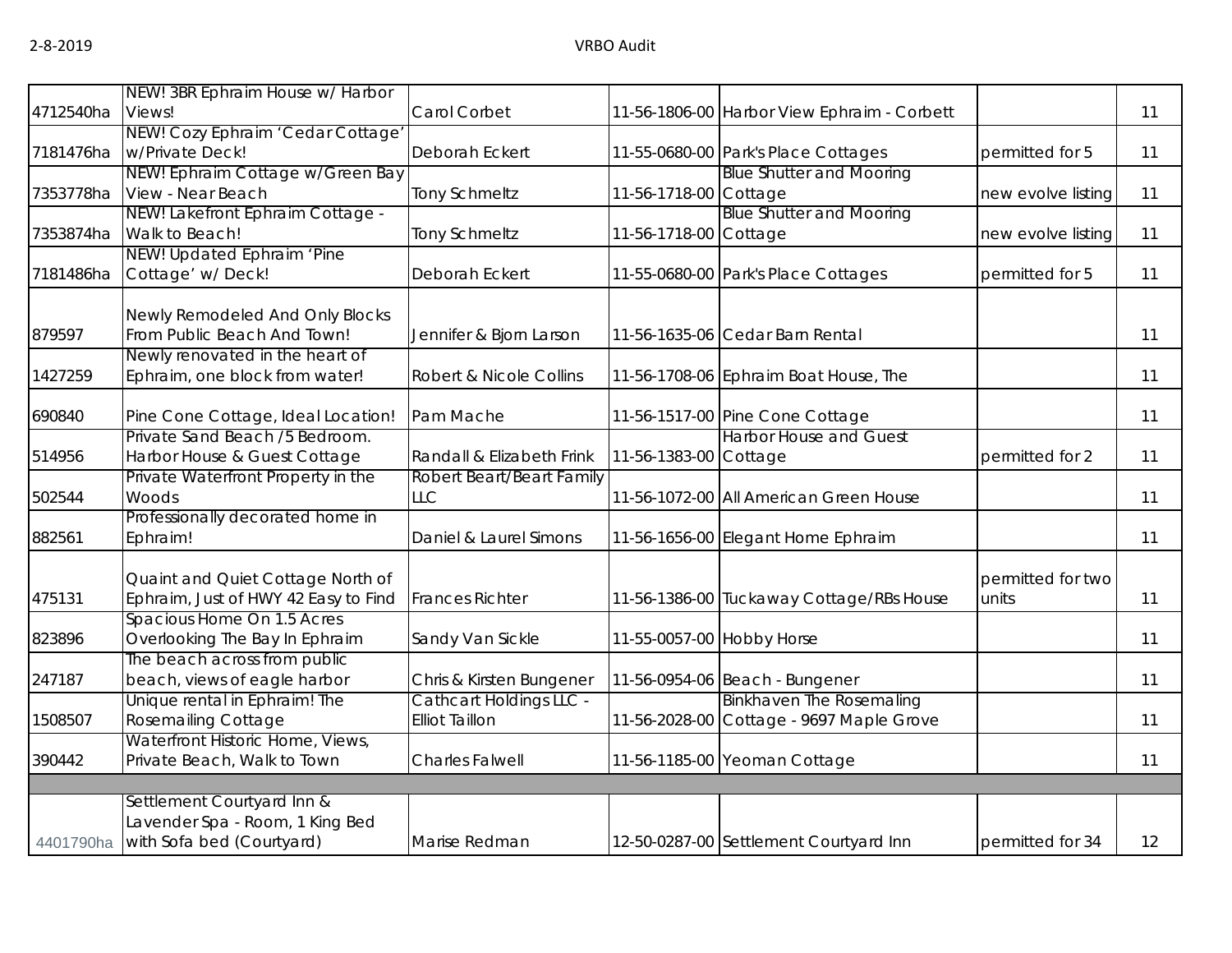|           | Stunning 3800 square penthouse                               |                             |                      |                                                                   |    |
|-----------|--------------------------------------------------------------|-----------------------------|----------------------|-------------------------------------------------------------------|----|
| 7453010ha | condo                                                        |                             |                      | Little Sweden Condo Assc 12-51-0298-00 Little Sweden Condominiums | 12 |
|           |                                                              |                             |                      |                                                                   |    |
| 559794    | 30+ day rental - no permit needed                            |                             |                      |                                                                   | 12 |
| 993369    | 30+ day rental - no permit needed                            |                             |                      |                                                                   | 12 |
| 1444754   | 30+ day rental - no permit needed                            |                             |                      |                                                                   | 12 |
|           | 4190 Cottage Row Ct. - New                                   |                             |                      |                                                                   |    |
| 1360182   | <b>Contruction Downtown Fish Creek -</b><br>Walk Everywhere! | Kurt Doman et al            |                      | 12-53-1981-00 Cottage Row Court - Doman                           | 12 |
|           | Brook Point Luxurious 2 Bedroom 2                            | Don Jr & Rosemarie          |                      |                                                                   |    |
| 402228    | 1/2 Bath Home in Fish Creek                                  | Tschannon                   |                      | 12-53-0593-10 Brook Point Condo Unit 1 -BRK1                      | 12 |
| 224945    | Down town Fish Creek                                         | Kathleen & Danny<br>Stanton |                      | 12-53-0929-12 Birch Grove Condo Stanton                           | 12 |
|           |                                                              | Downtown Fish Creek         |                      | <b>Magnificent Memories - Stacey</b>                              |    |
| 4840082ha | Downtown Fish Creek with a view                              | with a view - Berndt        | 12-53-1855-00 Berndt |                                                                   | 12 |
|           | Excellent water view from this                               |                             |                      |                                                                   |    |
|           | apartment in perfect Fish Creek                              | Scott Schmitz & Karin       |                      |                                                                   |    |
| 7542655ha | location                                                     | Skare                       |                      | 12-53-1764-00 Fish Creek Beach House, The                         | 12 |
|           | Fish Creek Condo/Town Home at                                |                             |                      | Brook Point Condo - Unit 5 -                                      |    |
| 946469    | <b>Brook Point, Door County</b>                              | Karen Berndt                | 12-53-1681-00 Berndt |                                                                   | 12 |
|           | Fish Creek/Northhaven - Beautiful,                           |                             |                      |                                                                   |    |
|           | newly furnished 3 bed, 2.5 bath                              |                             |                      |                                                                   |    |
| 997926    | condo<br>Fish Creek/Northhaven-3bd/2.5bt -                   | Nicholas M Peiffer          |                      | 12-53-1703-00 Northhaven Condo - Peiffer                          | 12 |
|           | in/Outdr Pools! - Like New-Great                             |                             |                      | Door County Retreat -                                             |    |
| 710547    | Location-Wifi                                                | <b>Heather Paulis</b>       |                      | 12-53-1511-00 Northhaven Unit 17006                               | 12 |
|           | Heart of Fish Creek! - Newer                                 |                             |                      |                                                                   |    |
|           | Construction - 4BR, 4.5BA Condo-                             |                             |                      |                                                                   |    |
| 257802    | Sleeps 8-10                                                  | <b>Jason Martone</b>        |                      | 12-53-1989-00 Bluffs at Cottage Row Court                         | 12 |
|           |                                                              |                             |                      |                                                                   |    |
|           | Immaculate, spacious 3 bedroom, 2                            |                             |                      |                                                                   |    |
| 587031    | full bath condo. Family friendly.                            | Mary & Bryan Gunderson      |                      | 12-53-1423-00 Northhaven #39004-Gunderson                         | 12 |
|           | Luxury Tri-Level Condo Downtown                              |                             |                      |                                                                   |    |
| 1151019   | <b>Fish Creek</b>                                            | Jon and Katie Glapa         |                      | 12-53-1791-00 Luxury Tri-Level Fish Creek - Glapa                 | 12 |
|           | Northhaven - Great Family Value                              |                             |                      |                                                                   |    |
| 882273    | Retreat! Free WiFi                                           | Carolyn Ahmad               |                      | 12-53-1643-00 Northhaven Fountain View                            | 12 |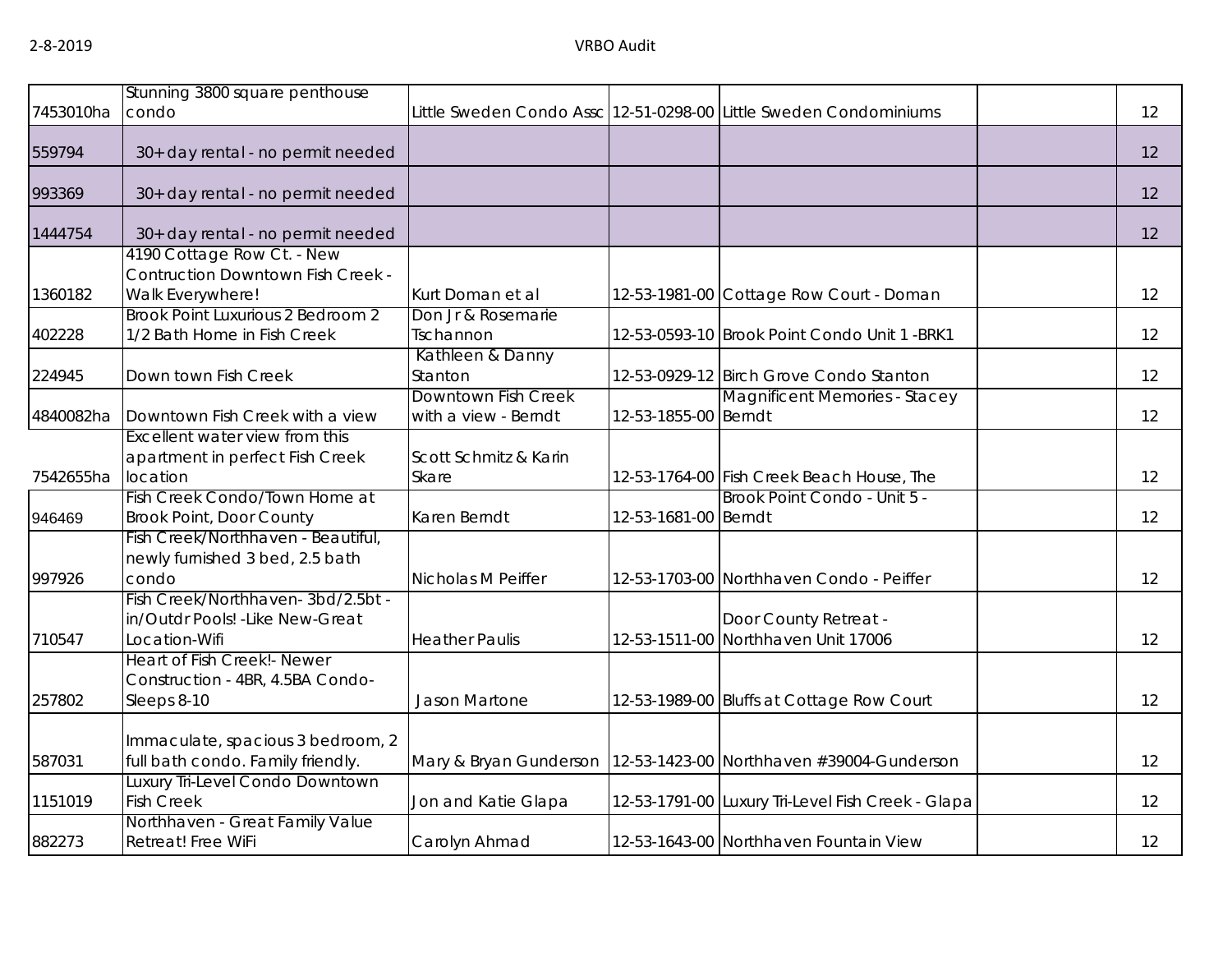|           | Private 3 BR 3 Bath condo on the Fish Peter C Diltz, Sole    |                                                     |                             | Creekside Cove Unit 11 - RRRP                  |                 |    |
|-----------|--------------------------------------------------------------|-----------------------------------------------------|-----------------------------|------------------------------------------------|-----------------|----|
| 1080095   | Creek, overlooking private harbor                            | Member                                              | 12-53-1712-00 LLC           |                                                |                 | 12 |
|           |                                                              |                                                     |                             |                                                |                 |    |
| 1141807   | Quiet condo in heart of Fish Creek                           | <b>Richard Rupiper</b>                              |                             | 12-53-1657-10 Cedar Court Condo #17            |                 | 12 |
|           | This is the best place we have ever                          |                                                     |                             |                                                |                 |    |
| 353378    | stayed at by far!'                                           | Jennifer & Michael Briggs                           | 12-53-0424-00 R & R         |                                                |                 | 12 |
|           | Walking distance to downtown Fish                            |                                                     |                             |                                                |                 |    |
|           | Creek and Minutes From Peninsula                             |                                                     |                             |                                                |                 |    |
| 920769    | State Park!                                                  | Jack & Diane Holzman                                |                             | 12-53-1687-00 Top of the Hills Shops - Holzman |                 | 12 |
|           | Walking distance to everything in                            |                                                     |                             |                                                |                 |    |
|           | Heart of Fish Creek! 3BR/4BA Sleeps 8-                       |                                                     |                             |                                                |                 |    |
| 354913    |                                                              | Kurt Doman et al                                    |                             | 12-53-0898-00 Bluffs at Cottage Row Court      |                 | 12 |
|           | Water view from Beach House! Walk                            | Fish Creek Beach House,                             |                             |                                                |                 |    |
| 3010889ha | anywhere in town.                                            | The                                                 |                             | 12-53-1764-00 Scott Schmitz & Karin Skare      |                 | 12 |
|           | Waterview apartment in downtown                              |                                                     |                             |                                                |                 |    |
|           | Fish Creek, right across from the town Scott Schmitz & Karin |                                                     |                             |                                                |                 |    |
| 7528189ha | beach!                                                       | Skare                                               |                             | 12-53-1764-00 Fish Creek Beach House, The      |                 | 12 |
|           |                                                              |                                                     |                             |                                                |                 |    |
| 287993    | Welcome to Paradise                                          | Kevin Rohde                                         | 12-53-1034-00               | Northhaven Rohde - Unit 29007                  |                 | 12 |
| 469264    | Irish Hospitality In County Door!                            | Megan O'Meara                                       |                             | 12-54-0685-00 O'Meara's Cottage Loft           |                 | 12 |
|           | Thorp House Inn & Cottages - Room,                           |                                                     |                             |                                                |                 |    |
|           | Private Bathroom (Maria- Breakfast                           | Thorp House Inn and                                 |                             | Thorp House LLC - Matthew J                    |                 |    |
| 6808065   | Included)                                                    | Cottages LLC                                        | 12-54-2047-00 Ranzau        |                                                |                 | 12 |
|           |                                                              |                                                     |                             |                                                |                 |    |
|           | Retro, Cozy Cottage - Peninsula St.                          |                                                     |                             |                                                |                 |    |
|           | Park, Family/Pet Friendly - Open year                        |                                                     |                             |                                                |                 |    |
|           | around                                                       |                                                     |                             |                                                |                 |    |
| 1060002   |                                                              | <b>Brad Russell</b>                                 | 12-56-1744-00 Lille Cottage |                                                |                 | 12 |
|           | 'Cliff Cottage' Door County Home -                           |                                                     |                             |                                                |                 |    |
| 4961062ha | Walk to Bay!                                                 | Jennifer Ciesar                                     |                             | 12-56-1979-00 Cliff Cottage LLC                |                 | 12 |
|           |                                                              |                                                     |                             |                                                | permitted for 3 |    |
| 619373    | 2 bedroom, Across from the YMCA                              | Troy and Carolee Lasecki 12-56-1450-00 The Treeport |                             |                                                | units           | 12 |
|           | 4 Bedroom home fully furnished                               |                                                     |                             |                                                | permitted for 3 |    |
| 602669    | wooded lot                                                   | Troy and Carolee Lasecki 12-56-1450-00 The Treeport |                             |                                                | units           | 12 |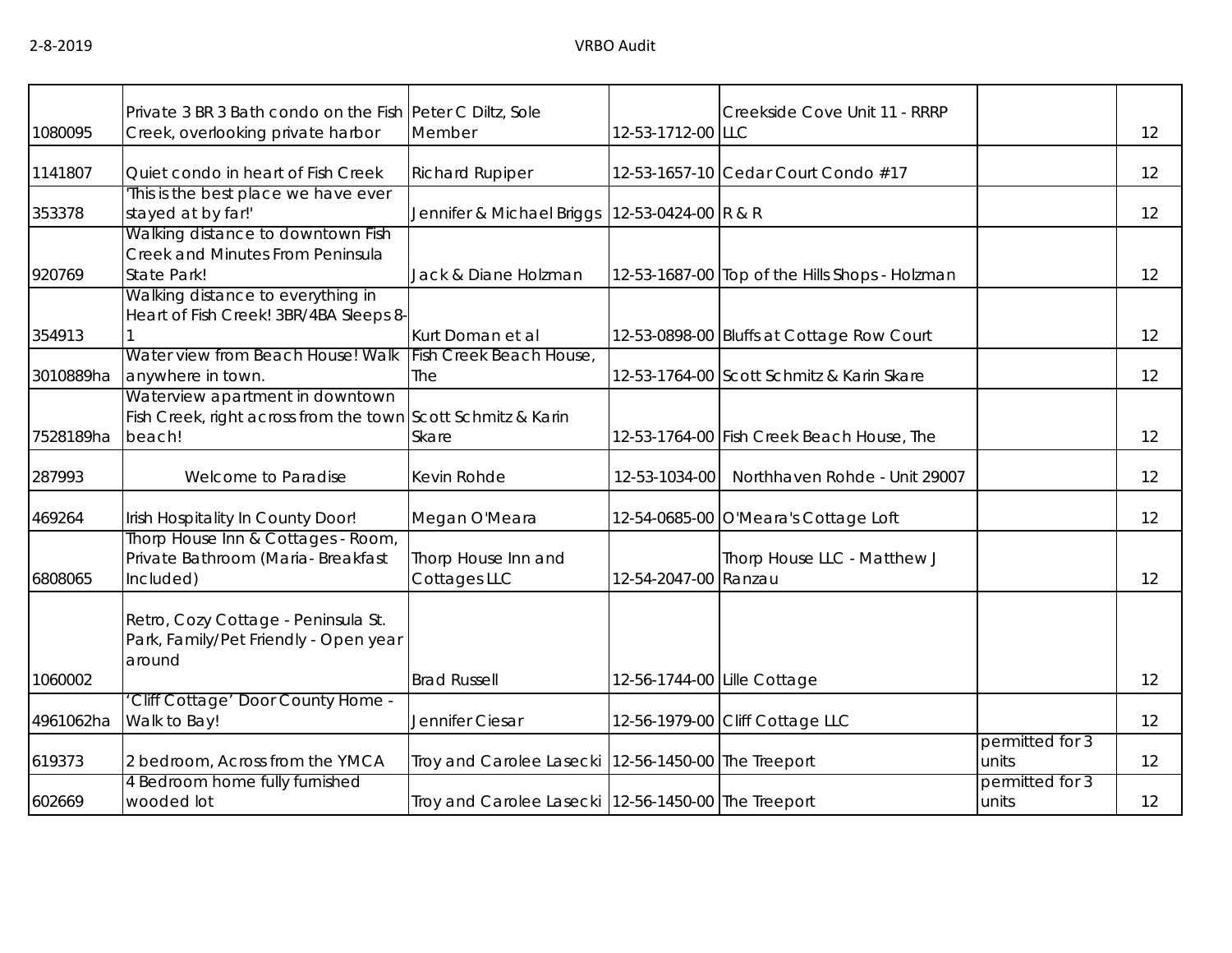|         | 4188 Cottage Row Ct. - Beautiful                                                  |                                       |                            |                                           |                 |    |
|---------|-----------------------------------------------------------------------------------|---------------------------------------|----------------------------|-------------------------------------------|-----------------|----|
|         | New Construction Condo Downtown                                                   |                                       |                            |                                           |                 |    |
| 1361191 | <b>Fish Creek</b>                                                                 | Kurt Doman et al                      |                            | 12-56-0898-00 Cottage Row Bluff House     | permitted for 2 | 12 |
|         | A deluxe vacation rental home in fish                                             |                                       |                            |                                           |                 |    |
| 144492  | creek area open all year                                                          | Leon Hasenjager                       |                            | 12-56-0588-00 Hasenjagers Country Home    |                 | 12 |
| 1351038 | A Truly Luxurious Door County Retreat                                             | Carraig Cottages LLC                  | 12-56-1277-00 Carruag Nua  |                                           |                 | 12 |
| 453464  | As seen in Door County Magazine!<br>Private, Family Friendly, Sat TV, WIFI        | <b>Todd and Lisa Mion</b>             | 12-56-1261-00 Five Birches |                                           |                 | 12 |
|         | Bay View Lodge - Log Home                                                         | <b>Bay Breeze Resort Deb</b>          |                            |                                           |                 |    |
| 431472  | Overlooking Harbor                                                                | Krause                                |                            | 12-56-0476-00 Bayview Lodge               |                 | 12 |
| 1371664 | Button Marsh Farm is a 75 acre,<br>private wooded retreat                         | <b>Button Marsh Farm</b>              | 12-56-1919-06 David Harris |                                           |                 | 12 |
| 182426  | Cedarwood, Rent 3 Nights & Get<br>One Night Free through June 1                   | Carla Marr                            |                            | 12-55-0778-00 Cedarwood Marr              |                 | 12 |
| 1262366 | Charming Cape Cod in Fish Creek                                                   | Deb Eckert                            | 12-56-0679-00 House        | <b>Eckert Vacation Home Cape</b>          |                 | 12 |
| 1530661 | <b>FISH CREEK</b>                                                                 | Marcon                                |                            | 12-56-2002-06 Marcon Workshop and Cottage |                 | 12 |
| 118184  | Country Chalet, Sleeps 6 Adults, Book<br>Your Mid-week Getaway!!                  | Dennis & Marla Sunstrom               |                            | 12-55-0830-00 Country Chalet              |                 | 12 |
| 1219483 | Country Farm House With 38 Acres.                                                 | <b>Rick Ripley</b>                    |                            | 12-56-1833-00 Country Farm House - Ripley |                 | 12 |
| 396135  | Cozy Cabin in the Woods: Between<br>Fish Creek and Ephraim-- Perfect<br>location! | Michelle and Kurt Van<br><b>Thiel</b> |                            | 12-56-1206-00 Cozy Cabin in the Woods     |                 | 12 |
| 1219104 | Cozy Cottage in the woods: perfect<br>location fish creek                         | Michelle and Kurt Van<br>Thiel        |                            | 12-56-1206-00 Cozy Cabin in the Woods     |                 | 12 |
| 642394  | Cozy, Comfortable, Quiet Cottage in<br><b>Fish Creek</b>                          | Pam Olafsson/ Beth Collins            |                            | 12-56-1275-00 Little Spring Cottage       |                 | 12 |
| 1508518 | Cozy, Tranquil Home Minutes Away<br>from the Heart of Fish Creek                  | Paul and Tricia Kaye                  |                            | 12-56-2054-00 Kayes Hideaway              |                 | 12 |
| 976203  | <b>DOOR COUNTY HOME RETREAT IN</b><br><b>FISH CREEK</b>                           | Steven and Lisa<br>Pachonphai         |                            | 12-56-1692-00 DC Home - Pachonphai        |                 | 12 |
| 698240  | Enjoy picture perfect sunsets on the<br>deck of Cottage Row On the Rocks          | Apfelbach Family Trust,<br><b>LLC</b> |                            | 12-56-1494-06 Cottage Row on the Rocks    |                 | 12 |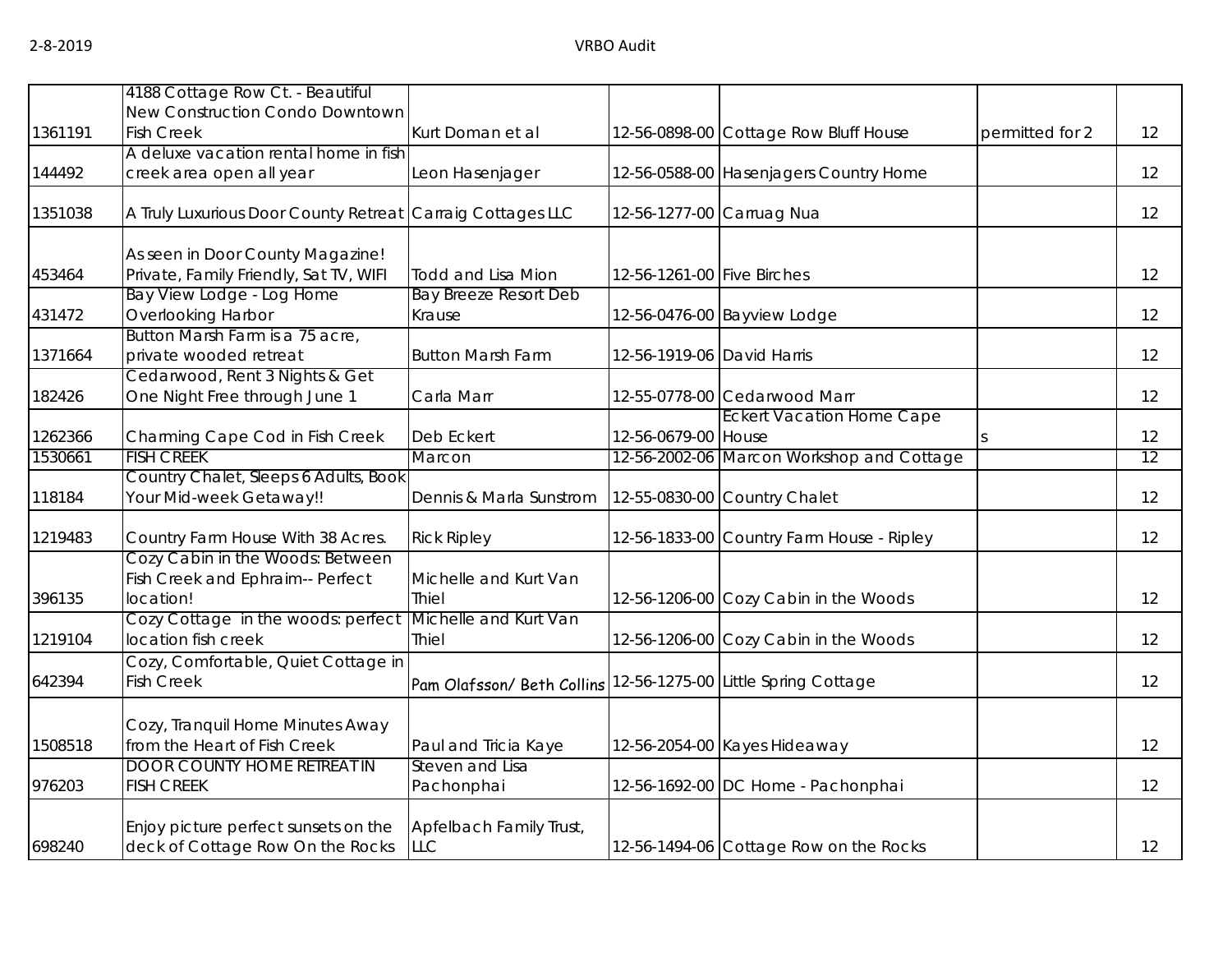|         | Ephraim/Fish Creek, House AND                                                                 |                                        |                             |                                                               |                 |                   |
|---------|-----------------------------------------------------------------------------------------------|----------------------------------------|-----------------------------|---------------------------------------------------------------|-----------------|-------------------|
| 1533213 | available Cabin!                                                                              | Jay Chomeau                            |                             | 12-56-1330-00 Maple Grove LLC                                 |                 | 12                |
| 1351075 | <b>Exceptional Home in Tranquil Door</b><br><b>County Setting</b>                             | Carraig Cottages LLC                   |                             | 12-56-1276-00 Carriag Dale                                    |                 | 12                |
| 896105  | <b>Family Friendly Cabin With Modern</b><br>Kitchen, Working Fireplace, Wrap<br>Around Porch! | Eric Simonson                          | 12-56-1572-00 DC Thunder    |                                                               |                 | 12                |
| 1497755 | <b>FANTASTIC WATER VIEWS, Newly</b><br>Renovated, Secluded, Pet-Friendly                      | Jennifer Ninivaggi                     | 12-56-1748-00 Casita Vistas |                                                               |                 | 12                |
| 813262  | Fish Creek- Gibraltar Rd.- Near YMCA Roger & Jeni Ripley                                      |                                        |                             | 12-56-1618-00 Gibraltar Road Ripley                           |                 | 12                |
| 503056  | Fish Creek- Near Peninsula State Park Rick Ripley                                             |                                        |                             | 12-56-1114-00 Ripley - 3802 & 3806 Gibraltar Rd               | permitted for 2 | 12                |
| 1071057 | Fish Creek WIFI Fire Pit                                                                      | Ryan and Karilyn Dayton                |                             | 12-56-1743-13 Manistique Stone Cottage                        |                 | 12                |
| 347567  | Fish Creek, 4 Bed, Near Ymca/<br>Peninsula State Park.                                        | <b>Ripley Properties, LLC</b>          |                             | 12-56-1114-00 Ripley - 3802 & 3806 Gibraltar Rd               | permitted for 2 | 12                |
| 42183   | Gingerbread Cottage - Forest<br>Setting - Available Winter Too!                               | Daryle Capelle                         |                             | 12-56-1266-00 Gingerbread Cottage                             |                 | 12                |
| 385243  | <b>Great Family Vacation Spot! Across</b><br>from Fish Creek Beach. Sept/Oct<br>Available!    | Marlin Volz Jr.-Karen Volz<br>Campbell | 12-56-0321-00 Louisvilla    |                                                               |                 | 12                |
| 1328037 | Guest Bedroom at the Quarry House                                                             | Mitchel & Mary Heinrichs               |                             | 12-56-0805-00 Quarry House                                    | permitted for 2 | 12                |
| 614537  | Home on 5 acres just 1 mile from<br>town                                                      | Paul & Amy Devine                      |                             | 12-56-1439-06 Gibraltar House                                 |                 | 12                |
| 1292282 | Island View! Beautiful View Of The<br>Bay! Perfect Location. Hot Tub and<br>Boat Too!         | <b>Charles Paschke</b>                 |                             | Island View Vacation Home -<br>12-56-1894-00 8750 Island View |                 | 12                |
| 833837  | Large Guest House located within<br>the town of Fish Creek                                    | <b>Greg Lawler</b>                     |                             | 12-56-1573-00 Lawler Guest House                              |                 | 12                |
| 426335  | Log Retreat At Fish Creek                                                                     | <b>Bill Anderson</b>                   |                             | 12-56-1225-06 Log Retreat at Fish Creek                       |                 | 12                |
| 348054  | Modernized Classic Log Home Close<br>to Shopping and Sunset Walks                             | James Graham                           |                             | 12-56-1294-00 Modern Classic Log Home                         |                 | $12 \overline{ }$ |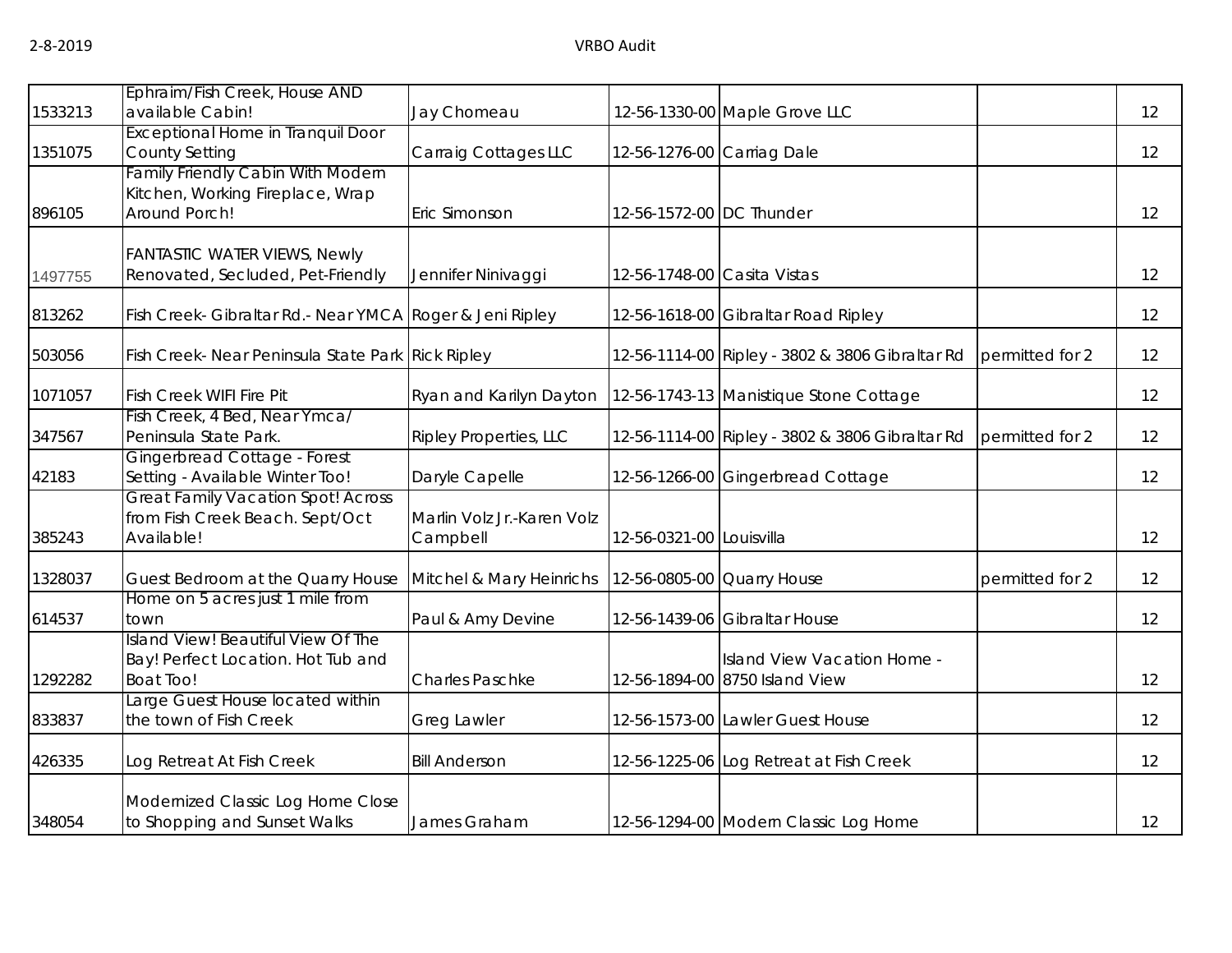|           | New Construction - 2 Story - 4                            | DCLife LLC - Pamela   |                          |                                             |                   |    |
|-----------|-----------------------------------------------------------|-----------------------|--------------------------|---------------------------------------------|-------------------|----|
| 1216466   | bedroom, 3.5 bath                                         | Hoppe                 | 12-56-1840-00 DCLife LLC |                                             |                   | 12 |
|           | NEW Family-Friendly Fish Creek 'Cape Eckert Vacation Home |                       |                          |                                             |                   |    |
| 7181479ha | House' w/Yard                                             | Cape House            | 12-56-0679-00 Deb Eckert |                                             | duplicate listing | 12 |
|           | NEW home. GREAT location across                           |                       |                          |                                             |                   |    |
|           | from YMCA. Can accommodate                                |                       |                          |                                             | permitted for 3   |    |
| 1127055   | LARGE groups                                              | The Treeport          |                          | 12-56-1450-00 Troy and Carolee Lasecki      | units             | 12 |
|           | NEW! Custom 3BR Home 3 Min from                           |                       |                          |                                             |                   |    |
| 4841776ha | <b>Fish Creek Harbor</b>                                  | <b>Bluff Barn</b>     |                          | 12-56-1858-00 Beth and Karen Ciesar         |                   | 12 |
|           | NEW-GREAT LOCATION-SLEEPS 14-                             |                       |                          |                                             |                   |    |
| 4713533ha | <b>INDOOR &amp; OUTDOOR POOLS</b>                         | Park House            |                          | 12-56-1801-00 PDW Rentals LLC               |                   | 12 |
|           | Newly Furnished Home Close to                             |                       |                          |                                             |                   |    |
|           | Everything, 5 Acres with majestic                         |                       |                          |                                             |                   |    |
| 1329353   | woods & meadows                                           | Chris Warecki         |                          | 12-56-1887-00 Highland House                |                   | 12 |
|           | Nicely located Near Fish Creek,                           | Klems Investment      |                          |                                             |                   |    |
|           | Ranch home, 4 bedroom, 2 bath.                            | Properties LLC - Mary |                          | Klems Investments - Klimczyk 8580           |                   |    |
| 1444826   | NEW OWNERSHIP.                                            | Klimczyk              | 12-56-2027-00 STH 42     |                                             |                   | 12 |
|           | Perfect for Family Reunions &                             | Kenneth and Maxine    |                          |                                             |                   |    |
| 418193    | Weekend Getaways, sleeps 12                               | Riche                 |                          | 12-56-1241-00 Riche - 9419 Tree Top         |                   | 12 |
|           |                                                           |                       |                          |                                             |                   |    |
|           | Perfect Location for Family, spotlessly                   |                       |                          |                                             |                   |    |
| 503970    | clean sleeps 18 friendly owners                           | Michael Servais       |                          | 12-56-1357-00 Cedar Creek Lodge II          |                   | 12 |
|           |                                                           | Minerva & Armando     |                          |                                             |                   |    |
| 723814    | Pine Cone Guest House                                     | Mejia                 |                          | 12-56-0525-00 Pine Cone Guest House         |                   | 12 |
|           | Quiet Cottage in the Woods - Door                         | Charlie Eckhardt      |                          |                                             |                   | 12 |
| 223983    | County Remote Seclusion                                   |                       |                          | 12-56-0910-00 Eckhardt - 3003 Sugar Bush Rd |                   |    |
|           | Remodeled Cottage in Downtown                             |                       |                          |                                             |                   |    |
| 410989    | Fish Creek-the Cookery's Lodging                          | <b>Richard Skare</b>  |                          | 12-55-0122-00 Cookery Suites & Cottages     | permitted for 2   | 12 |
|           | Spacious Custom 4bedroom a Mile                           |                       |                          |                                             |                   |    |
| 997318    | from Fish Creek                                           | Ross Lunn             |                          | 12-56-1033-00 Gibraltar Lodge               |                   | 12 |
|           | Spectacular Views of Eagle Harbor                         |                       |                          |                                             |                   |    |
| 824134    | and Ephraim                                               | Nancy Claypool        |                          | 12-56-1570-06 Eagle Harbor View             |                   | 12 |
| 473918    | <b>FROM FISH CREEK</b>                                    | <b>Jeff Herbst</b>    |                          | 12-56-1318-00 Herbst Spring Road            |                   | 12 |
| 1530654   | The Cottage in Fish Creek (ThCot)                         | Marcon                |                          | 12-56-2002-06 Marcon Workshop and Cottage   |                   | 12 |
| 424315    | The Java Hut, a cottage with 'perks'                      | LLC/Carina Helm       |                          | 12-56-1188-00 Java Hut, The                 |                   | 12 |
|           | The Log Home at Fish Creek-In the                         |                       |                          |                                             |                   |    |
| 272736    | <b>Heart of Door County</b>                               | David & Linda Horne   |                          | 12-56-1023-00 The Log Home at Fish Creek    |                   | 12 |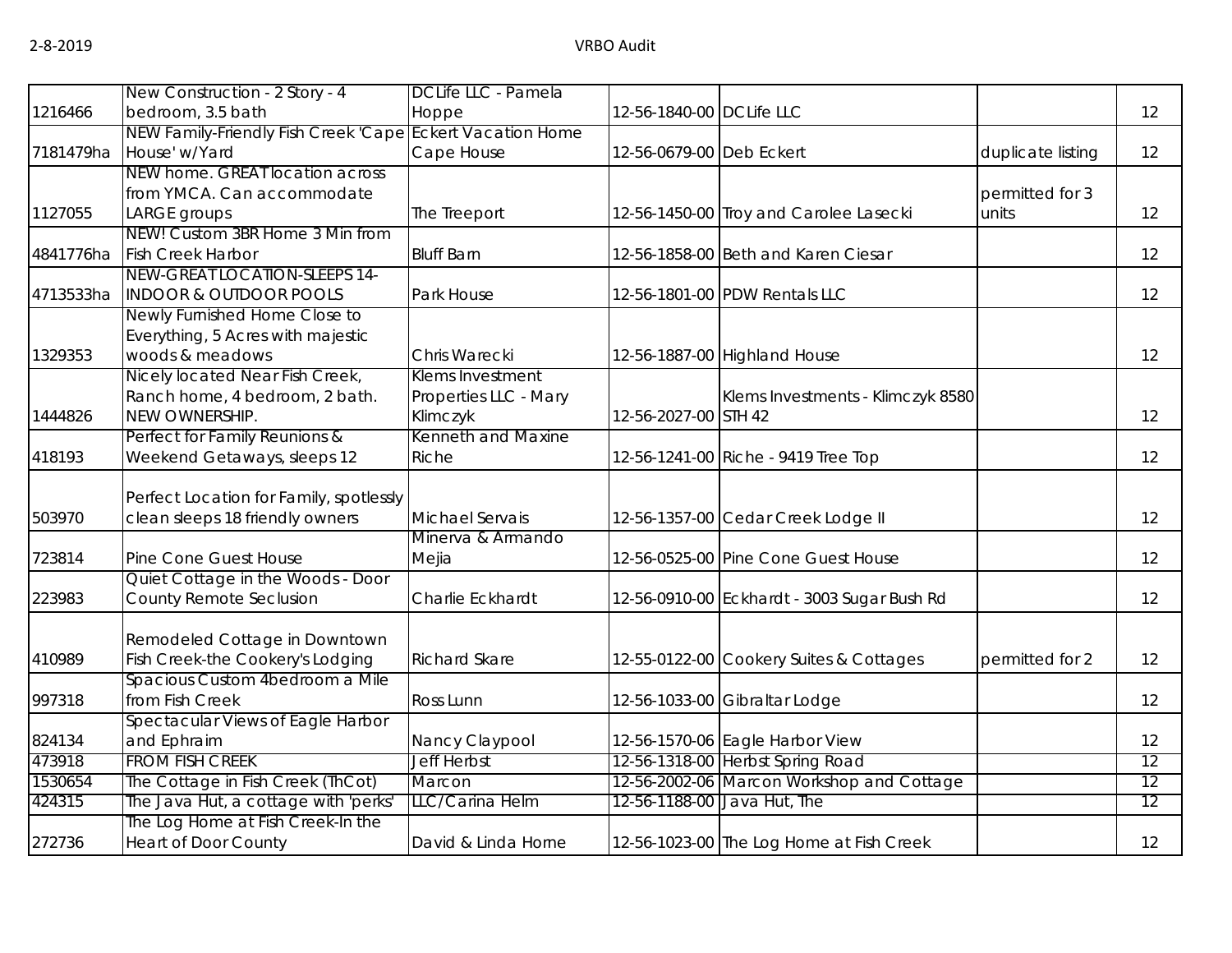| 90461   | Home for All to Enjoy                                                                            | Donald Rubin                            |                          | 12-56-0645-00 Fish Creek Retreat           |                 | 12 |
|---------|--------------------------------------------------------------------------------------------------|-----------------------------------------|--------------------------|--------------------------------------------|-----------------|----|
| 238110  | Unique Setting - Built on Quarry Bed                                                             | Mitchel & Mary Heinrichs                |                          | 12-56-0805-00 Quarry House                 | permitted for 2 | 12 |
| 569210  | Updated Retro Retreat! Indoor &<br>Outdoor Fireplace, Backyard Oasis<br>With Waterfall           | Mark Schneider                          |                          | 12-56-1719-00 Fish Creek Beginnings        |                 | 12 |
| 587050  | Walk to downtown Fish Creek and<br>Peninsula State Park!                                         | Michael & Diane Cotter                  |                          | 12-56-1410-00 Birch Grove II - Unit #2     |                 | 12 |
| 391901  | Water View in Downtown Fish Creek<br>The Cookery's Lodging.<br>Wooded Chalet in Fish Creek - Pet | Cookery Inc                             |                          | 12-55-0122-00 Cookery Suites & Cottages    | permitted for 2 | 12 |
| 365869  | Friendly, small dogs only, no more<br>then 40 $#$                                                | Allen & Emelie Franke                   |                          | 12-55-0021-00 High Ridge Chalet            |                 | 12 |
| 715374  | Woodlands 3 Bedroom, 1 1/2 Bath<br>Fish Creek, Vacation Getaway                                  | Tim & Bonnie Mirkiewicz                 | 12-56-1363-00 Woodlands  |                                            |                 | 12 |
|         | 4 Bedroom, 4 Bath, 2 Story Home,                                                                 |                                         |                          |                                            |                 |    |
| 585337  | Sand Beach, Handicapped Access,<br>Wifi, sleeps 12                                               | Sunrise Shores #7 -<br><b>DCRMAALLC</b> |                          | 15-53-1431-00 DCRMAA LLC                   |                 | 15 |
| 1335047 | Door County June 1-8 2 bedroom 2<br>bath Condo at The Rushes Baileys<br><b>Harbor</b>            |                                         |                          | owner info unfound                         |                 | 15 |
| 505152  | Fantastic Sandy Beach Condo for<br>Family and Friends. Spectacular<br>Sunrises!                  | Sanata & Catherine Lau                  |                          | 15-53-1362-00 Sunrise Shores #6 - Lau      |                 | 15 |
| 171303  | Special \$150/nt Thru 6/17:<br>Beautiful, Clean, Sand Beach Condo,<br>Amazing Views, Wifi        | Sunrise Shores #4                       |                          | 15-53-1153-00 Jeanne & Paul Wiesner        |                 | 15 |
| 125749  | Sunrise Shores Condo 3, Beautiful<br>Sand Beach, CLEAN condo                                     | <b>Sunrise Shores ASH</b>               | 15-53-0492-00 Mark Ash   |                                            |                 | 15 |
| 352035  | Beachfront Cottage, Spring 2018<br>Special 3 nights w/ 4th night free                            | Quietside Leadership LLC                | 15-55-0398-00 house"     | Quietside Cottages "the beach              | permitted for 2 | 15 |
| 1432604 | <b>Beautiful Clark Lake Cottage</b>                                                              | Scot and Kerri Hunt                     | 15-56-1998-00 Clark Lake | <b>Beautiful Waterfront Cottage on</b>     |                 | 15 |
| 744695  | <b>Beautiful Sunsets On Clark Lake</b><br>Located in Door County, Wi                             | Kaufman                                 |                          | 15-56-1536-00 Kaufman - 5543 Clark Lake Dr |                 | 15 |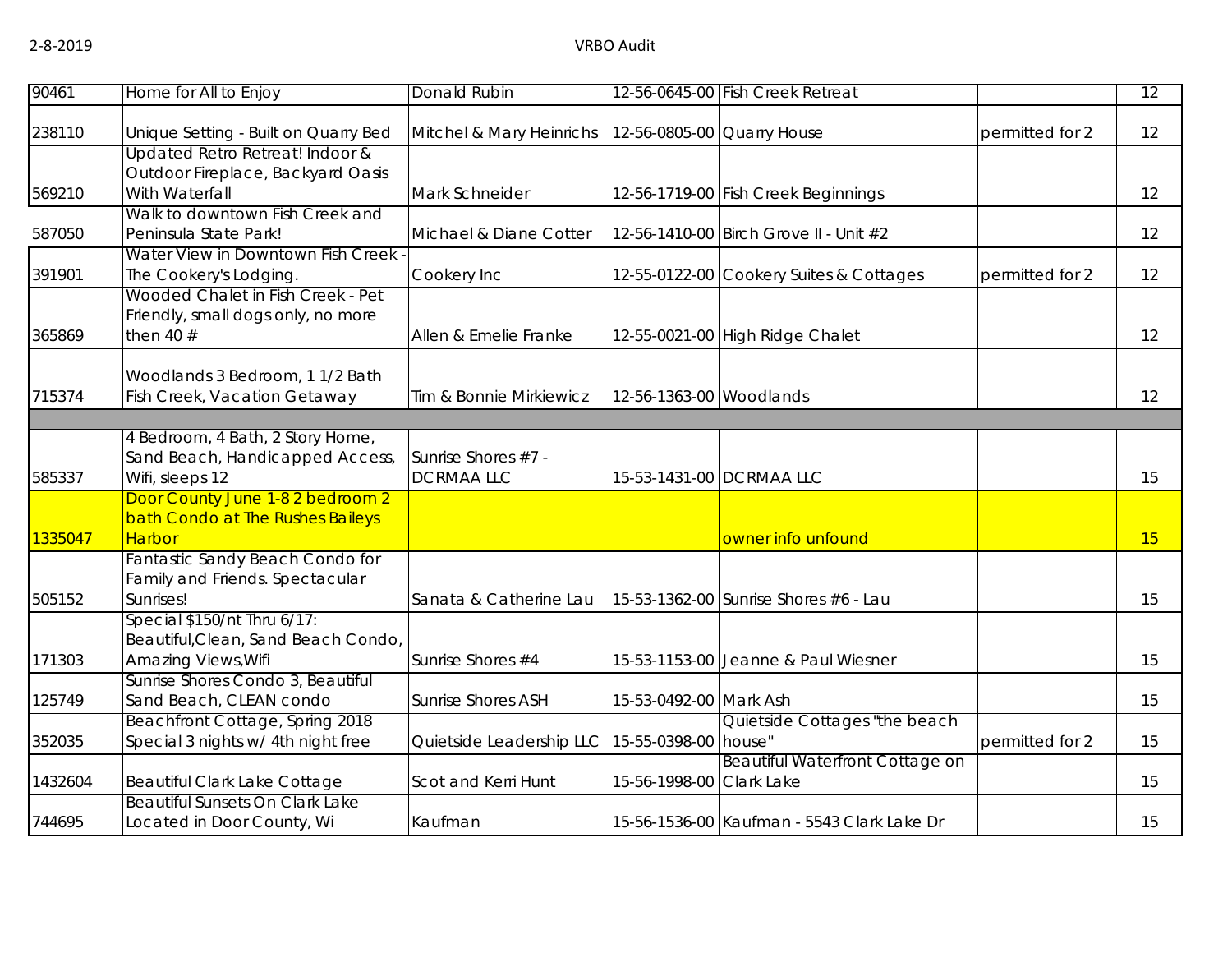|         | Book Summer '18 Now! - Prime Weeks                               |                                               |                        |                                          |                                                                                   |    |
|---------|------------------------------------------------------------------|-----------------------------------------------|------------------------|------------------------------------------|-----------------------------------------------------------------------------------|----|
| 97026   | <b>Book Quickly!</b>                                             | Mary Jo Jump                                  | 15-56-1263-04 Jump Inn |                                          | permitted for 2                                                                   | 15 |
|         | <b>CEDAR SHORES IS EXPANDING!-ON</b>                             |                                               |                        |                                          |                                                                                   |    |
|         | SCHEDULE!1 Aug Wk Open. Book                                     |                                               |                        |                                          |                                                                                   |    |
| 216654  | <b>CHOICE FALL DATES</b>                                         | Linda Schaap                                  |                        | 15-55-0831-00 Cedar Shores - Beach Front |                                                                                   | 15 |
|         |                                                                  |                                               |                        |                                          |                                                                                   |    |
|         | Lake Michigan Beachfront Cottage                                 |                                               |                        | Quietside Cottages "the beach            |                                                                                   |    |
| 852534  | Springl Special 3 Nights/4th free                                | Quietside Leadership LLC 15-55-0398-00 house" |                        |                                          | permitted for 2                                                                   | 15 |
| 717637  | Lake Michigan Sand Beach!!                                       | Les Kiehnau                                   |                        | 15-56-1531-12 The Beach at Lakeside Park |                                                                                   | 15 |
|         | akefront Cottage with Sensational                                |                                               |                        |                                          |                                                                                   |    |
| 848144  | Sunsets!                                                         | Paul & Tricia Kaye                            |                        | 15-56-1621-00 Kaye Cottage               |                                                                                   | 15 |
|         |                                                                  |                                               |                        |                                          |                                                                                   |    |
| 244227  | Lakefront Home, Architect Designed<br>for His Family and Friends | Janet Slater                                  |                        | 15-56-1085-00 Lakeside Paradise - Slater |                                                                                   | 15 |
|         |                                                                  |                                               |                        |                                          |                                                                                   |    |
| 414415  | Arts & Crafts Masterpiece                                        | Craig Nelson                                  |                        | 15-56-0235-00 Nelson House               |                                                                                   | 15 |
|         | Neat Cottage getaway on the Lake                                 |                                               |                        |                                          | permitted for 3:<br>1)Shadow of<br>Seagulls 2) It's All<br>About the<br>Lakeshore |    |
|         | Michigan Rugged Shore=Relax-                                     | Sommer Property Mgmt                          |                        | All about the lake shore Door            | 3) same time                                                                      |    |
| 746483  | Romantic-Restore-ah                                              | <b>LLC</b>                                    |                        | 15-56-0023-00 County Cottages            | next year                                                                         | 15 |
|         | Neat Cottage Getaway On The Lake                                 |                                               |                        |                                          |                                                                                   |    |
|         | Michigan Rugged Shore=relax-                                     | Sommer Property Mgmt                          |                        | All about the lakeshore Door             |                                                                                   |    |
| 1055782 | romantic-restore-ah                                              | <b>LLC</b>                                    |                        | 15-56-0023-00 County Cottages            |                                                                                   | 15 |
|         | <b>NEW LISTING: Spacious Cottage</b>                             |                                               |                        |                                          |                                                                                   |    |
|         | Close to Lake Michigan with Heated                               | Michael and Amanda                            |                        |                                          |                                                                                   |    |
| 1361580 | Pool!                                                            | Warecki                                       |                        | 15-56-1948-00 Cottage at Cave Point, The |                                                                                   | 15 |
|         |                                                                  | Dan Rehberg - Rehberg                         |                        |                                          |                                                                                   |    |
| 825405  | New Rental w/Lake & Beach Access                                 | <b>Boathouse LLC</b>                          |                        | 15-56-1593-12 Cottage at Trails End      |                                                                                   | 15 |
|         | Newer Log Home on Clarks Lake with                               | Vans Log Home on Clark                        |                        |                                          |                                                                                   |    |
| 333509  | Dock and Boats                                                   | Lake                                          |                        | 15-56-0308-06 Vans Log Home              |                                                                                   | 15 |
|         | Prime Time Going Fast! May/June                                  | Kris Zeile et al & Mary Jo                    |                        | Shoreline Ventures Inc & Jump            |                                                                                   |    |
| 414043  | Dates Still Available!                                           | Jump                                          | 15-56-1263-04 Inn      |                                          | permitted for 2                                                                   | 15 |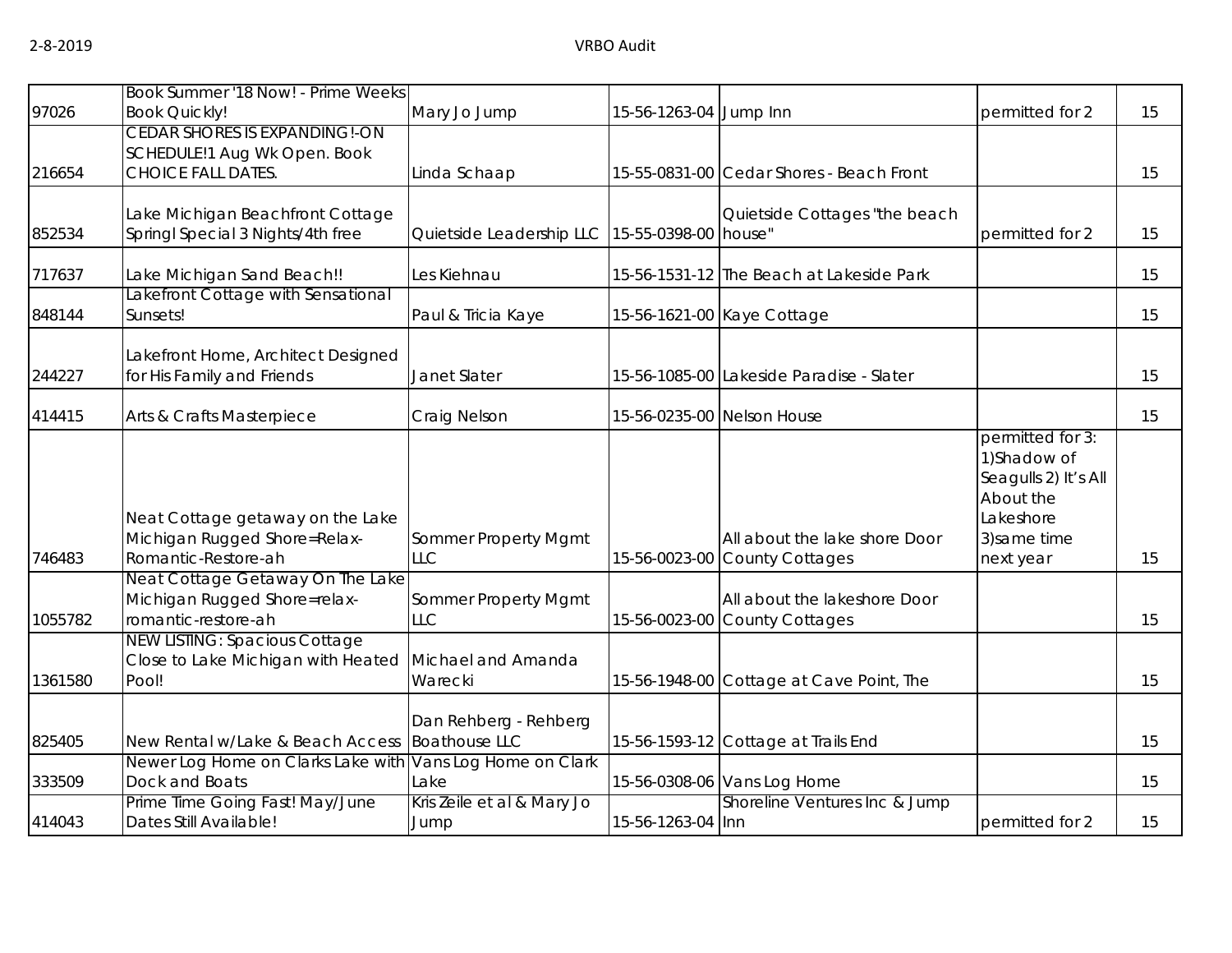|         | Quintessential Door County Cabin on                                                  |                                                               |                            |                                                                    |                 |    |
|---------|--------------------------------------------------------------------------------------|---------------------------------------------------------------|----------------------------|--------------------------------------------------------------------|-----------------|----|
| 34399   | Lake Michigan                                                                        | Carolyn Brzezinski                                            |                            | 15-56-0713-00 Killasonna Lodge - Brzezinski                        |                 | 15 |
| 1055804 | Romantic Classic Cedar Cottage-<br>door-county-rentals.com//-<br>Brochure.pdf        | Sommer Property Mgmt<br>LLC                                   |                            | All about the lakeshore Door<br>15-56-0023-00 County Cottages      |                 | 15 |
| 346952  | SAND BEACH on Lake Michigan                                                          | <b>Carrington Family Trust</b><br>c/o Fergus                  |                            | 15-56-0340-12 Sandy Beach Lake House                               |                 | 15 |
| 369476  | Stella Maris Beach House                                                             | Michael & Valerie Schierl                                     |                            | Stella Maris Beach House/Stella<br>15-56-1170-00 Vista Beach House | permitted for 2 | 15 |
| 432667  | Stella Vista Beach House                                                             | Michael & Valerie Schierl                                     |                            | Stella Maris Beach House/Stella<br>15-56-1170-00 Vista Beach House | permitted for 2 | 15 |
|         |                                                                                      |                                                               |                            |                                                                    |                 |    |
| 921026  | Beach House Cottage with Water<br>View                                               | <b>Beach Harbor Resort</b>                                    | 27-51-0807-00 Jon Hanson   |                                                                    |                 | 27 |
| 1397724 | Cozy Studio Cottage Near Water                                                       | <b>Beach Harbor Resort</b>                                    | 27-51-0807-00 Jon Hanson   |                                                                    |                 | 27 |
| 921123  | Cozy Studio Cottage Near Water                                                       | <b>Beach Harbor Resort</b>                                    | 27-51-0807-00 Jon Hanson   |                                                                    |                 | 27 |
| 1493156 | 1930 Door County Home on the<br>Water   175' dock                                    | Steve Sullivan                                                |                            | 27-55-0471-17 Merdith House                                        |                 | 27 |
| 112606  | Country setting just outside the city!!!                                             | <b>Terry Kinney</b>                                           |                            | 27-55-0737-00 Door County Country Home                             |                 | 27 |
| 747958  | Cozy retreat Off the beaten path.                                                    | <b>Hideaway Cottage</b><br>Smola                              | 27-56-1542-0               | Connel Smola                                                       |                 | 27 |
| 409619  | Eagle View a Year-Round Country<br>Home Sleeps 8                                     | Lisa B Goldney                                                | 27-56-1228-00 Eagleview    |                                                                    |                 | 27 |
| 1405853 | Family friendly updated home in<br>Idlewild Peninsula, Door County, WI               | <b>Richard and Judith</b><br>Laessig                          |                            | 27-56-1995-00 Uncle Bob's Guest House                              |                 | 27 |
| 1062307 | Located at the end of the road,<br>waterfront home with quiet feel of<br>northwoods! | Cabot's Point                                                 |                            | 27-56-1729-06 Cabot's Point Properties LLC                         |                 | 27 |
| 1368363 | Nasewaupee Trail Log Home                                                            | Nasewaupee Trail Log<br>Home react 5/29/18                    | 27-56-1841-00 Terry Kinney |                                                                    |                 | 27 |
| 1449030 | NEW LISTING • Great Getaway with<br>Lots of Comfort and Charm!                       | Steve and Joan Rockwell 27-56-2008-00 The Doorstop - Rockwell |                            |                                                                    |                 | 27 |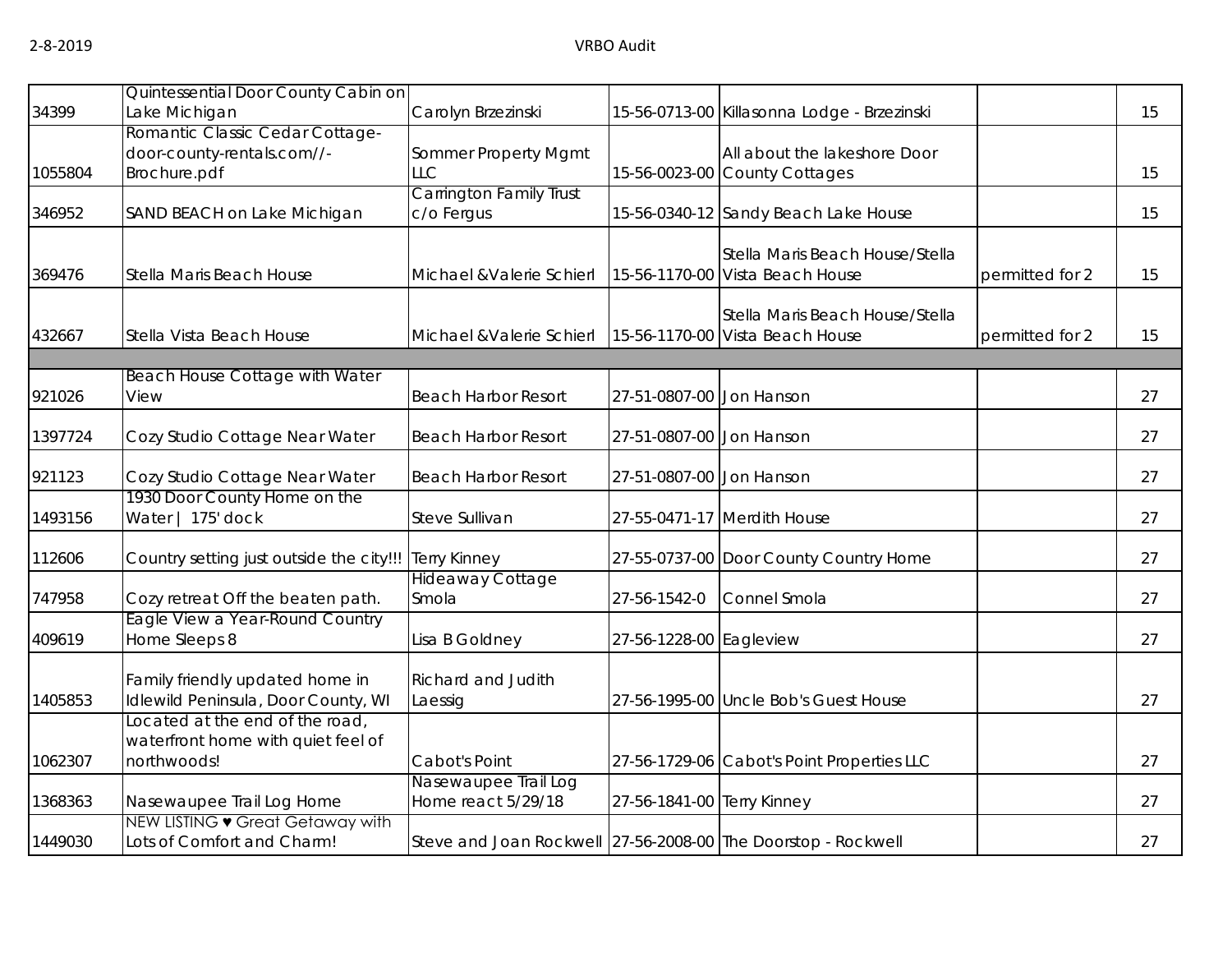|          | Newly updated cottage on 12 acres               |                                        |                         |                                               |    |
|----------|-------------------------------------------------|----------------------------------------|-------------------------|-----------------------------------------------|----|
|          | only minutes from Potawatomi State              | Bungalow at Potawatomi                 |                         |                                               |    |
| 1450867  | Park!                                           | Park-Isaacson                          |                         | 27-56-2011-00 Andrew and Erin Isaacson        | 27 |
|          | One of a Kind Door County                       |                                        |                         | One of a kind Door County Boat                |    |
| 267726   | <b>Boathouse Waiting for Your Visit</b>         | Deb Robinson                           | 27-56-1050-00 House     |                                               | 27 |
|          | Outback Cottages in Door County -               |                                        |                         |                                               |    |
|          | near beach, modern, private,                    |                                        |                         |                                               |    |
| 902029ha | peaceful                                        | <b>Outback Cottages</b>                |                         | 27-56-1143-00 Galen & Pam Carpenter           | 27 |
|          | Sand Bay Lodge And Cottages                     |                                        |                         |                                               |    |
| 312662   | <b>Waterfront Sleeps 23</b>                     | Sand Bay Lodge                         | 27-55-0667-00 Dan Farah |                                               | 27 |
| 735264   | Spectacular Water View                          | Karen Hyttel                           |                         | 27-56-1540-00 Bay House - Hyttel              | 27 |
|          | Trinity Retreat - Family Friendly               |                                        |                         |                                               |    |
|          | Cottage On Sand Bay Point in Door               |                                        |                         |                                               |    |
| 743964   | County                                          | <b>Trinity Retreat</b>                 |                         | 27-56-1538-00 Leo and Holly Michael           | 27 |
|          | Waterfront 2 b.r. Bay View                      |                                        |                         |                                               |    |
|          | Cottage/sunsets/wineries/lighthouses            |                                        |                         |                                               |    |
| 642597   | /beaches/fishing                                | Sand Bay Lodge                         | 27-55-0667-00 Dan Farah |                                               | 27 |
|          | Waterfront 4 b.r./3                             |                                        |                         |                                               |    |
|          | ba/beaches/fishing/sunsets/wineries             |                                        |                         |                                               |    |
| 642598   | /lighthouses/state parks                        | Sand Bay Lodge<br>McComb's= 4143 Snake | 27-55-0667-00 Dan Farah |                                               | 27 |
|          | Waterfront Cottage: 2 bedroom, 1.5<br>bathrooms | <b>Island Road</b>                     |                         |                                               | 27 |
| 802382   | Waterfront Swedish-style Log Cabin              |                                        |                         | 27-56-1598-00 John McCombs                    |    |
|          | on Sand Bay, Door County -                      |                                        |                         |                                               |    |
| 135683   | Moonlight Magic                                 | Tammy M Leemon                         |                         | 27-56-1014-00 Moonlight Magic                 | 27 |
|          | Waterside Retreat -- Swedish Stuga              |                                        |                         |                                               |    |
| 154010   | (Cottage)                                       | Barbro & Glen Wilson                   |                         | 27-56-0948-00 Wilson Sherwood Point           | 27 |
|          |                                                 |                                        |                         |                                               |    |
|          |                                                 |                                        |                         |                                               |    |
|          | Enjoy Your Own Private View Of Sister           |                                        |                         |                                               |    |
| 724130   | Bay Sunsets on the Waterfront                   | The Nest                               |                         | 32-56-1514-06 Paul O'Keeffe & Tiffany Hubbard | 32 |
|          | Great Waterview Home in Door                    |                                        |                         |                                               |    |
| 84278    | County. Fabulous Home Sleeps 14!!               | Hale - 1615 Big Pine Ln                | 32-53-0717-00 Lyn Hale  |                                               | 32 |
|          |                                                 | The Refuge/Appleport                   |                         |                                               |    |
| 116351   | Beautiful Log Home on 5 quiet acres             | Enterprises                            |                         | 32-55-0623-00 Marc & Lori Maillefer           | 32 |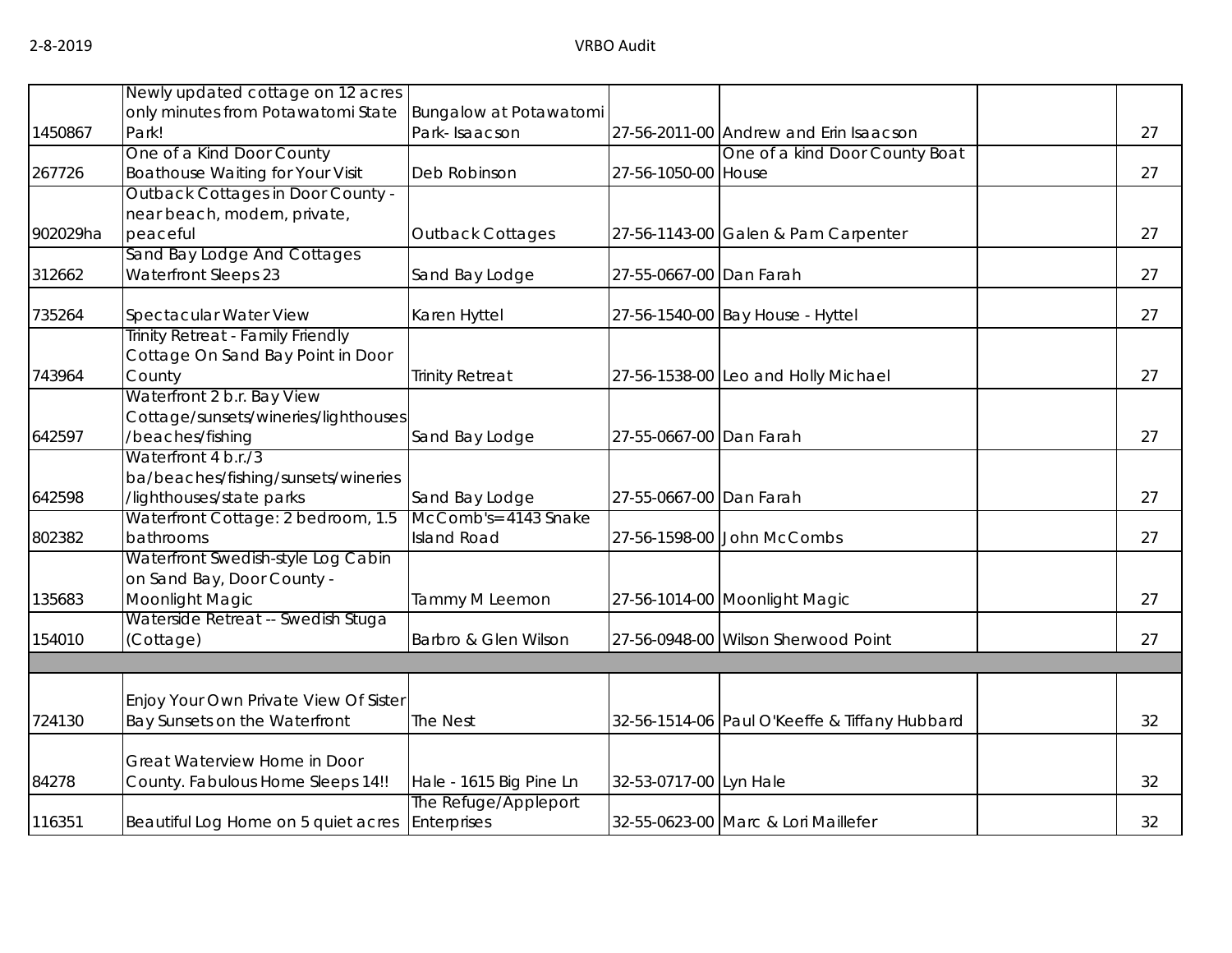|         | Beautiful Cottage on the Green Bay                               |                             |                            |                                                                 |                 |    |
|---------|------------------------------------------------------------------|-----------------------------|----------------------------|-----------------------------------------------------------------|-----------------|----|
| 133165  | Waterfront                                                       | Schwandt Cottage            |                            | 32-55-0177-00 Georgina Schwandt                                 |                 | 32 |
|         | Marina Breeze, Spectacular Ellison                               |                             |                            |                                                                 |                 |    |
| 181532  | Bay View & Dbl Master Suites                                     | Marina Breeze               |                            | 32-55-0759-00 Robert & Sherry Stein                             |                 | 32 |
|         | Waterfront Cottage Nestled in                                    |                             |                            |                                                                 |                 |    |
| 241353  | Picturesque Setting, Gills Rock                                  | Teskies Cottage             | 32-56-0962-00 Lyle Teskie  |                                                                 |                 | 32 |
| 254081  | Historic Log Cabin(winter rate)                                  | Docs Hideaway               |                            | 32-55-0770-00 Terry & Kermit Bott                               |                 | 32 |
| 1459031 | Lovely Moonbird Cottage                                          | Moonbird                    | 32-56-2015-00              | Desire Bromstad                                                 |                 | 32 |
|         | Wisconsin - Door County - Very                                   |                             |                            |                                                                 |                 |    |
| 271720  | Special Home with Bay Views                                      | Villa Villekulla            | 32-55-0691-00              | Kathryn Brown                                                   |                 | 32 |
|         | Cappy Cottage, Over 300 Ft. of                                   |                             |                            |                                                                 |                 |    |
| 340765  | Private Shoreline on North Bay<br>The Hideaway: New Construction | Cappy Cottage               |                            | 32-56-1132-06 Hakes Family Trust                                |                 | 32 |
| 340966  | walk to Beach and Town                                           | Hideaway the Herman         |                            | 32-53-0955-06 Greg Herman                                       |                 | 32 |
|         | <b>Charming Traditional Cottages</b>                             |                             |                            |                                                                 |                 |    |
| 343690  | Affordable and Travel Green                                      | Terra Cottages              |                            | 32-55-0124-00 Deborah Taubert Gehan                             | permitted for 5 | 32 |
|         | Waterfront Cottage with Views of                                 | Bells Cottage - 12748 N     |                            |                                                                 |                 |    |
| 350098  | Deaths Door, New Kitchen                                         | Port Des Mortes             |                            | 32-56-1131-06 Matt & Ryan Bell                                  |                 | 32 |
|         | Waterfront Dream Cottage with a                                  | Dan's Fish, Inc. d/b/a      |                            |                                                                 |                 |    |
| 403462  | Million Dollar View (Apple)                                      |                             |                            | Hedgehog Harbor Rental 32-56-1195-00 Daniel and Sherrie Schwarz |                 | 32 |
|         | Romantic Waterfront Suite with                                   | Dan's Fish, Inc. d/b/a      |                            |                                                                 |                 |    |
| 403817  | amazing water views (Cherry)                                     |                             |                            | Hedgehog Harbor Rental 32-56-1195-00 Daniel and Sherrie Schwarz |                 | 32 |
|         | Two person efficiency cottage on                                 | <b>Door County Vacation</b> |                            |                                                                 |                 |    |
| 431068  | green bay                                                        | Cottage                     |                            | 32-56-0932-00 John Finn & Carol Molepske                        | permitted for 2 | 32 |
|         | 2500 sq ft open floor plan short walk                            |                             |                            |                                                                 |                 |    |
| 567511  | to water!                                                        | Arnies Sanctuary            |                            | 32-56-1352-06 James Arneson                                     |                 | 32 |
|         | Summer Joy Cottage in Sister Bay,                                |                             |                            |                                                                 |                 |    |
|         | WIYou Can't Get Any Closer to the                                | Northern Lights Properties  |                            |                                                                 |                 |    |
| 482130  | Water                                                            | Summer Joy & Windsong       | 32-56-1325-00 Alan Frisoni |                                                                 | permitted for 2 | 32 |
|         | Classic 1927 Shore Log Home. Sleeps                              |                             |                            |                                                                 |                 |    |
|         | 8. Enjoy water views from 7 of 9                                 | Northern Lights Properties  |                            |                                                                 |                 |    |
| 571419  | rooms!                                                           | Summer Joy & Windsong       | 32-56-1325-00 Alan Frisoni |                                                                 | permitted for 2 | 32 |
|         | Ellison Bay bluff retreat with water                             | The Refuge/Appleport        |                            |                                                                 |                 |    |
| 571451  | views                                                            | <b>Enterprises</b>          |                            | 32-55-0623-00 Marc & Lori Maillefer                             |                 | 32 |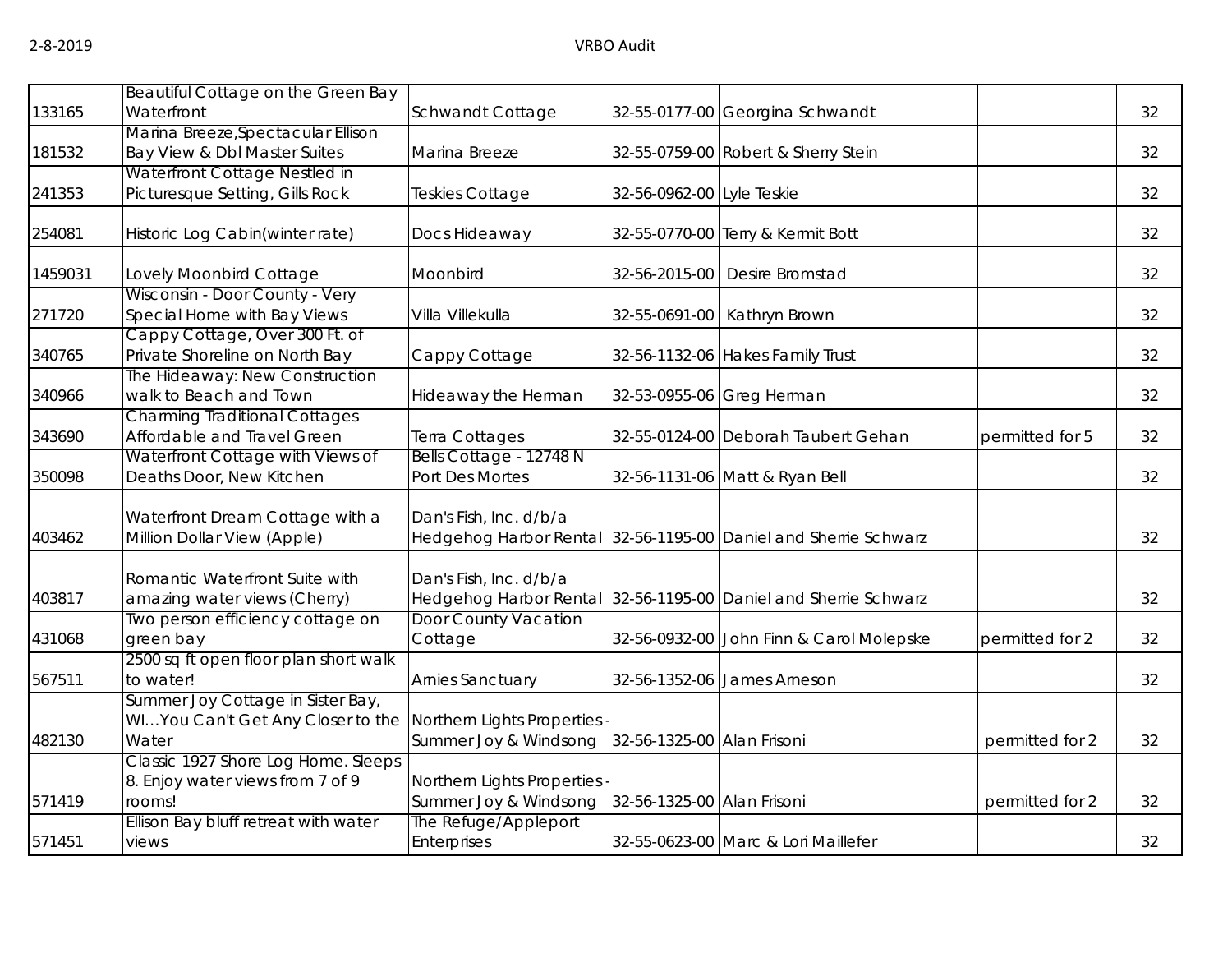| 601468  | Cedar Dell Chalet is the<br>quintessential Door county cabin                           | Cedar Dell Chalet                         |                             | 32-56-1203-06 Vicky Kalscheur             |                 | 32 |
|---------|----------------------------------------------------------------------------------------|-------------------------------------------|-----------------------------|-------------------------------------------|-----------------|----|
| 611204  | <b>Totally Remodeled 2012 Brenner</b><br>Tower!                                        | <b>Brenner Tower</b>                      |                             | 32-56-1227-06 Brenner Tower, LLC          |                 | 32 |
| 706539  | Charming, Warm, and Naturally Well- Wagon Trail #26 Lengh-<br>Lit with Wooded Privacy  | Little House in the Woods                 |                             | 32-56-1589-00 Carolyn Lengh               |                 | 32 |
| 59435   | Sister Bay Door County Private<br>Vacation Paradise                                    | <b>Dovetail Acres</b>                     | 32-55-0422-00 Terry Wurster |                                           |                 | 32 |
| 468070  | Lake Front Home At The End Of The<br>Road On Peninsula                                 | Point, The                                |                             | 32-56-1292-06 Heather Erickson            |                 | 32 |
| 1409799 | NEW! DOOR 42- minutes away from<br>the hustle and bustle of Sister Bay!                | Door 42                                   |                             | 32-56-1976-00 Shawn and Kim Marshall      |                 | 32 |
| 738760  | Sunny Cottage in Ellison Bay                                                           | Terra Cottages                            |                             | 32-55-0124-00 Deborah Taubert Gehan       | permitted for 5 | 32 |
| 788481  | <b>Beautiful, Newly Renovated Peaceful</b><br>Place                                    | <b>Beach Road Rentals</b>                 |                             | 32-56-1541-00 Alma Vaicekauskas           |                 | 32 |
| 821538  | ocated in Ellison Bay, less than 1/4<br>mile from a public boat launch on<br>beautiful | <b>Beechers Cabin</b>                     |                             | 32-56-1571-06 Susan Szabo & Mark Beecher  |                 | 32 |
| 835033  | Premier Vacation Rental, Pet<br>Friendly, Walk to Water, Restaurant,<br>Shopping, WiFi | Door Stop                                 |                             | 32-56-1612-00 Terrence Rogers             | permitted for 2 | 32 |
| 839291  | Water Front Log Cabin!                                                                 | East Haven                                |                             | 32-56-1592-06 Barbara Moline              |                 | 32 |
| 886997  | Porcupine Shores Has An Elevated<br>View And Access To The Water                       | Porcupine Shores                          |                             | 32-56-1603-06 Brian Bartell & Kim Winburn |                 | 32 |
| 981731  | Serenity House located in quiet<br>Rowleys Bay offering water, woods<br>and beauty     | Serenity House                            |                             | 32-56-0438-00 James K Larson              |                 | 32 |
| 996903  | Beautiful Home With Water Views in<br><b>Peaceful Gills Rock</b>                       | <b>Hedgehog Harbor House</b><br>& Cottage |                             | 32-56-1506-00 David & Patricia Bernhard   |                 | 32 |
| 998960  | Great water view in peaceful<br>Northern Door                                          | <b>Hedgehog Harbor House</b><br>& Cottage |                             | 32-56-1506-00 David & Patricia Bernhard   | permitted for 2 | 32 |
| 1022944 | Family Retreat Lake Front Wifi Bikes<br>Grill Lakeshore Fire Pits                      | <b>Sunset Shore Cottages</b>              |                             | 32-56-1720-00 David & Deborah Cresto      | permitted for 2 | 32 |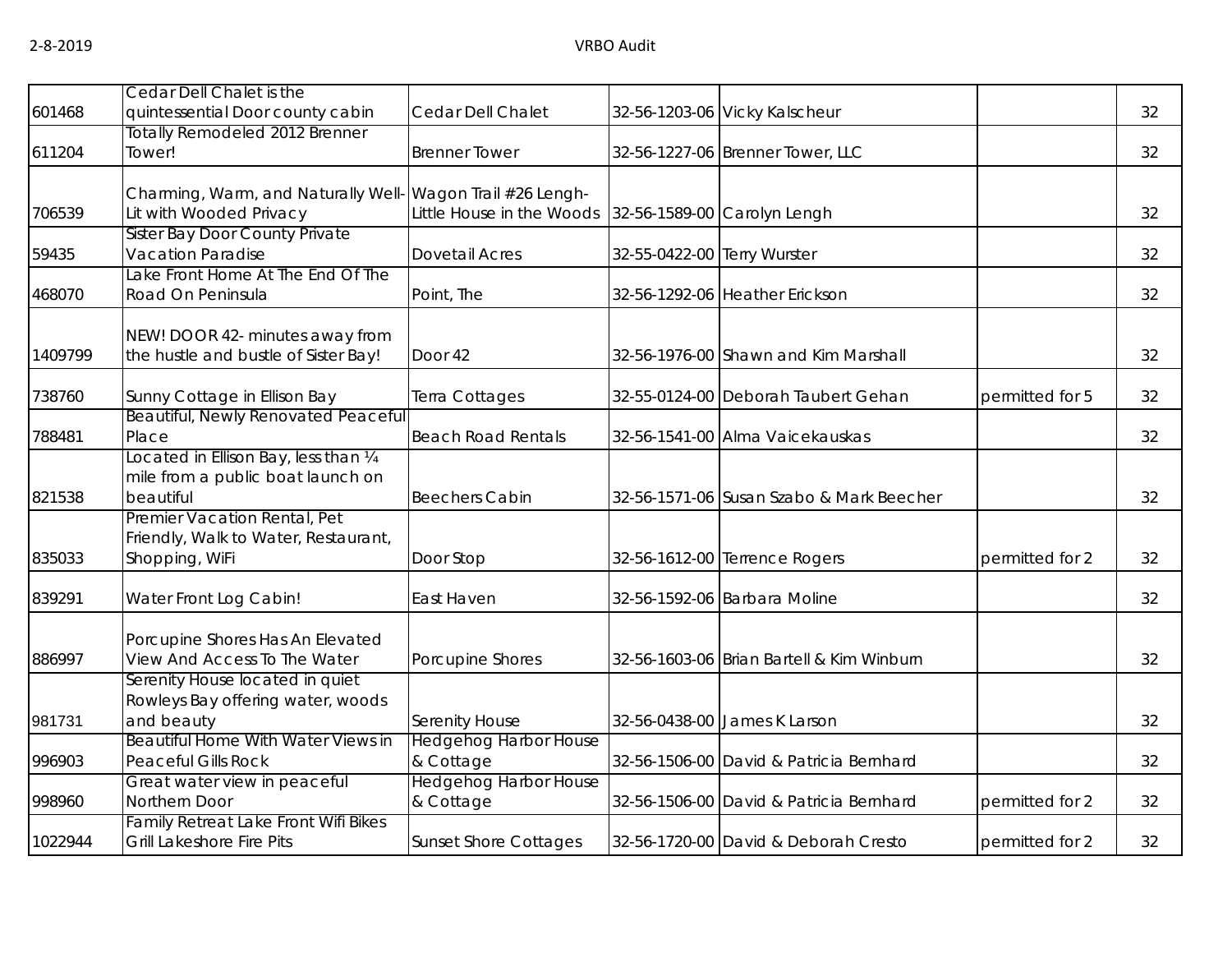|         |                                                                     | On the Shore of Deaths                           |                            |                                                                 |                 |    |
|---------|---------------------------------------------------------------------|--------------------------------------------------|----------------------------|-----------------------------------------------------------------|-----------------|----|
| 1032665 | On the Shore of Deaths Door                                         | Door                                             | 32-56-1745-00 Todd Frisoni |                                                                 |                 | 32 |
|         | Family Retreat Lake View Wifi Cable                                 |                                                  |                            |                                                                 |                 |    |
|         | Tv Grill Lakeshore Fire Pits Dog                                    |                                                  |                            |                                                                 |                 |    |
| 1036054 | Friendly                                                            | <b>Sunset Shore Cottages</b>                     |                            | 32-56-1720-00 David & Deborah Cresto                            | permitted for 2 | 32 |
|         | Beautiful 3 Bedroom Door County,                                    |                                                  |                            |                                                                 |                 |    |
|         | Heavily Wooded, Pet Friendly, NOW                                   |                                                  |                            |                                                                 |                 |    |
| 1140156 | <b>OFFERS WIFI</b>                                                  | Door Stop                                        |                            | 32-56-1612-00 Terrence Rogers                                   | permitted for 2 | 32 |
|         |                                                                     |                                                  |                            |                                                                 |                 |    |
| 1152974 | New! Enjoy sunrise on Lake Michigan<br>in a 1969 Lakefront A-Frame  |                                                  |                            |                                                                 |                 |    |
|         | Unique architect designed home on                                   | Hazen Cabbage                                    |                            | 32-56-1496-00 Kimberly Hazen                                    |                 | 32 |
| 1519464 | waterfront bluff                                                    | Vinkelhus-Vest                                   |                            | 32-56-1971-00 Kimberly Hazen                                    |                 | 32 |
|         |                                                                     |                                                  |                            |                                                                 |                 |    |
|         | Nestled amongst the trees with                                      |                                                  |                            |                                                                 |                 |    |
| 581649  | commanding views of Green Bay!                                      | A Pearl                                          |                            | 32-56-1409-06 Jeffrey & Allison Ockwood                         |                 | 32 |
|         | <b>Spacious Lakefront Home Minutes</b>                              |                                                  |                            |                                                                 |                 |    |
| 1153343 | From Sister Bay                                                     |                                                  |                            | Wagon Trail #20 - DiSalvo 32-56-1786-08 Michah & August DiSalvo |                 | 32 |
|         |                                                                     |                                                  |                            |                                                                 |                 |    |
|         | Premier Vacation Rental Just a Short                                |                                                  |                            |                                                                 |                 |    |
| 1177141 | Walk to The Heart of Sister Bay!!                                   | Sister Bay Respite                               |                            | 32-56-1838-00 Todd and Michelle Cox                             |                 | 32 |
|         | 4 Bedrm, 3 Bath! Between Sister Bay                                 |                                                  |                            |                                                                 |                 |    |
|         | & Ellison Bay. New on VRBO, Spring,                                 |                                                  |                            |                                                                 |                 |    |
| 1161665 | 2018.                                                               | Woodfield House                                  |                            | 32-56-1710-00 Susanne Beaumont                                  |                 | 32 |
|         |                                                                     |                                                  |                            |                                                                 |                 |    |
| 1185191 | Murphy's "KipDee" Cottage                                           | Murphy's Kipdee Cottage 32-56-1827-00 Jon Murphy |                            |                                                                 |                 | 32 |
|         |                                                                     |                                                  |                            |                                                                 |                 |    |
| 659326  | Beautiful log home on 5 acres just<br>steps away from Lake Michigan | Hoffmans Up North                                | 32-56-1463-06 Hoffman      | Hoffman's Up North LLC - Matthel                                |                 | 32 |
|         | Charming cedar log cabin nestled in                                 |                                                  |                            |                                                                 |                 |    |
|         | the woods, footsteps from Rowley's                                  | Wagon Trail Dombrowski -                         |                            |                                                                 |                 |    |
| 1217459 | Bay                                                                 | Unit 1                                           |                            | 32-56-1831-00 Edward and Jill Dombrowski                        |                 | 32 |
|         |                                                                     |                                                  |                            |                                                                 |                 |    |
|         | Your own sandy shore on the most                                    |                                                  |                            |                                                                 |                 |    |
| 1351557 | pleasant bay in Door County!                                        | Vandelay Shore                                   |                            | 32-56-1870-06 Matthew P Shumway                                 |                 | 32 |
|         |                                                                     |                                                  |                            |                                                                 |                 |    |
|         | NEW IN 2018! Serendipity Meadow:                                    |                                                  |                            |                                                                 |                 |    |
| 1362190 | Family-friendly, 7-acre oasis                                       | Serendipity Meadow                               |                            | 32-56-1963-00 Cecilia & Dennis Lindell                          |                 | 32 |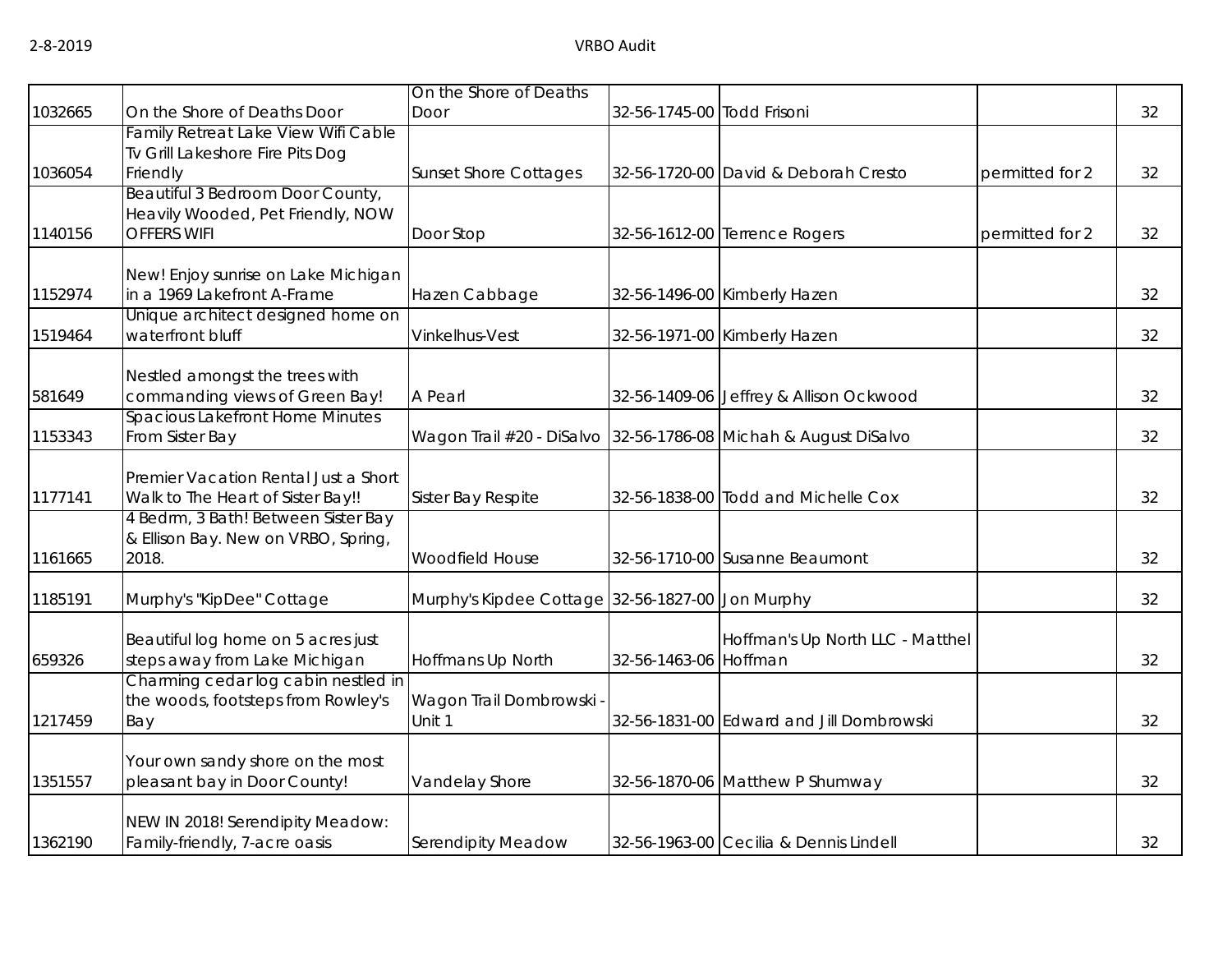|           | Ellison Bay Condominium at the          |                                                 |                             |                                          |                 |    |
|-----------|-----------------------------------------|-------------------------------------------------|-----------------------------|------------------------------------------|-----------------|----|
| 1373547   | heart of town.                          | Hideaway Condos, The                            | 32-53-1904-00 Bruce Peissig |                                          |                 | 32 |
|           | Beach @ Sky Ledge - Spectacular         |                                                 |                             |                                          |                 |    |
| 177327ha  | <b>Water Views</b>                      | Beach at Sky Ledge                              |                             | 32-56-0403-00 Daniel & Cynthia Schaulis  |                 | 32 |
|           | Ellison Bay Bluff Waterview Condo       |                                                 |                             | Daniel & Cynthia Shaulis                 |                 |    |
| 3915169ha | Retreat                                 | <b>Ellison Bay Bluff Retreat</b>                |                             | 32-53-1533-00 Revocable Trust            |                 | 32 |
|           | Little House on the Bay---Door          |                                                 |                             | Schaulis & Schaulis & Werdeard &         |                 |    |
| 396817ha  | County Retro Style/ Comfortable--       | Little House on the Bay                         | 32-56-1142-00 Schaulis      |                                          |                 | 32 |
|           | View the Lake from Every Room -         | <b>Hedgehog Harbor</b>                          |                             |                                          |                 |    |
| 336228    | Hedgehog Harbor--                       | Retreat                                         |                             | 32-56-0404-00 Daniel & Cynthia Schaulis  |                 | 32 |
|           |                                         | On the Rocks - Gills Rock-                      |                             |                                          |                 |    |
| 4039459ha | Beautiful Bayfront Sunset Views         | Steeno                                          |                             | 32-56-1464-00 David and Susan Steeno     |                 | 32 |
|           | The Cro's Nest - The Rat Race Stops     |                                                 |                             |                                          |                 |    |
| 245293ha  | here!                                   | The Cros Nest                                   |                             | 32-56-0486-00 Nicholas J Kerpan          |                 | 32 |
|           |                                         |                                                 |                             |                                          |                 |    |
|           | Beautiful Home with specatcular         |                                                 |                             |                                          |                 |    |
| 45293ha   | views of Garrett Bay and Gills Rock!    | Garret Bay Bluff                                | 32-56-1641-06 William Berry |                                          |                 | 32 |
|           |                                         |                                                 |                             |                                          |                 |    |
|           | Ellison Bay tranquility close to Europe |                                                 |                             |                                          |                 |    |
| 4555418ha | Lake and Newport State Park!            | Country Comfot                                  |                             | 32-56-1753-00 Daniel & Valerie Austgen   |                 | 32 |
| 7064918ha | Country Haven on Mink River Road        | Country Haven                                   |                             | 32-55-0329-00 Myron & Andrea Beard       | permitted for 2 | 32 |
|           | Charming Cottage On The Shore Of        |                                                 |                             |                                          |                 |    |
| 482895    | ake Michigan!                           | Appleport Sunrise                               |                             | 32-56-1913-06 Kathleen & Edward Callahan |                 | 32 |
|           |                                         |                                                 |                             |                                          |                 |    |
|           | <b>Hidden Glidden Cottage Now</b>       |                                                 |                             |                                          |                 |    |
| 26252     | Booking 2016 dates                      | Kevin & Laura Forrest                           |                             | 33-55-0619-00 Hidden Glidden             |                 | 33 |
|           | Door County Bayside Waterfront          |                                                 |                             |                                          |                 |    |
| 1370751   | Home                                    | Scott & Tammy Duncan                            |                             | 33-56-2018-00 Duncan - 5092 Bay Shore Dr |                 | 33 |
|           | <b>Featured in Door County Magazine</b> |                                                 |                             |                                          |                 |    |
| 113217    | Luxuy                                   | Travis & Jolyn Boland                           | 33-56-0620-00 Boland        |                                          |                 | 33 |
|           | <b>Beachfront Cottage with Rustic</b>   |                                                 |                             |                                          |                 |    |
| 114234    | <b>Charm and Beautiful Sunsets</b>      | BayShore Sunset Cottage 33-55-0240-00 Paul Peot |                             |                                          |                 | 33 |
|           | A Waterfront Home for All-Seasons in    |                                                 |                             |                                          |                 |    |
| 137311    | Door County!                            | Killkare                                        | 33-55-0483-00 Tom Nebel     |                                          | 369083ha        | 33 |
|           | At-The-Lake Lake Michigan Cape          |                                                 |                             |                                          |                 |    |
|           | Cod Home with Sand Beach Access         |                                                 |                             |                                          |                 |    |
| 371719    | to Lake Mich.                           | At the Lake                                     | 33-56-0350-00 Sally Jilot   |                                          |                 | 33 |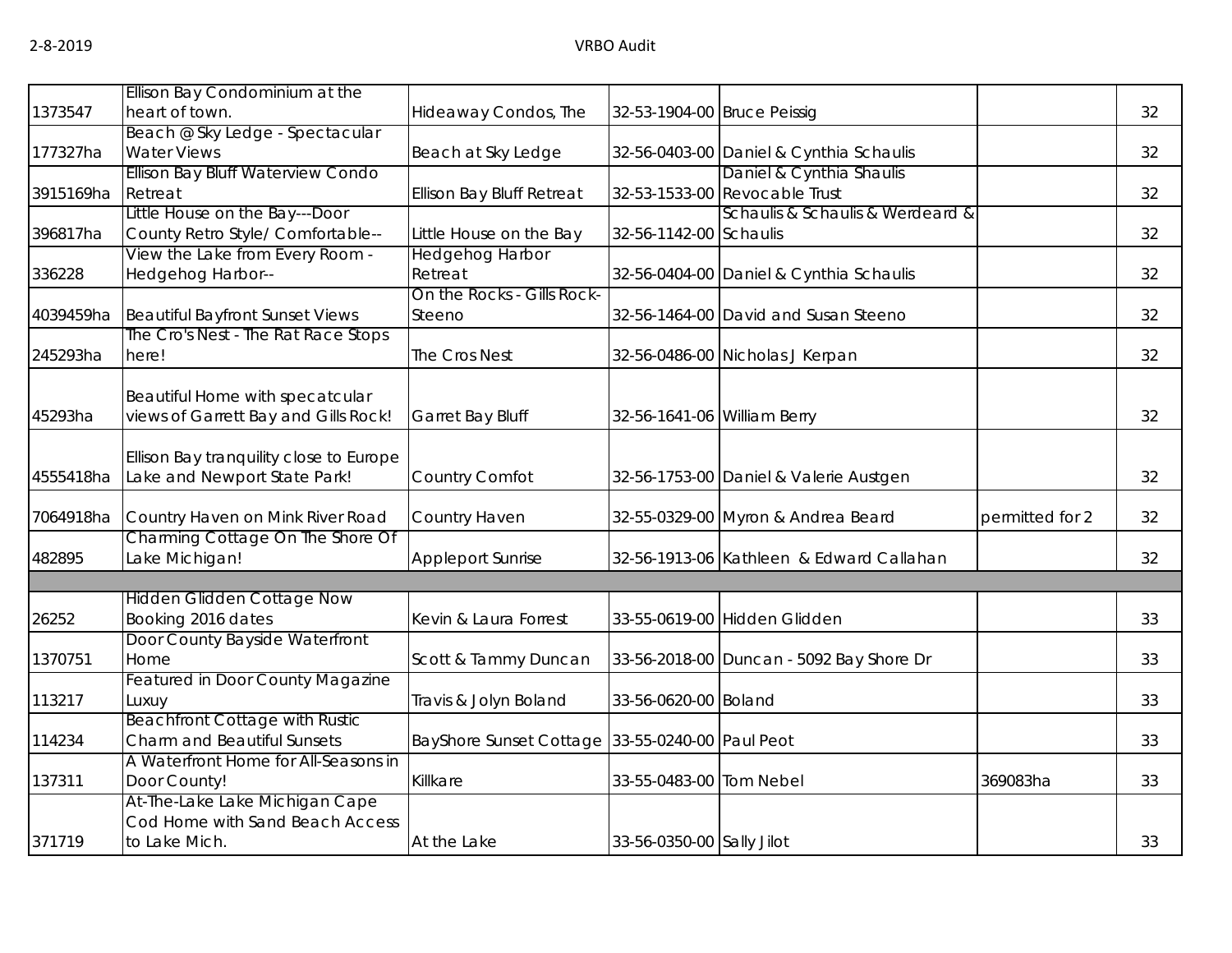| 433696  | Enjoy the best of Door County with<br>waterfront Lake Michigan Views | Lakeside Haven              |                            | 33-56-1240-06 Kathy Richmond             |                | 33 |
|---------|----------------------------------------------------------------------|-----------------------------|----------------------------|------------------------------------------|----------------|----|
|         |                                                                      |                             |                            |                                          |                |    |
|         | On the Water. In the Woods. Close to                                 |                             |                            |                                          |                |    |
| 476585  | Everything. Perfect for Two.                                         | <b>Gmamas Place</b>         |                            | 33-56-1246-00 Diane Knutson              |                | 33 |
|         | Waterfront with a great beach,                                       |                             |                            |                                          |                |    |
| 480899  | fireplace and large yard                                             | <b>Thenells Cottage</b>     | 33-55-0063-13 John Thenell |                                          |                | 33 |
|         | Family Friendly Glidden Drive Beach                                  | Glidden Drive Beach         |                            |                                          |                |    |
| 567961  | Retreat on Lake Michigan                                             | Retreat                     |                            | 33-56-1405-00 Jill Parak & Ryan Cantzler |                | 33 |
|         | Country Charm- North Of Sturgeon                                     |                             |                            |                                          |                |    |
| 569474  | Bay On Hwy 42                                                        | Country Charm               | 33-56-1436-00 Nancy Raye   |                                          |                | 33 |
|         | Cozy Fireplace, Waterfront Grill,                                    | Jon Hanson / Snug           |                            |                                          |                |    |
| 579668  | <b>Campfires &amp; Gorgeous Sunsets</b>                              | Harbor                      |                            | 33-56-0906-00 Little Harbor Cottages     |                | 33 |
|         | Sit on the Dock of the Bay, Watching                                 |                             |                            |                                          |                |    |
|         | Boats Float by, Sunsets Sizzle on the                                | Jon Hanson / Snug           |                            |                                          |                |    |
| 580389  | Water                                                                | Harbor                      |                            | 33-56-0906-00 Little Harbor Cottages     |                | 33 |
|         | Waterfront+Grill+Campfire+S'Mores+                                   | Jon Hanson / Snug           |                            |                                          |                |    |
| 580438  | Sunsets = Starboard Cottage                                          | Harbor                      |                            | 33-56-0906-00 Little Harbor Cottages     | pemitted for 3 | 33 |
|         |                                                                      |                             |                            |                                          |                |    |
|         |                                                                      | Polly and Doug Kerkman -    |                            |                                          |                |    |
| 1469978 | Door County Waterfront                                               | <b>Shirley Becker Trust</b> |                            | 33-56-1492-17 Lodge on Laurie Lane       |                | 33 |
|         | Prancing Pony - Norwegian                                            |                             |                            |                                          |                |    |
|         | Timberframe Home in Whitefish                                        | Laura Siebert               |                            |                                          |                |    |
| 676548  | <b>Bay/Family Friendly</b>                                           |                             |                            | 33-56-0283-00 Prancing Pony              |                | 33 |
|         | Enjoy beautiful sunset on the bay in                                 |                             |                            |                                          |                |    |
| 813345  | this large lakefront family retreat                                  | lan & Lindsey Kazian        |                            | 33-56-1584-00 Camp Sunset                |                | 33 |
|         | 240' of Lake Michigan Sandy Beach                                    |                             |                            |                                          |                |    |
|         | awaits! Have some fun in the sun                                     |                             |                            |                                          |                |    |
| 847672  | and sand!                                                            | Linzmeier's on Glidden      |                            | 33-56-1604-00 Mark & Margaret Linzmeier  |                | 33 |
|         | Newly Constructed 1900 sq foot                                       |                             |                            |                                          |                |    |
|         | home, located on Private road and                                    |                             |                            |                                          |                |    |
| 983613  | 6 wooded acres                                                       | Serenity in the Woods       |                            | 33-56-1691-06 Jeffrey & Lana Pray        |                | 33 |
|         | <b>Camelot Cliffs- Making Magical</b>                                |                             |                            |                                          |                |    |
| 1024399 | <b>Memories</b>                                                      | <b>Brian Dougal</b>         |                            | 33-56-1740-00 Camelot Cliffs             |                | 33 |
|         | Fantastic Family Cottage on Sand                                     |                             |                            |                                          |                |    |
| 194419  | Beach                                                                | Nicola Kaftan               | 33-55-0777-00 Kaftan       |                                          |                | 33 |
|         |                                                                      |                             |                            |                                          |                |    |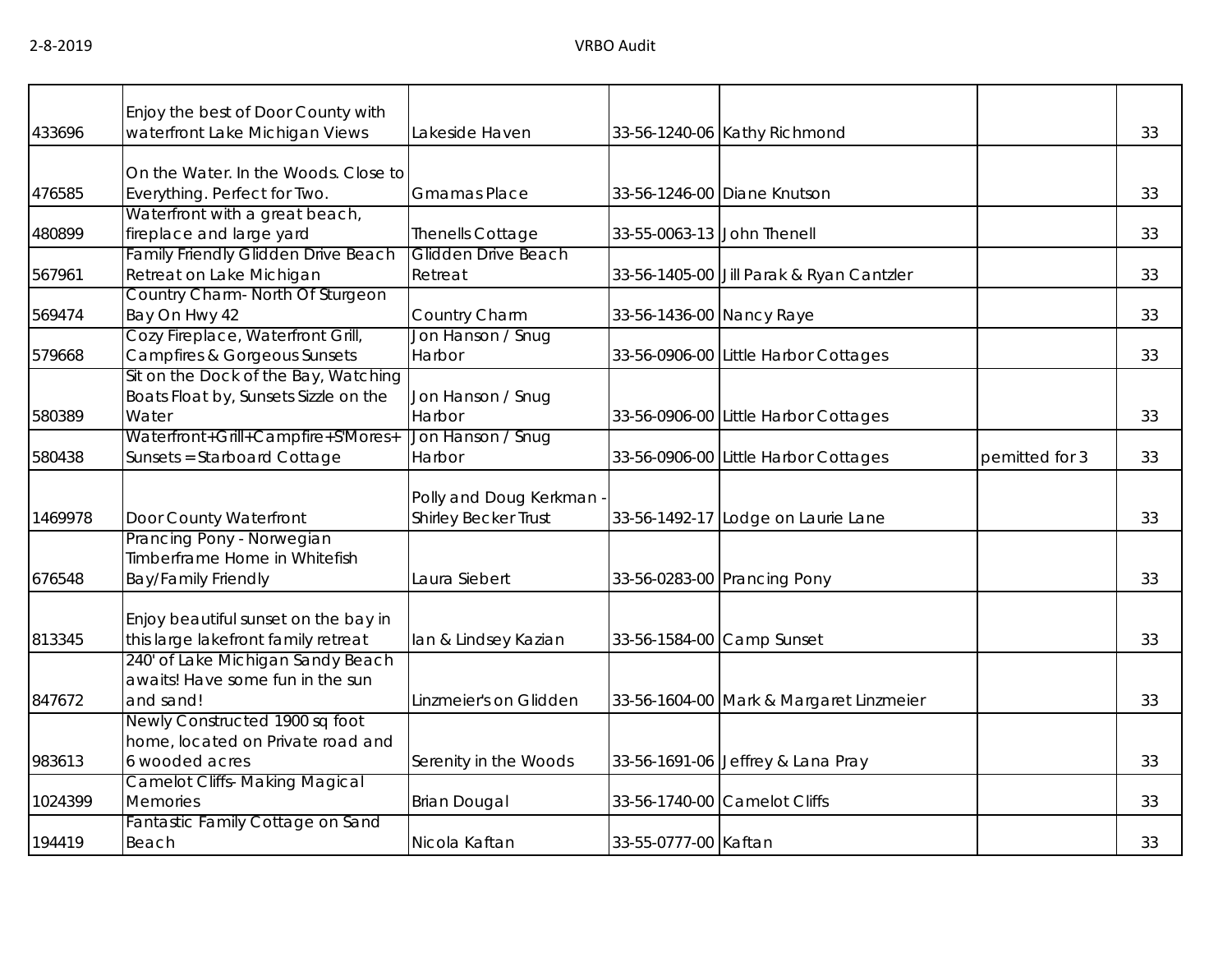|          | Beautiful home on the best sand                                                      | Beautiful Home on the<br>Best Sand Beach in Do       |                          |                                                                  |                 |    |
|----------|--------------------------------------------------------------------------------------|------------------------------------------------------|--------------------------|------------------------------------------------------------------|-----------------|----|
| 1437885  | beach in Door County                                                                 | Co - Ciepluch                                        |                          | 33-56-2009-00 Gary and Marion Ciepluch                           |                 | 33 |
| 705536   | Just a short walk or bike ride to<br>downtown Sturgeon Bay.                          | The Green House                                      |                          | 33-56-1493-06 A&J Properties, LLC                                |                 | 33 |
| 1070197  | New Rental! SAND BEACH!                                                              | Quinn's Crescent Beach                               |                          | 33-56-1750-12 Tami and Brian Quinn                               |                 | 33 |
| 1108105  | Coastal Cottage Resort. Comfy Cozy<br>Cottage. Sleeps upto 5, Free WiFi,<br>secluded | <b>Andropolis Waterfront</b><br>Cottages             |                          | 33-55-0030-00 Andrew J & Annette J Andropolis permitted for 4    |                 | 33 |
| 1123981  | Clean Cozy Door County Cottage.<br>Waterfront Property, Free row boat<br>use + WiFi. | <b>Andropolis Waterfront</b><br>Cottages             |                          | 33-55-0030-00 Andrew J & Annette J Andropolis Permitted for 4    |                 | 33 |
| 1154198  | Clean Cozy Door County Cottage<br>On A Quiet Resort Property                         | Andropolis Waterfront<br>Cottages                    |                          | 33-55-0030-00 Andrew J & Annette J Andropolis permitted for 4    |                 | 33 |
| 1154220  | Clean Cozy Cottage On Waterfront<br>Property Privacy Yet Close To Town               | Andrew J & Annette J<br>Andropolis                   |                          | Andropolis Waterfront Cottages -<br>33-55-0030-00 4309 Bay Shore | permitted for 4 | 33 |
| 804324   | Clark Lanke - Door County's Best<br>Kept Secret                                      | Chuck & Kathy Steinmetz 33-56-1581-12 Steinmetz Home |                          |                                                                  |                 | 33 |
| 1326854  | Lake House - Spacious Newly<br>Renovated with Relaxing Wave<br>Ambiance              | Garth Kolterjahn & Greg<br>Powlowski                 | 33-56-1380-04 Lake House |                                                                  |                 | 33 |
| 1331712  | New Listing! Sand beach and<br>Amazing views on Lake Michigan                        | Sand Beach Cottage -<br>Anderson                     | 33-56-1942-00 Anderson   | Greg, Mary, Nick and Jennelle                                    |                 | 33 |
| 1352380  | New As Of June '18 - Sunrise Cove -<br>Sandy Beach                                   | Sunrise Cove - Cecchini                              |                          | 33-56-1871-04 Jill and Tony Cecchini                             |                 | 33 |
| 130307ha | 8 miles of Sand Beach and 1/2 price<br>rates Monday - Thurs                          | Mary Spangler                                        |                          | 33-56-0400-00 Mary's Beach House                                 |                 | 33 |
| 235306ha | 'Dream Home' Borders Whitefish<br>Dunes Park, Private Sand Beach - Wifi Fred Suchy   |                                                      |                          | 33-56-0695-00 Door County Dream Home                             |                 | 33 |
| 236281ha | The Cottage on Lake Michigan-sand<br>beach, wooded lot, family friendly              | <b>Stehling Cottage</b>                              |                          | 33-56-0970-00 Susan M Stehling                                   |                 | 33 |
| 241956ha | Log Cabin on the Water-Best Beach<br>in Door County - Wifi                           | Fred Suchy                                           |                          | 33-56-1447-00 Log Cabin on the Water                             |                 | 33 |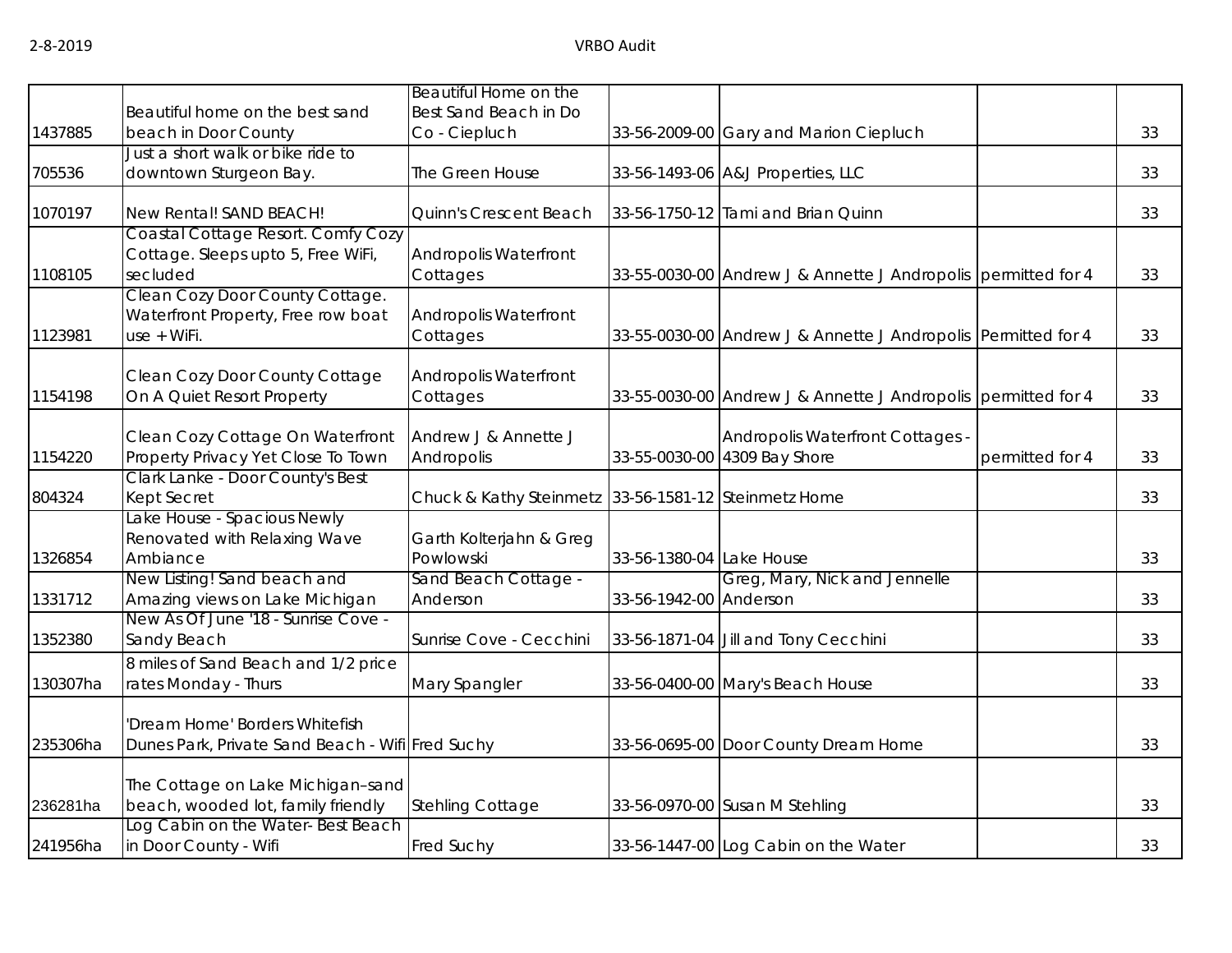|           | Borders the Whitefish Dunes State    |                                                             |                            |                                            |                   |    |
|-----------|--------------------------------------|-------------------------------------------------------------|----------------------------|--------------------------------------------|-------------------|----|
|           | Park, Private Sand Beach - Best      |                                                             |                            |                                            |                   |    |
| 327497ha  | Beach in Dc!!                        | William Thornton                                            |                            | 33-55-0726-00 Door County Beach Retreat    |                   | 33 |
|           |                                      |                                                             |                            |                                            |                   |    |
|           | <b>Best Location, ON THE BEACH.</b>  |                                                             |                            | previosly permitted - now new              |                   |    |
| 330470    | borders Whitefish Dunes State Park   |                                                             |                            | owners -                                   |                   | 33 |
|           | Big Sully's Bay Shore House! July is |                                                             |                            |                                            |                   |    |
|           | Booked. August Has Limited           |                                                             |                            |                                            |                   |    |
| 3554564ha | Availability.                        | Tim Sullivan                                                |                            | 33-55-0829-00 Hidden Gem Cottages          |                   | 33 |
|           | A Waterfront Home for All-Seasons in |                                                             |                            |                                            |                   |    |
| 369083ha  | Door County!                         | Killkare                                                    | 33-55-0483-00 Tom Nebel    |                                            | duplicate listing | 33 |
|           |                                      |                                                             |                            |                                            |                   |    |
|           | 3800 Sq Ft Home On Wood Lot,         |                                                             |                            |                                            |                   |    |
| 482635    | Walking Distance To Town!            | Jack and Teresa Wall                                        |                            | 34-56-1335-06 Wall to Wall Retreat         |                   | 34 |
|           | Amazing Water Views from the         |                                                             |                            |                                            |                   |    |
| 598039    | moment you drive up                  | <b>Evening Starr LLC</b>                                    | 34-56-1433-00 Evening Star |                                            |                   | 34 |
|           |                                      |                                                             |                            |                                            |                   |    |
| 127227    | An inn all your own                  | Deb Homan                                                   | 34-55-0743-00 Sweetbriar   |                                            |                   | 34 |
|           |                                      |                                                             |                            |                                            |                   |    |
|           | Beach Views, Waterfront Park         |                                                             |                            |                                            |                   | 34 |
| 854329    | Access, Downtown Convenience!        | Dawn and Walter Nawrot 34-56-1620-00 The Sister Bay Getaway |                            |                                            |                   |    |
| 188785    | Copper Moon Cottage                  | Donald & Linda Denny                                        |                            | 34-55-0761-06 Copper Moon Cottage          |                   | 34 |
|           | Door County Church Restored to a     |                                                             |                            |                                            |                   |    |
| 299942    | <b>Beautiful Home</b>                | <b>Gary Polipnick</b>                                       |                            | 34-56-2050-00 Maple Manor                  |                   | 34 |
| 1282834   | Door County Farm House Sister Bay    | Dorin Colcer                                                |                            | 34-56-1945-00 My Door County Home - Colcer |                   | 34 |
|           |                                      | Corrine B. Vieth Survivors                                  |                            |                                            |                   |    |
| 1179558   | Door County Sunsets in Sister Bay!   | Trust                                                       |                            | 34-56-1675-00 Woldts Waterfront Retreat    |                   | 34 |
|           | Downtown Sister Bay Cottage (walk    |                                                             |                            |                                            |                   |    |
|           | to everything), Sleeps 15, Open Year |                                                             |                            |                                            |                   |    |
|           | Round.                               |                                                             |                            |                                            |                   |    |
| 4941549ha | Downtown-Walking Distance to         | <b>Brandon Cotter</b>                                       |                            | 34-56-1885-00 Cotter Cottage               |                   | 34 |
| 788504    | Everything                           | Alma Vaicekauskas                                           |                            | 34-56-1597-00 Parkview Rental              |                   | 34 |
|           | Enjoy the holidays in the heart of   |                                                             |                            |                                            |                   |    |
|           |                                      | David and Karen Bushre                                      |                            | 34-56-1771-00 Sunset Drive - Bushre        |                   | 34 |
| 1098719   | Sister Bay.                          |                                                             |                            |                                            |                   |    |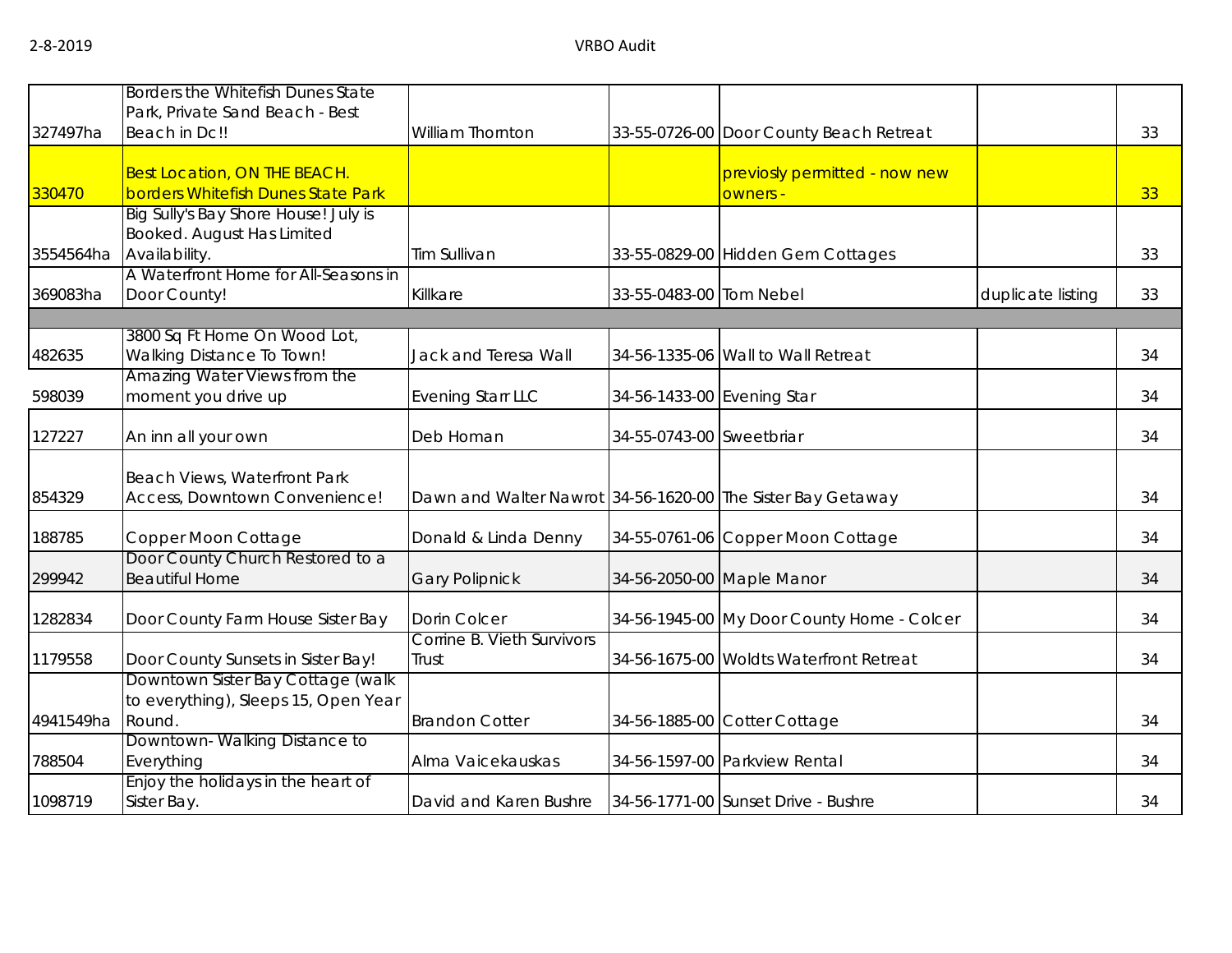|           | Enjoy this restored, old log home with                       |                               |                        |                                             |                 |    |
|-----------|--------------------------------------------------------------|-------------------------------|------------------------|---------------------------------------------|-----------------|----|
| 1359639   | recently completed renovations                               | David R Peterson              |                        | 34-56-1805-06 Another Thyme                 |                 | 34 |
|           | Family Friendly Retreat in the Heart of                      |                               |                        |                                             |                 |    |
| 4444671ha | Sister Bay                                                   | Pam Schmitz                   |                        | 34-56-1695-00 Sister Bay Chalet             |                 | 34 |
| 1201340   | IN THE HEART OF SISTER BAY!!!                                | Dan and Chris Murphy          |                        | 34-56-1289-00 Waterview Place               | permitted for 3 | 34 |
|           | In Town Sister Bay, Completely                               | Jeff & Alicia Wiswell -       |                        |                                             |                 |    |
|           | Renovated In 2015 With Excellent                             | <b>Wiswell Property Group</b> |                        |                                             |                 |    |
| 810432    | Upgrades                                                     | <b>LLC</b>                    |                        | 34-56-1888-06 High Garden Wiswell           |                 | 34 |
|           | New 2018 Condo - Water View -                                |                               |                        |                                             |                 |    |
| 1239848   | Walk To Everything                                           | Dan & Chris Murphy            |                        | 34-56-1289-00 Waterview Place               | permitted for 3 | 34 |
|           | New Condo in the heart of Sister Bay                         |                               |                        |                                             |                 |    |
| 1215728   | Waterview!!!                                                 | Chris and Dan Murphy          |                        | 34-56-1289-00 Water View Place              | permitted for 3 | 34 |
|           | New for 2016, Luxuriously Renovated,                         |                               |                        |                                             |                 |    |
|           | Walk to the Beach & Downtown                                 | <b>Wiswell Property Group</b> |                        |                                             |                 |    |
| 849698    | Sister Bay                                                   | <b>LLC</b>                    |                        | 34-56-1602-06 Kings Landing                 |                 | 34 |
|           | Port New, One Block from Downtown                            |                               |                        |                                             |                 |    |
| 286713    | and Public Beach                                             | Andrew Boockmeier             | 34-56-0075-06 Port New |                                             |                 | 34 |
|           | Remodeled Cottage only steps                                 |                               |                        |                                             |                 |    |
| 1359612   | away from Sister Bay!<br>Sister Bay Condo, Walk to the Beach | Jim Sailinsky                 |                        | 34-56-1757-06 Salinsky's Domicile - Cottage |                 | 34 |
| 1335838   | and Village                                                  | Jean Rosio                    |                        | 34-56-1941-00 Rosio Condo                   |                 | 34 |
|           |                                                              |                               |                        |                                             |                 |    |
| 1158494   | Sister Bay Cozy Cottage                                      | Karen Berndt                  |                        | 34-56-1788-00 Sister Bay Cottage - Berndt   |                 | 34 |
|           | Sister Bay Parkview Beach Cottage                            |                               |                        |                                             |                 |    |
| 1208896   | #1                                                           | Kim Erzinger                  |                        | 34-55-1385-00 Parkview Beach Cottage        | permitted for 2 | 34 |
|           | Sister Bay Parkview Beach Cottage                            |                               |                        |                                             |                 |    |
| 1218114   | #2                                                           | Kim Erzinger                  |                        | 34-55-1385-00 Parkview Beach Cottage        | permitted for 2 | 34 |
|           |                                                              |                               |                        |                                             |                 |    |
|           | Trillium Retreat is conveniently                             |                               |                        |                                             |                 |    |
| 1360790   | located in the Village of Sister Bay                         | Dennis & Maribeth Dorn        |                        | 34-56-0495-06 Trillium Retreat              |                 | 34 |
|           | Walk to town! Newly furnished 4                              |                               |                        |                                             |                 | 34 |
| 1022700   | bedrooom home in Sister Bay<br>Walk to Town, Quiet, Wooded   | Julie & Nathan Slovin         |                        | 34-56-1702-06 Hidden Gem on Trillium        |                 |    |
| 7465774ha | Neighborhood                                                 | Pam Schmitz                   |                        | 34-56-2051-00 Hillside Hideaway             |                 | 34 |
|           | Walking Distance to beach, shops                             | Tom Ahlbeck - Daisy           |                        |                                             |                 |    |
| 1357055   | and Sister Bay!                                              | <b>Ahlbeck Trust</b>          |                        | 34-56-1892-06 Door in the Woods             |                 | 34 |
|           |                                                              |                               |                        |                                             |                 |    |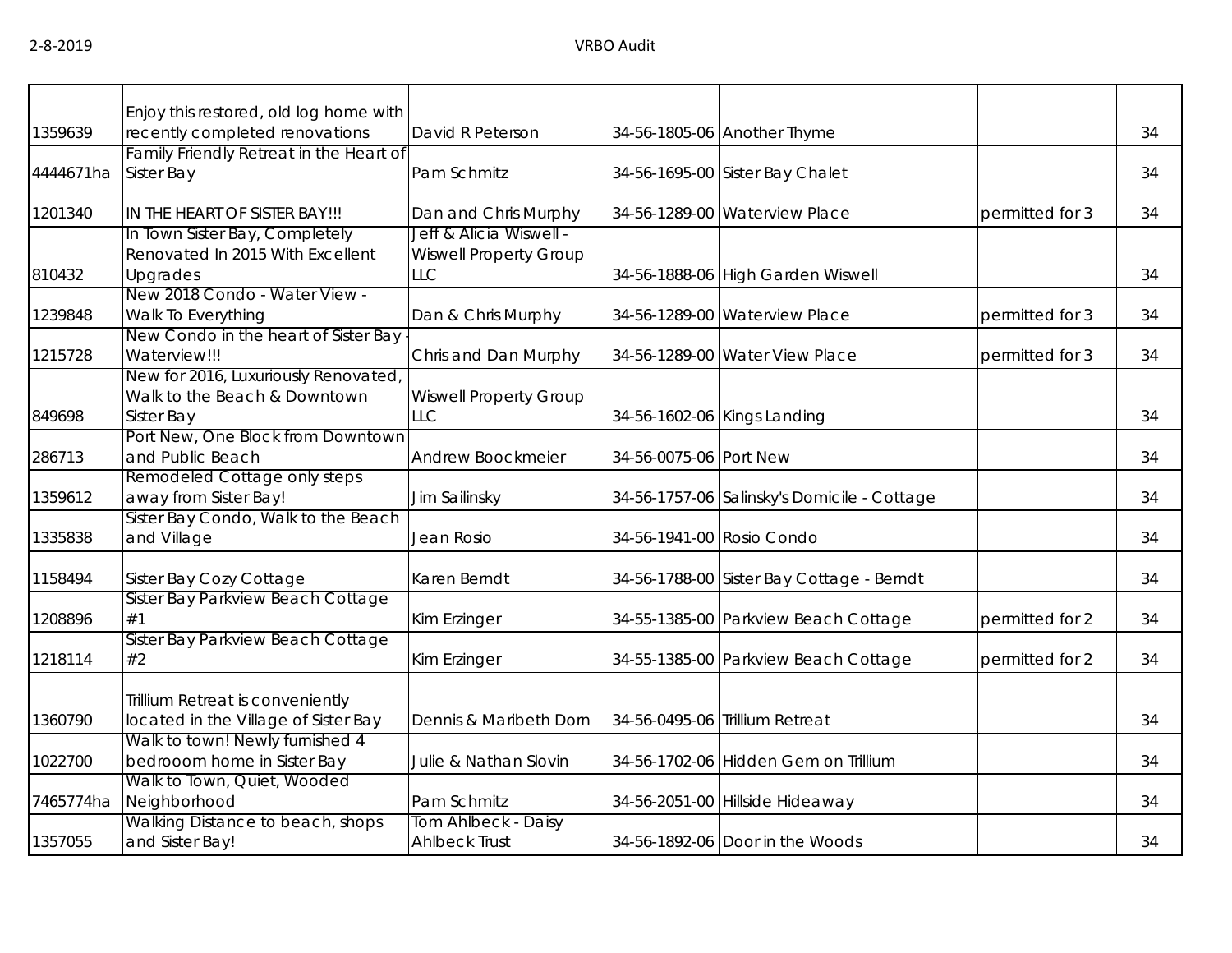|           | Amazing winter deals!!! Thanksgiving    |                         |                        |                                                                   |                 |    |
|-----------|-----------------------------------------|-------------------------|------------------------|-------------------------------------------------------------------|-----------------|----|
| 347875    | 4 nights for the price of 3 nights!!    | Richard & Ellen Weber   |                        | 34-53-0392-00 Skogland Weber                                      |                 | 34 |
|           | Beautiful and Cozy Condo in Sister      |                         |                        |                                                                   |                 |    |
| 297305    | Bay!                                    | Sarah George            |                        | 34-53-1039-00 George's Getaway                                    |                 | 34 |
| 1166404   | Downtown Sister Bay!                    | Susan Schlieble         |                        | 34-53-1795-00 Harborview Condo - Schieble                         |                 | 34 |
|           | Marina View 100A! Water View            |                         |                        |                                                                   |                 |    |
|           | Downtown New Construction Now           |                         |                        |                                                                   |                 |    |
| 1432397   | Renting Summer 2019!                    |                         |                        | Marina Development LLC 34-53-2020-00 Marina View Condominium #101 |                 | 34 |
|           | Marina View 100B! High End              |                         |                        |                                                                   |                 |    |
|           | Downtown New Construction Now           |                         |                        |                                                                   |                 |    |
| 1434839   | Renting For Summer 2019!                |                         |                        | Marina Development LLC 34-53-2023-00 Marina View Condominium #104 |                 | 34 |
|           | Marina View 203! Water View             |                         |                        |                                                                   |                 |    |
|           | Downtown New Construction Now           |                         |                        |                                                                   |                 |    |
| 1477900   | Renting Summer 2019!                    |                         |                        | Marina Development LLC 34-53-2025-18 Marina View Condominium #203 |                 | 34 |
|           | Marina View 204! Water View             |                         |                        |                                                                   |                 |    |
|           | Downtown New Construction Now           |                         |                        |                                                                   |                 |    |
| 1468836   | Renting Summer 2019!                    |                         |                        | Marina Development LLC 34-53-2026-18 Marina View Condominium #204 |                 | 34 |
|           | Scandinavian Lodge - Near               |                         |                        |                                                                   |                 |    |
|           | Waterfront Park - Studio Suite, 1 King  | Scandinavian Lodge      |                        |                                                                   |                 |    |
| 4884541ha | <b>Bed</b>                              | COA, Inc                |                        | 34-51-0036-00 Scandinavian Lodge                                  |                 | 34 |
|           |                                         |                         |                        |                                                                   |                 |    |
|           | odge at Leathem Smith - Junior Suite,   |                         |                        |                                                                   |                 |    |
| 5338172   | 1 King Bed                              | Paul and Holly Meleen   |                        | 35-51-1111-00 Lodge at Leathem Smith                              |                 | 35 |
|           |                                         |                         |                        |                                                                   |                 |    |
|           | Modern Retreat downtown Sturgeon        |                         |                        |                                                                   |                 |    |
| 1307522   | <b>Bay Overlooking The Steel Bridge</b> | The Bay Lofts           |                        | 35-53-1899-00 The Bay Lofts LLC                                   |                 | 35 |
|           | Overlooking 3rd Ave Downtown            |                         |                        |                                                                   |                 |    |
| 4768058ha | Sturgeon Bay                            | Overlooking 3rd Ave     |                        | 35-53-1816-00 Joe Baw and Rob Paul                                |                 | 35 |
|           | Rustic Italian Charm In Downtown        |                         |                        |                                                                   |                 |    |
| 862731    | Sturgeon Bay                            | Villa and Corner Suite  | 35-53-1628-00 ADIP LLC |                                                                   | permitted for 3 | 35 |
|           | The Arbor Suite - Modern Comfort In     |                         |                        |                                                                   |                 |    |
|           | The Heart Of Downtown Sturgeon          | The Arbor & Postcard -  |                        |                                                                   |                 |    |
| 746476    | Bay                                     | <b>RME Holdings</b>     |                        | 35-53-1452-00 Robert Esposito RME Holdings                        | permitted for 2 | 35 |
|           | The Coach House Suite - Downtown        | Villa, Coach and Corner |                        |                                                                   |                 |    |
| 1103228   | Sturgeon Bay                            | Suite                   | 35-53-1628-00 ADIP LLC |                                                                   |                 | 35 |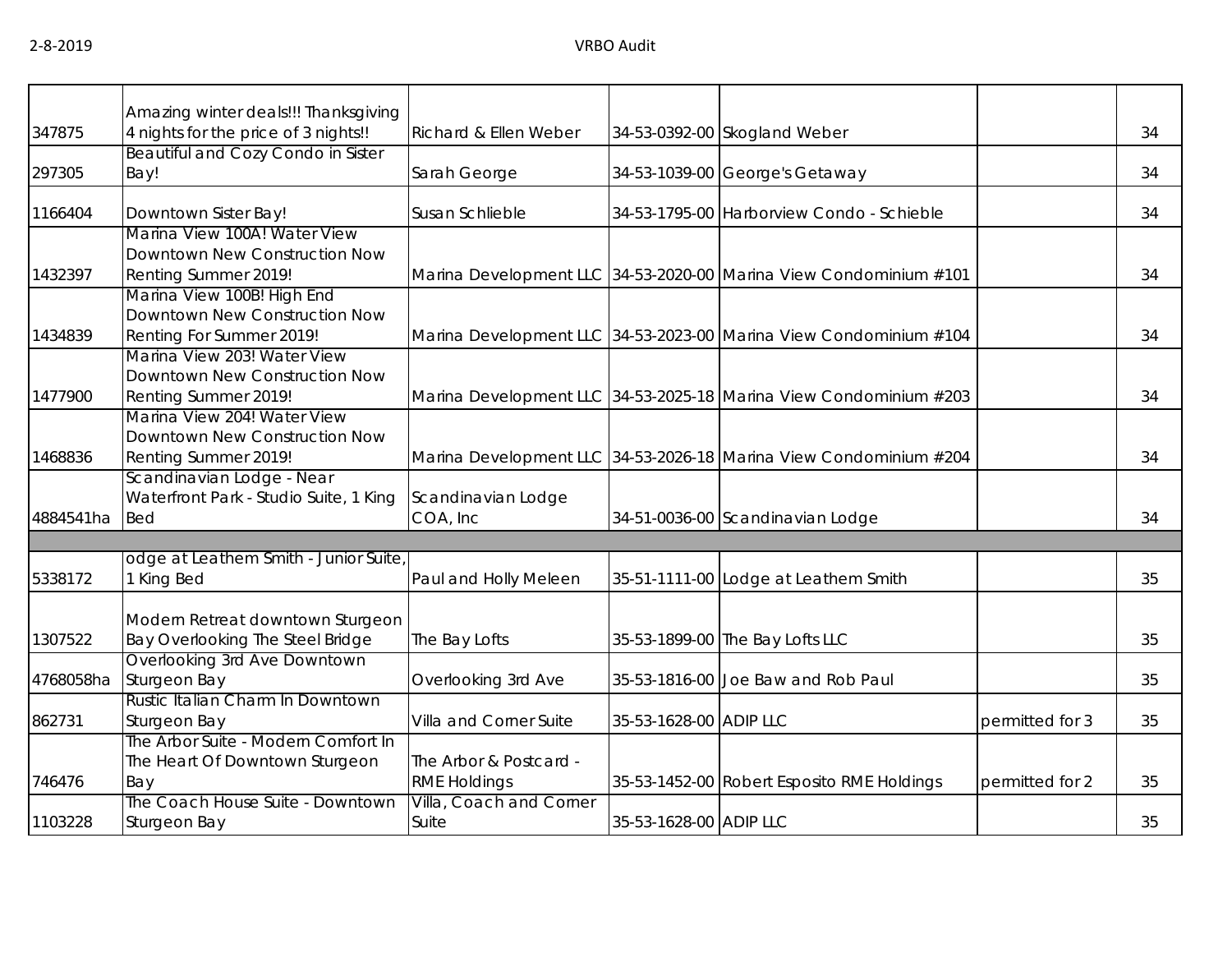|          | The Magnolia Suite- Romantic                                                                                     |                                                       |                            |                                                                                  |                          |    |
|----------|------------------------------------------------------------------------------------------------------------------|-------------------------------------------------------|----------------------------|----------------------------------------------------------------------------------|--------------------------|----|
| 360120   | Victorian Elegance                                                                                               | Diane Allen & Mike Perski                             |                            | 35-53-1096-00 The Magnolia Suite                                                 |                          | 35 |
| 483699   | The Postcard: Modern Comfort in the RME Holdings - Robert<br>Heart of Downtown Sturgeon Bay                      | Esposito                                              |                            | 35-53-1452-00 Arbor & Postcard - RME Holdings                                    | permitted for 2          | 35 |
| 7483168  | Garden Gate BnB - Near The Depot<br>Performing Arts Center - Room, 1<br>Queen Bed, Non Smoking (Vintage<br>Rose) | Robin Vallow                                          |                            | 35-54-0858-00 Garden Gate b&b                                                    | permitted for 4          | 35 |
| 794064   | Historic Luxurious Suite, Modern<br>Amenitites, Downtown, One block to<br>waterfront                             | Tami Dal Santo                                        |                            | 35-54-1544-00 Diplomat B&B                                                       | permitted for 6<br>units | 35 |
| 814648   | Historic Luxurious Suite, Modern<br>Amenitites, Downtown, One block to<br>waterfront                             | Tami Dal Santo                                        |                            | 35-54-1544-00 Diplomat B&B                                                       | permitted for 6<br>units | 35 |
| 1503292  | Charming Private Home for Your<br>Relaxing Door County Vacation                                                  | Ballard House - Restassure 35-56-2044-17 Geri Ballard |                            |                                                                                  |                          | 35 |
| 1391961  | Door County Home Away From<br>Home                                                                               | Door County Home Away<br>from Home - Weckler          |                            | 35-56-2001-00 Phil and Alison Weckler                                            |                          | 35 |
| 1017982  | Door County Waterfront Cottage                                                                                   | Door County Waterfront<br>Cottage - Minten            | 35-56-1767-00 Eric Minten  |                                                                                  |                          | 35 |
| 243639ha | Door County Waterfront Cottage<br>with Indoor/Outdoor Pools                                                      | Marina<br>Cottages/Centerpointe<br>Marina             |                            | 35-56-0911-00 Shipyard Partners                                                  | permitted for 3          | 35 |
| 892303   | Door County's Chalet on the Shore                                                                                | Chalet on the Shore                                   |                            | 35-56-1663-00 Jennifer Jorns & Brian Frisque                                     |                          | 35 |
| 1035312  | Mary 1 Floating Cottage                                                                                          | Door County Houseboat<br>Rentals, LLC                 |                            | The Yacht Harbor LLC & Sturgeon<br>35-59-1676-00 Bay Marinas.com - Daniel Schott | permitted for 4          | 35 |
| 1318797  | New Listing -Lagoon Bungalow<br>Retreat in Sturgeon Bay, with direct<br>water access!                            | Lagoon Bungalow                                       | 35-56-1898-00 Anne Thenell |                                                                                  |                          | 35 |
| 1359613  | New Listing!! Beautiful Waterfront<br>Retreat On Sturgeon Bay with 114'<br>private doc                           | Tacoma Beach Getaway 35-56-0880-00 Anne Thenell       |                            |                                                                                  |                          | 35 |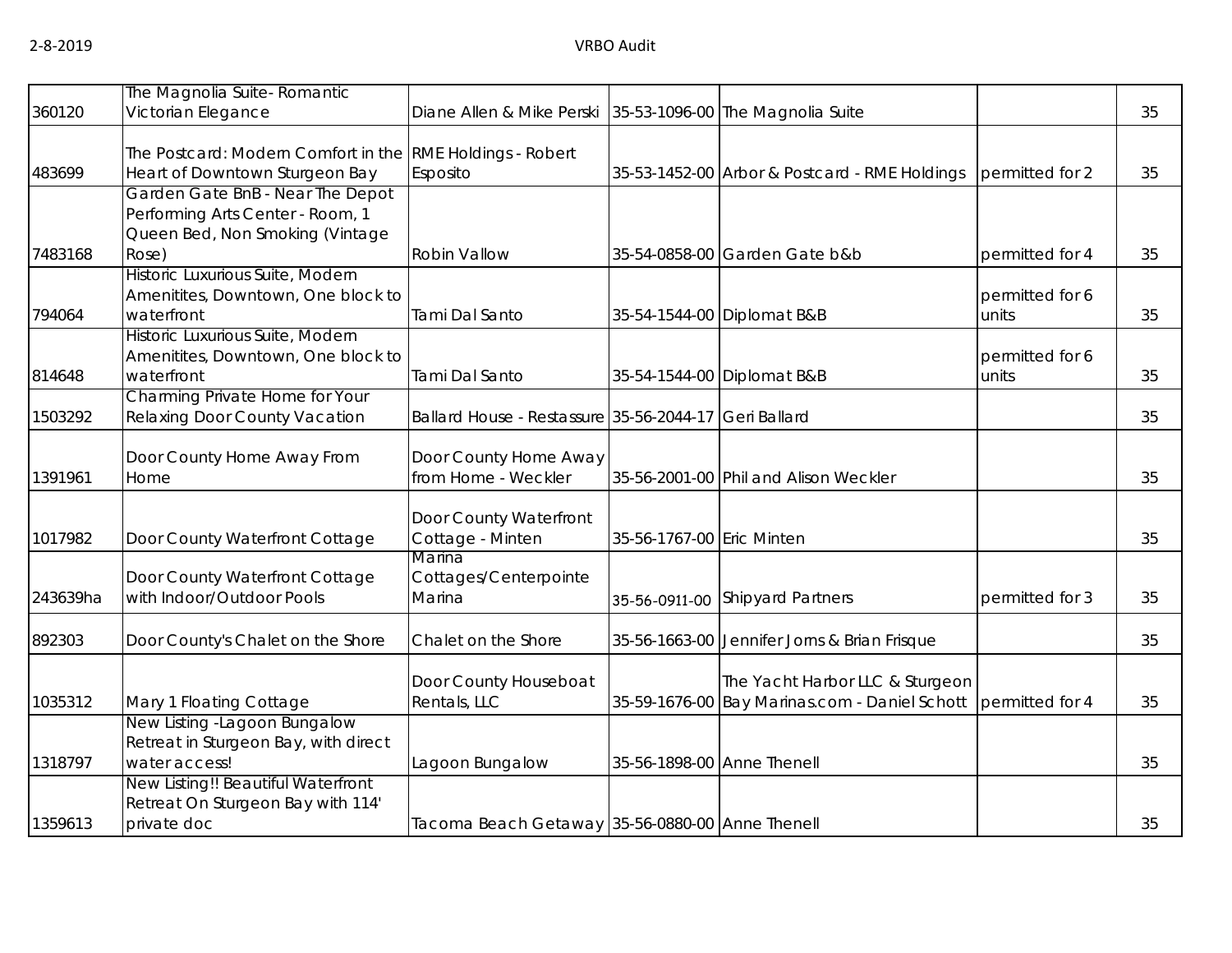|           | NEW! 'Collectic Farmhouse Suite!' in                                                   | Hilpipre- 228 N 7th Ave -                              |                           |                                                                                  |                 |    |
|-----------|----------------------------------------------------------------------------------------|--------------------------------------------------------|---------------------------|----------------------------------------------------------------------------------|-----------------|----|
| 7154645ha | Sturgeon Bay!                                                                          | Collectic Farmhouse Suite 35-56-1939-00 Aaron Hilpipre |                           |                                                                                  |                 | 35 |
| 7571025   | NEW! Downtown Sturgeon Bay Home Ben Keleny - ODK<br>Walk to Bridge!                    | Properties LLC                                         | 35-56-2017-00 PROPERTIES  | Sunset House - Keleny - ODK                                                      | permitted for 2 | 35 |
| 7124043ha | NEW! Sturgeon Bay Home Near<br>Potawatomi State Park!                                  | Port View Cottage                                      |                           | 35-56-1927-00 Christine Dehnert                                                  |                 | 35 |
| 1349260   | Sturgeon Bay Waterfront Estate                                                         | R & H Bayshore Estate                                  |                           | 35-56-1957-00 Helen & Robin Urban                                                |                 | 35 |
| 1314613   | The Boathouse Waterfront Home<br>Sturgeon Bay                                          | The Boathouse                                          |                           | 35-56-1629-06 Bill and Heather Anderson                                          |                 | 35 |
| 862730    | The Corner Suite: Modern Comfort in<br>the Heart of Downtown Sturgeon Bay Esposito     | Robert and Teresa                                      |                           | 35-56-1628-00 Villa and Corner Suite                                             | permitted for 3 | 35 |
| 4976711ha | Waterfront Sturgeon Bay Home w/<br>Deck & Fire Pit                                     | Cheryl Link                                            |                           | 35-56-1875-00 On Bay Thyme                                                       |                 | 35 |
| 1073150   | Charming Home Within Walking<br>Distance To Beach, Park And<br>Downtown Shops!         | Perfectly Downtown and<br>Delaware Dream               |                           | 35-56-1746-00 Carter Holdings                                                    | permitted for 2 | 35 |
| 1075127   | Desiree, the Floating Cottage                                                          | Door County Houseboat<br><b>Rentals LLC</b>            |                           | The Yacht Harbor LLC & Sturgeon<br>35-59-1676-00 Bay Marinas.com - Daniel Schott | permitted for 4 | 35 |
| 1305060   | Newly constructed, Bay Breeze, the<br>Floating Cottage. Reserve your stay<br>today!    | Door County Houseboat<br><b>Rentals LLC</b>            |                           | The Yacht Harbor LLC & Sturgeon<br>35-59-1676-00 Bay Marinas.com - Daniel Schott | permitted for 4 | 35 |
| 1305715   | Newly Constructed, Pier Relaxn', the<br>Floating Cottage! Reserve your stay<br>today!  | Door County Houseboat<br><b>Rentals LLC</b>            |                           | The Yacht Harbor LLC & Sturgeon<br>35-59-1676-00 Bay Marinas.com - Daniel Schott | permitted for 4 | 35 |
|           |                                                                                        |                                                        |                           |                                                                                  |                 |    |
| 7189649ha | Peace of Beach Cottage, private<br>cottage on beautiful shores of Door<br>County       | Chris Jeanquart                                        |                           | 36-56-1969-00 Jeanquart -3140 Lake Forest Park                                   |                 | 36 |
| 418990    | A Scenic Lakefront cottage. Door<br>County spring is comsing soon<br>flowers wildlife  | David & Kay Jenkins                                    | 36-56-1243-00 Michigan Dr | Jenkins 2359-2361 S Lake                                                         | permitted for 3 | 36 |
| 429277    | Beautiful cozy cottage on Lake<br>Michigan. Steps to sandy beach.<br>Shake off winter! | David & Kay Jenkins                                    | 36-56-1243-00 Michigan Dr | Jenkins 2359-2361 S Lake                                                         | permitted for 3 | 36 |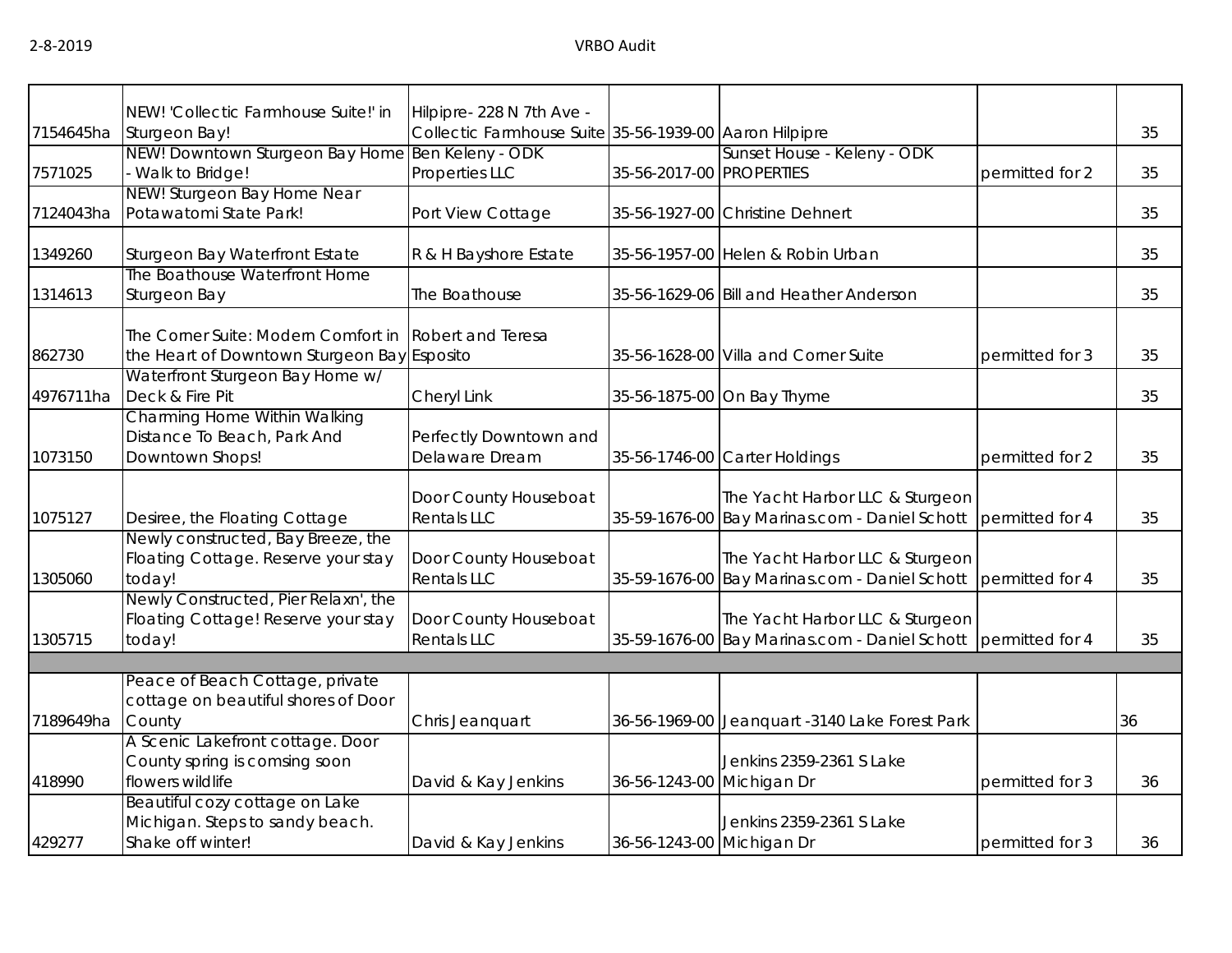| 433883  | Spring is Coming. Soon. Great Lake<br>Michigan Beach in Door County. 4<br>Bed/2 Bath.  | David & Kay Jenkins     | 36-56-1243-00 Michigan Dr | Jenkins 2359-2361 S Lake                | permitted for 3 | 36 |
|---------|----------------------------------------------------------------------------------------|-------------------------|---------------------------|-----------------------------------------|-----------------|----|
| 379533  | Beachfront, waterview, RUSTIC, dog<br>friendly, Sturgeon Bay, Door County,<br>sleeps 6 | <b>Firefly Cottages</b> |                           | 36-56-0879-00 Irene Johnson             | permitted for 3 | 36 |
| 897656  | Lakefront, waterview, sand beach,<br>RUSTIC, dog friendly, Sturgeon Bay<br>Door County | <b>Firefly Cottages</b> |                           | 36-56-0879-00 Irene Johnson             | permitted for 3 | 36 |
| 437119  | All Season Home- 200 Ft. of<br>Beachfront, Spectacular Views of Lily<br>Bay            | Mike Moreno             |                           | 36-56-1323-00 Moreno All Season Home    |                 | 36 |
| 893687  | Authentic Waterfront Log Cottage<br>On Sand Beach                                      | Pioneer Cottage         |                           | 36-56-0866-00 David Groenfeldt          |                 | 36 |
| 451482  | Sunrises, Quiet Beach WalksRelax<br>with Family & Friends. Dogs<br>Welcome!            | Abode on the Beach      | 36-56-0811-00 Wulf        | Great Wulf Partners LLC/Capn            |                 | 36 |
| 505916  | Lake Michigan Home; Awesome<br>SAND Beach; Taking October<br>Reservations; filling up! | Mike Boyer              |                           | 36-56-1358-00 Boyer Beach House         |                 | 36 |
| 659503  | <b>Beautiful Waterfront Home with</b><br>swimming pond - south unit                    | Joe Fittshur            |                           | 36-56-1329-00 Porthaven Executive Homes | permitted for 2 | 36 |
| 659505  | Beautiful waterfront home with<br>swimming pond - North Unit                           | Joe Fittshur            |                           | 36-56-1329-00 Porthaven Executive Homes | permitted for 2 | 36 |
| 701320  | Merry Breeze 4 Cottage~Romantic<br>Getaway With 212 Ft Of Sandy Lake<br>Michigan Beach | Merry Breeze Unit 4     |                           | 36-55-1438-00 Peggy & Don Donaldson     |                 | 36 |
| 838167  | Arrowhead Waterfront Log Cottage<br>On Sand Beach With Fireplace.                      | Arrowhead Cottage       |                           | 36-56-0844-00 Tom Groenfeldt            |                 | 36 |
| 870129  | Sand Beach on Lake Michigan-<br>Rustic-Tolan's Log Cabin                               | <b>Tolans Cottage</b>   |                           | 36-56-0816-13 Sally Tolan (Sandy Tolan) |                 | 36 |
| 1013091 | Sand Beach For Miles Awaits You,<br><b>Relax And Make Memories</b>                     | Harbour Lake House      | 36-56-1701-00 Tammy Estes |                                         |                 | 36 |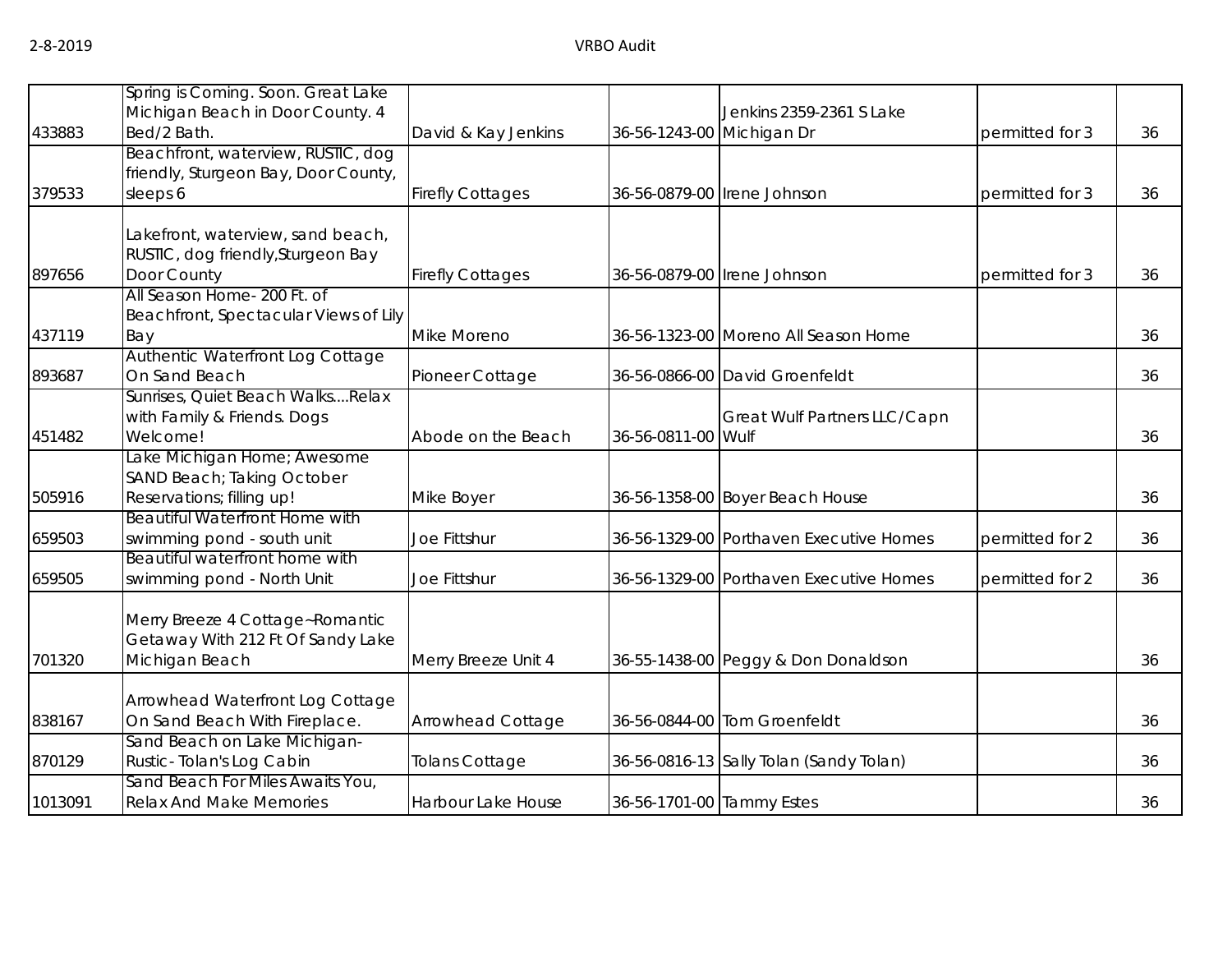| 1154854   | Get away from it all at this serene,<br>modern Door County estate.                        | The Clerestory on Lake<br>Michigan                        | 36-56-1789-00 Kretchmar   | Christopher Mohar and Kerry                                  |                 | 36 |
|-----------|-------------------------------------------------------------------------------------------|-----------------------------------------------------------|---------------------------|--------------------------------------------------------------|-----------------|----|
| 1489258   | Walking distance to Lake Michigan -<br>Public Beaches   Family-Pet friendly               | Clay Banks Woodsy<br>Retreat                              |                           | 36-56-1731-17 David Goettelman                               |                 | 36 |
| 1375405   | New! Lake Michigan Beach Home<br>with 107' of Private Sand Beach                          | <b>Just Beechy</b>                                        |                           | 36-56-1924-00 Kristin & Theodore Blackwood                   |                 | 36 |
|           | Door County Shorefront 2 Bedroom                                                          |                                                           |                           |                                                              |                 |    |
| 559164    | Home On 1.2 Acres w/100 Ft Of<br>Shoreline                                                | Cabin Sun Over Beach                                      |                           | 39-56-1398-00 Pat O' Donnell                                 |                 | 39 |
| 570935    | <b>BOOKING NOW-WATERFRONT-</b><br>ISLAND- FIRE PIT-SUNRISE SUNSET-9<br>MI.TO STURGEON BAY | Gordon's Isle View<br>Cottages                            |                           | Jane & Brett Barr/ Jerry &<br>39-56-1648-00 Jacquelyn Gordon | permitted for 2 | 39 |
| 1447164   | Cozy Cottage On The Water: Relax,<br>Fish, Kayak                                          | Cottage Creek Ahlswede 39-56-2005-00 Rob & Emily Ahlswede |                           |                                                              |                 | 39 |
| 586665    | Sunset Cliff Cottage - Peaceful &<br>Serene perched on a 35' Cliff<br>breathtaking views  | Jon Hanson / Snug<br>Harbor                               |                           | 39-56-0860-00 Sunset Cliff Cottage                           |                 | 39 |
| 810620    | <b>BOOKING NOW! WATERFRONT-</b><br>ISLAND-LG.SCREEN PORCH-SUNRISE-<br>SUNSET-CAMPFIRES    | Gordon's Isle View<br>Cottages                            |                           | Jane & Brett Barr/ Jerry &<br>39-56-1648-00 Jacquelyn Gordon |                 | 39 |
| 1492937   | Cozy newly built home 35 feet off the<br>Bay with stunning sunsets                        | Fox Lane Beach House                                      |                           | 39-56-2039-00 Duane and Linda Nolte                          |                 | 39 |
| 962273    | Family Friendly Cabin On The Bay!                                                         | Cabin on the Bay -<br>Goffard                             |                           | 39-56-1709-00 Gregory Goffard                                |                 | 39 |
|           |                                                                                           | <b>Desotell Waterfront</b>                                |                           |                                                              |                 |    |
| 1150626   | Dock, Firepit, WIFI, Large Private Yard Property                                          |                                                           |                           | 42-56-1781-13 Helen and Tim Desotell                         |                 | 42 |
| 4264111ha | Door County, Green Bay waterfront<br>Cottage. 20 minutes to Green Bay<br>and Stur. Bay    | Waterfront Cottage - Bur                                  |                           | 42-56-1666-00 Waterfront Cottage - Bur                       |                 | 42 |
| 1117085   | Waterfront Cottage in Southern Door<br>County, near Green Bay and<br>Sturgeon Bay         | Waterfront Cottage<br>Soukup                              | 42-56-1774-00 Lisa Soukup |                                                              |                 | 42 |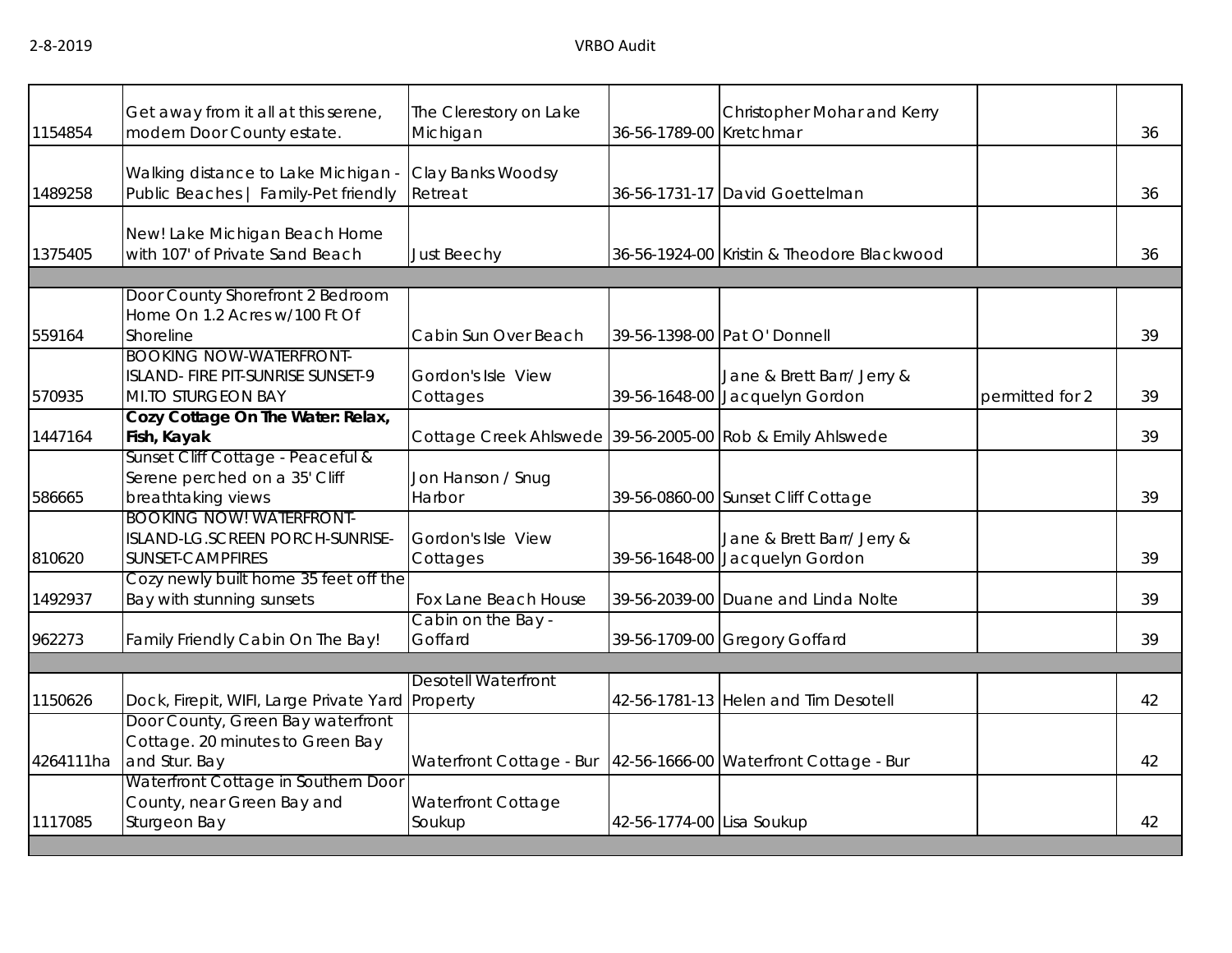|         | A frame cabin with majestic sunrises                                                |                                            |                          |                                                            |                  |    |
|---------|-------------------------------------------------------------------------------------|--------------------------------------------|--------------------------|------------------------------------------------------------|------------------|----|
|         | and sand beach. Secluded yet                                                        |                                            |                          |                                                            |                  |    |
| 828246  | accesible.                                                                          | Andy Valentincic                           |                          | 46-50-1596-00 Viking Village                               | permitted for 13 | 46 |
| 702550  | 2 Bedroom 1 bath on Lake Michigan                                                   | <b>Bill Smardo</b>                         | 46-55-0603-00 Smardo     |                                                            |                  | 46 |
|         | 2 Bedroom(sleeps 6) Cottage on                                                      | Dan Jorgenson & Naomi                      |                          | Detriot Harbor Homestead -                                 |                  |    |
| 1548669 | Lake Michigan includes 2 Kayaks!                                                    | <b>Burke</b>                               | 46-56-1937-00 Skinny Dip |                                                            |                  | 46 |
| 557405  | 60 Acre Farmhouse, Grat property to<br>enterain friends family and children         | Dan Jorgenson                              |                          | 46-56-1332-00 Buckwild Farm                                |                  | 46 |
|         | Amazing Sunsets*80ft shore* 25                                                      |                                            |                          |                                                            |                  |    |
| 285175  | acres*great cottage                                                                 | Amy Jorgenson                              |                          | 46-56-0581-00 Funks Cottage                                |                  | 46 |
| 292728  | Beautiful lake front 4 bedrom home<br>with incredible sunsets                       | <b>RC Rudolph</b>                          |                          | 46-55-0566-00 Cascio Cottages                              |                  | 46 |
| 1391479 | <b>Breezy Beach Cottage</b>                                                         | Richard Tobey                              |                          | 46-56-1940-00 Breezy Beach                                 |                  | 46 |
| 806333  | Century farmhouse with 4 bedrooms<br>and large outside deck.                        | Debra Sheridan (Thielke)<br>and Dawn Chier |                          | 46-56-1867-00 Old Orchard Century Farmhouse                |                  | 46 |
| 1054806 | Cute Cabin Located Close to Beach<br>On Washington Island, Lake<br>Michigan         | Dawn Chier                                 |                          | 46-55-0731-00 Coffee Creek Cabins                          | permitted for 2  | 46 |
| 780911  | Great sunrises 200 ft of Lake<br>Michigan Shorefront 1.5 acres, 2<br>bedroom 1 bath | Greg & Kristine Koetter                    | 46-56-1588-00 Koetter    |                                                            |                  | 46 |
| 594977  | Home Owner Custom Built Log Cabin Dan & Lory Porter                                 |                                            |                          | 46-56-1668-00 Log Cabin House - Porter                     |                  | 46 |
| 1243560 | Initiative's Retreat - Ultimate<br>Lakefront Destination!                           | Initiatives Retreat LLC                    |                          | 46-56-1846-00 Initiatives Retreat                          |                  | 46 |
| 1308276 | Spacious Washington Island Home<br>4bed 2bath                                       | Carol Lemon                                |                          | Washington Island Historical<br>46-56-1917-00 Home - Lemon |                  | 46 |
| 806850  | Washington Island Westside<br><b>Shorefront Home</b>                                | William & Mary Filer                       |                          | 46-56-1428-00 Above and Beyond Cottage                     |                  | 46 |
|         | Waterfront cottage on Detroit                                                       |                                            |                          |                                                            |                  |    |
| 1392021 | Harbor. Beautiful beach and<br>dockage.                                             | Leon A Shellswick                          |                          | 46-55-0587-00 Spring Beach Cottage                         |                  | 46 |
|         | Wickman Waterfront Cottage                                                          |                                            |                          | Lakefront Cottage - Wickman                                |                  |    |
| 1282279 | overlooking Hog Island                                                              | Lynn Carpenter                             |                          | 46-56-1968-00 Waterfront Carpenter                         |                  | 46 |